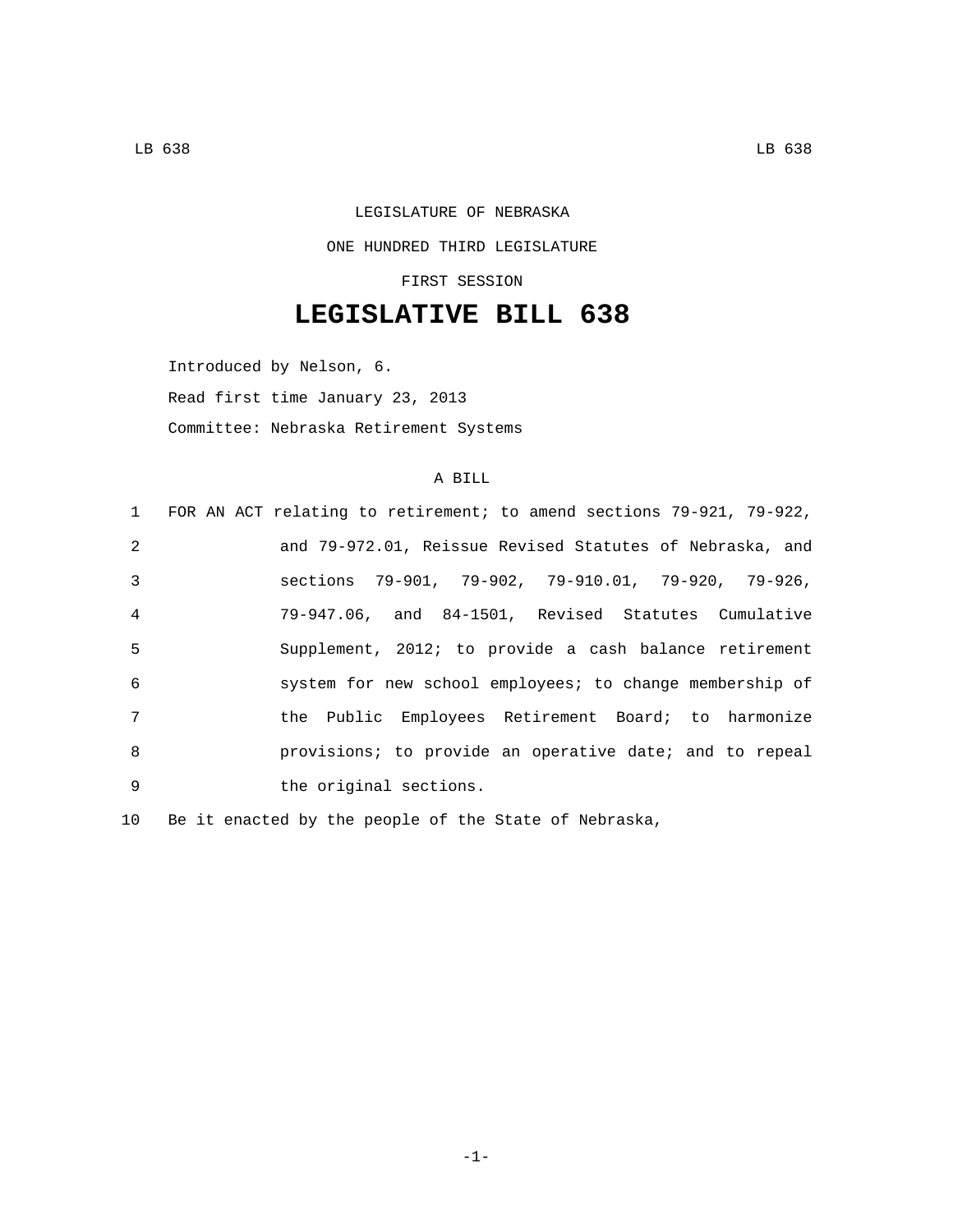Section 1. Section 79-901, Revised Statutes Cumulative 2 Supplement, 2012, is amended to read: 79-901 Sections 79-901 to 79-977.03 and sections 3 to 5 and 10 to 29 of this act shall be known and may be cited as the 5 School Employees Retirement Act. Sec. 2. Section 79-902, Revised Statutes Cumulative 7 Supplement, 2012, is amended to read: 79-902 For purposes of the School Employees Retirement 9 Act, unless the context otherwise requires: (1) Accumulated contributions means the sum of all amounts deducted from the compensation of a member and credited to his or her individual account in the School Retirement Fund together with regular interest thereon, compounded monthly, quarterly, 14 semiannually, or annually; (2) Beneficiary means any person in receipt of a school retirement allowance or other benefit provided by the act; (3) Member means any person who has an account in the 18 School Retirement Fund; (4) County school official means (a) until July 1, 2000, the county superintendent or district superintendent and any person serving in his or her office who is required by law to have a teacher's certificate and (b) on or after July 1, 2000, the county superintendent, county school administrator, or district

25 required by law to have a teacher's certificate;

-2-

superintendent and any person serving in his or her office who is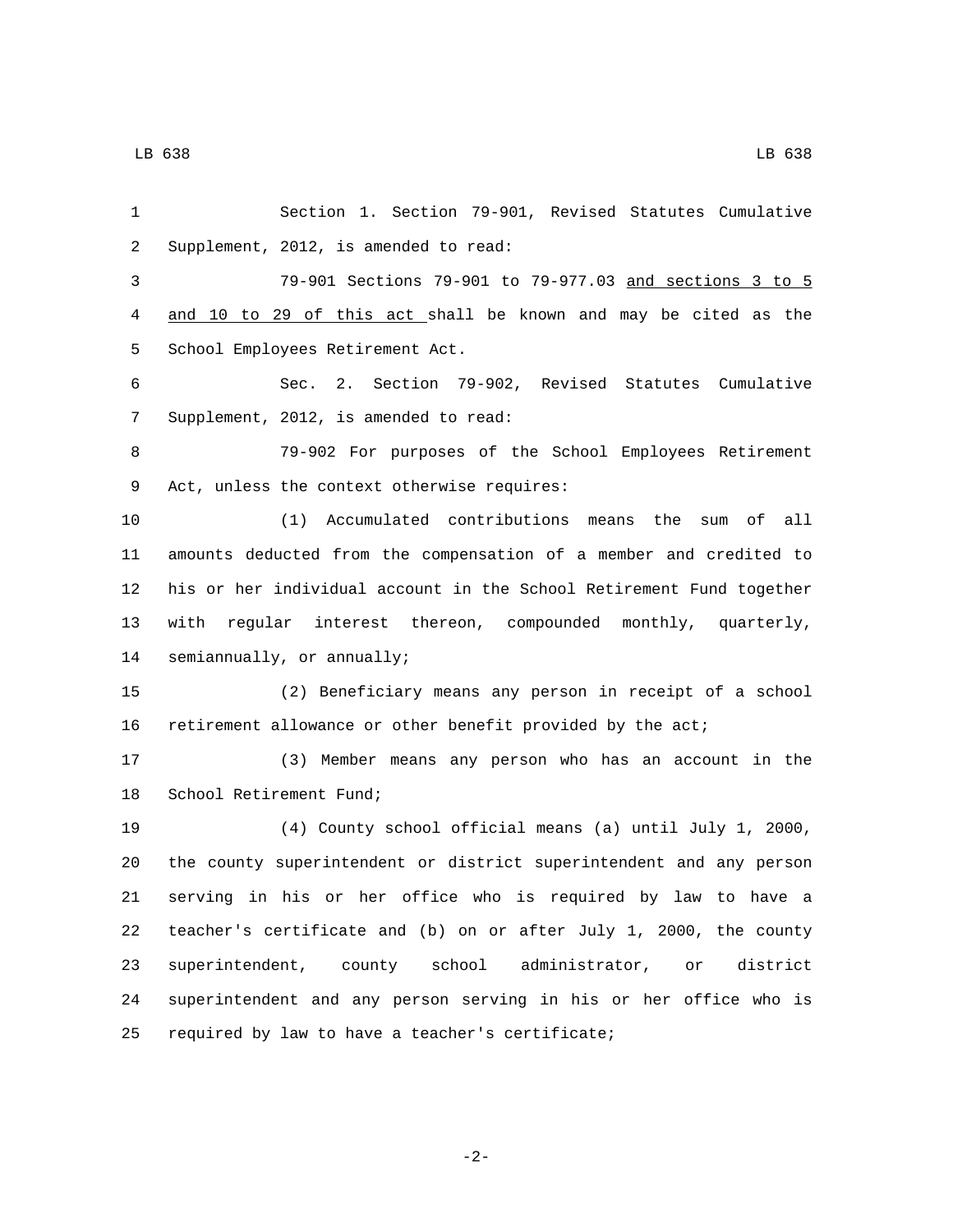(5) Creditable service means prior service for which credit is granted under sections 79-926 to 79-929, service credit purchased under sections 79-933.03 to 79-933.06 and 79-933.08, and all service rendered while a contributing member of the retirement system. Creditable service includes working days, sick days, vacation days, holidays, and any other leave days for which the employee is paid regular wages as part of the employee's agreement with the employer. Creditable service does not include lump-sum payments to the employee upon termination or retirement in lieu of accrued benefits for such days, eligibility and vesting credit, nor service years for which member contributions are withdrawn and not repaid. Creditable service also does not include service rendered by a member for which the retirement board determines that the member was paid less in compensation than the minimum wage as provided in the Wage and Hour Act or service which the board determines was rendered with 16 the intent to defraud the retirement system;

 (6) Disability retirement allowance means the annuity paid to a person upon retirement for disability under section 79-952; (7) Employer means the State of Nebraska or any subdivision thereof or agency of the state or subdivision authorized by law to hire school employees or to pay their compensation;

 (8) Fiscal year means any year beginning July 1 and 23 ending June 30 next following;

 (9) Regular interest means interest fixed at a rate equal to the daily treasury yield curve for one-year treasury securities,

-3-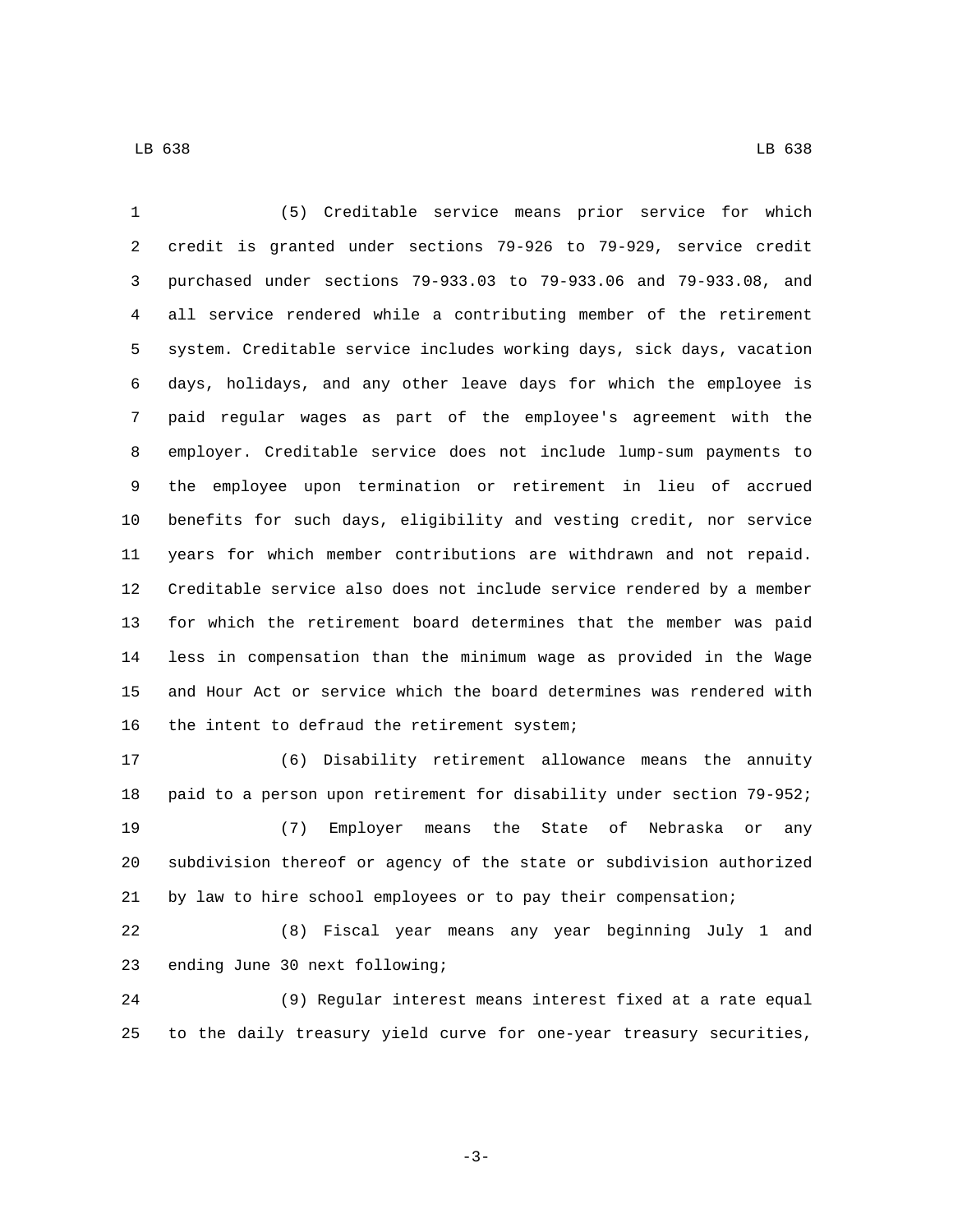as published by the Secretary of the Treasury of the United States, that applies on July 1 of each year, which may be credited monthly, quarterly, semiannually, or annually as the board may direct; 4 (10) School employee means: (a) Except as provided in subdivision (10)(b) of this section, a contributing member who earns service credit pursuant to section 79-927. For purposes of this section, contributing member means the following persons who receive compensation from a public 9 school:  $(a)$  (i) Regular employees;  $(b)$  (ii) regular employees having retired pursuant to the School Employees Retirement Act who subsequently provide compensated service on a regular basis in any 12 capacity; and  $(e)$ -(iii) regular employees hired by a public school on an ongoing basis to assume the duties of other regular employees who are temporarily absent. Substitute employees, temporary employees, and employees who have not attained the age of eighteen years shall 16 not be considered school employees; and (b) For purposes of the cash balance benefit, the

 following persons who become employed as such on and after the operative date of this act and who receive compensation from a public school: (i) Regular employees; (ii) regular employees having retired pursuant to the School Employees Retirement Act prior to the operative date of this act who subsequently provide compensated 23 service on a regular basis in any capacity; and (iii) regular employees hired by a public school on an ongoing basis to assume the duties of other regular employees who are temporarily absent.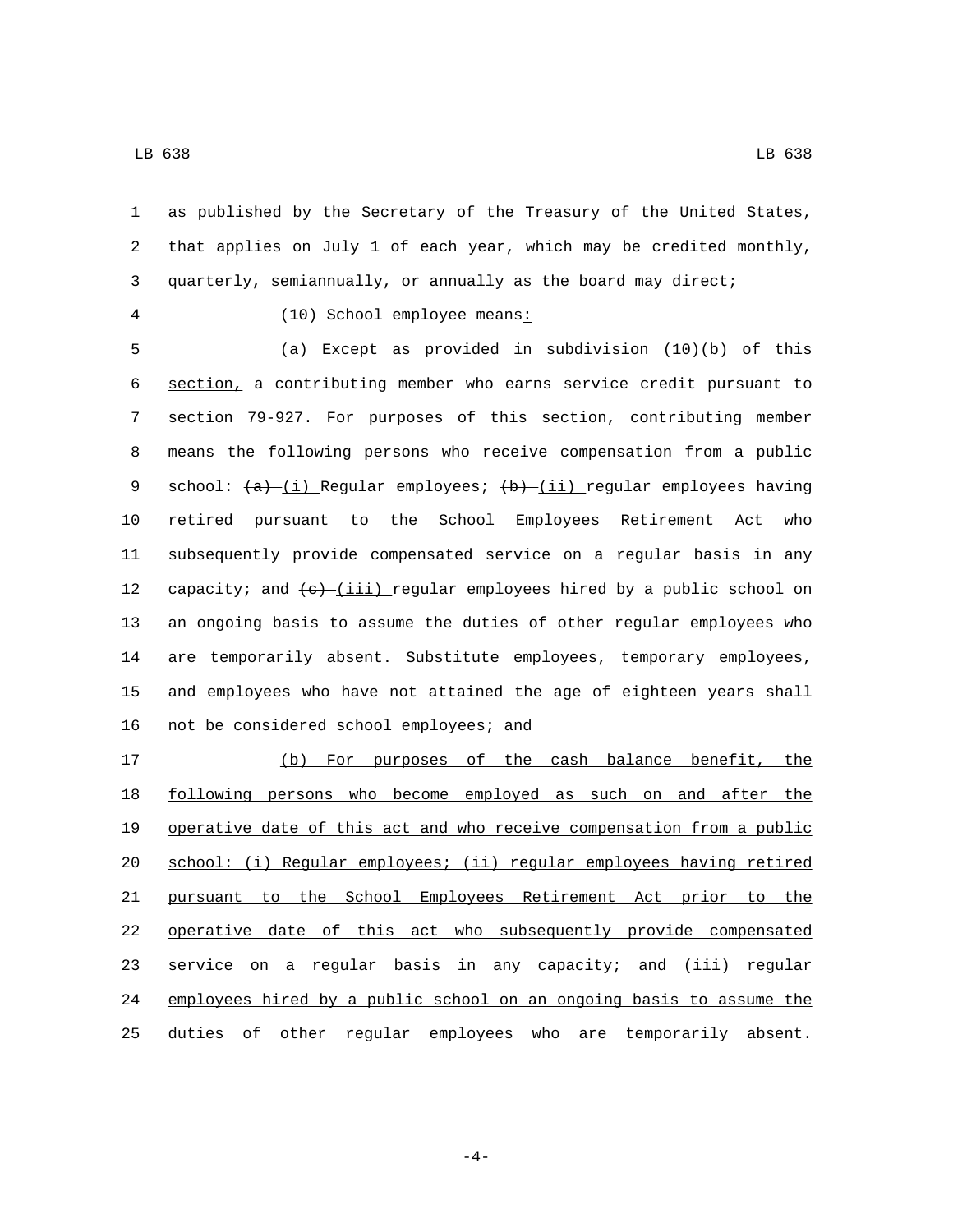Substitute employees, temporary employees and employees who have not attained the age of eighteen years shall not be considered school 3 employees;

 (11) Prior service means service rendered as a school employee in the public schools of the State of Nebraska prior to July 1, 1945;6

 (12) Public school means any and all schools offering instruction in elementary or high school grades, as defined in section 79-101, which schools are supported by public funds and are wholly under the control and management of the State of Nebraska or any subdivision thereof, including (a) schools or other entities established, maintained, and controlled by the school boards of local school districts, except Class V school districts, (b) any educational service unit, and (c) any other educational institution wholly supported by public funds, except schools under the control and management of the Board of Trustees of the Nebraska State Colleges, the Board of Regents of the University of Nebraska, or the community college boards of governors for any community college 19 areas;

 (13) Retirement (a) Except as provided in subdivision (13)(b) of this section, retirement means qualifying for and accepting a school or disability retirement allowance granted under 23 the School Employees Retirement Act.  $\div$ 

 (b) For purposes of the cash balance benefit, retirement means qualifying for and accepting the retirement benefit granted

-5-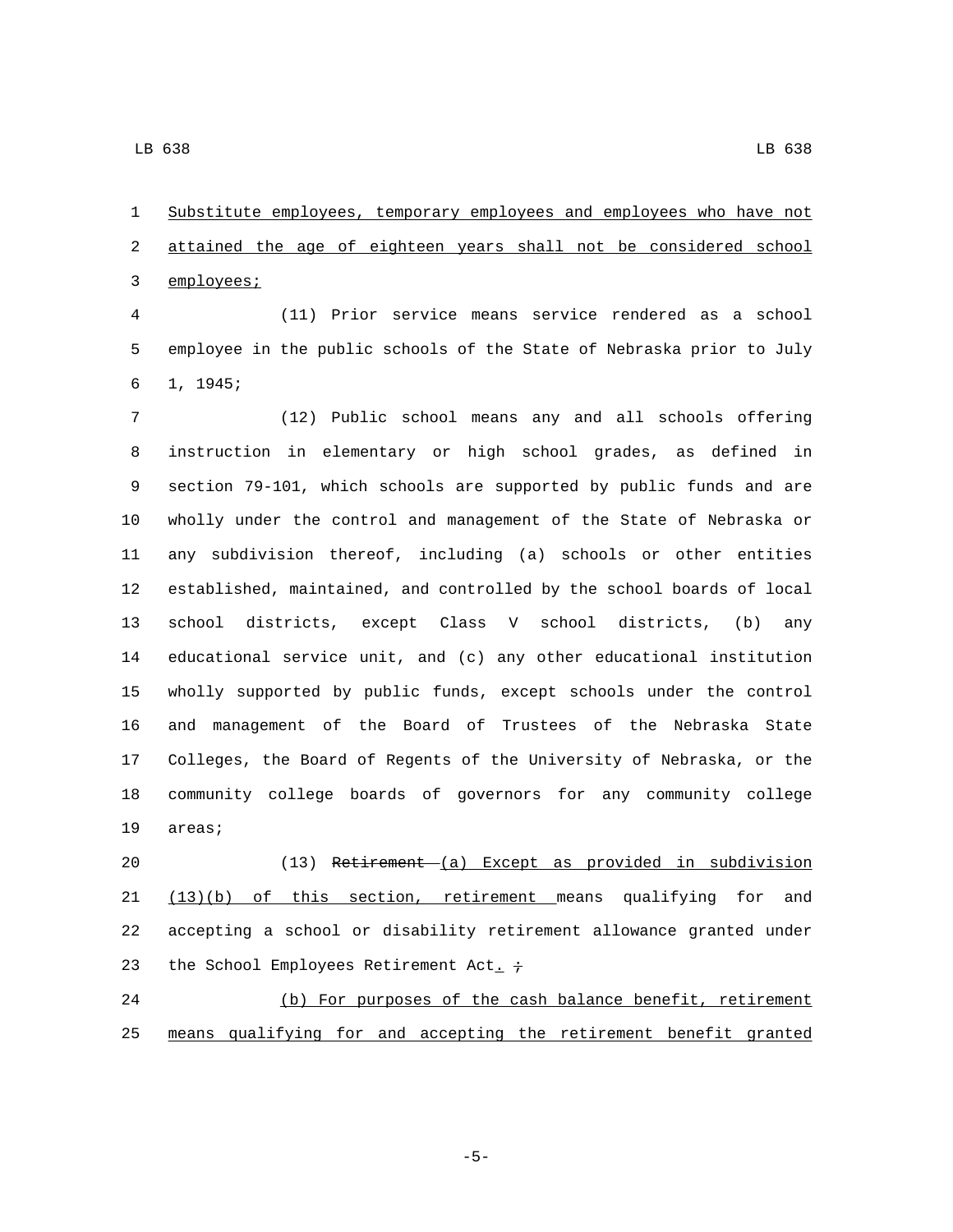under the School Employees Retirement Act after terminating 2 employment; (14) Retirement board or board means the Public Employees 4 Retirement Board; (15) Retirement system means the School Employees 6 Retirement System of the State of Nebraska; (16) Required deposit means the deduction from a member's compensation as provided for in section 79-958 which shall be 9 deposited in the School Retirement Fund; (17) School year means one fiscal year which includes not less than one thousand instructional hours or, in the case of service in the State of Nebraska prior to July 1, 1945, not less than seventy-five percent of the then legal school year; (18) Service means employment as a school employee and shall not be deemed interrupted by (a) termination at the end of the school year of the contract of employment of an employee in a public school if the employee enters into a contract of employment in any public school, except a school in a Class V school district, for the following school year, (b) temporary or seasonal suspension of service that does not terminate the employee's employment, (c) leave of absence authorized by the employer for a period not exceeding twelve months, (d) leave of absence because of disability, or (e) military service when properly authorized by the retirement board. Service does not include any period of disability for which

-6-

disability retirement benefits are received under sections 79-951 to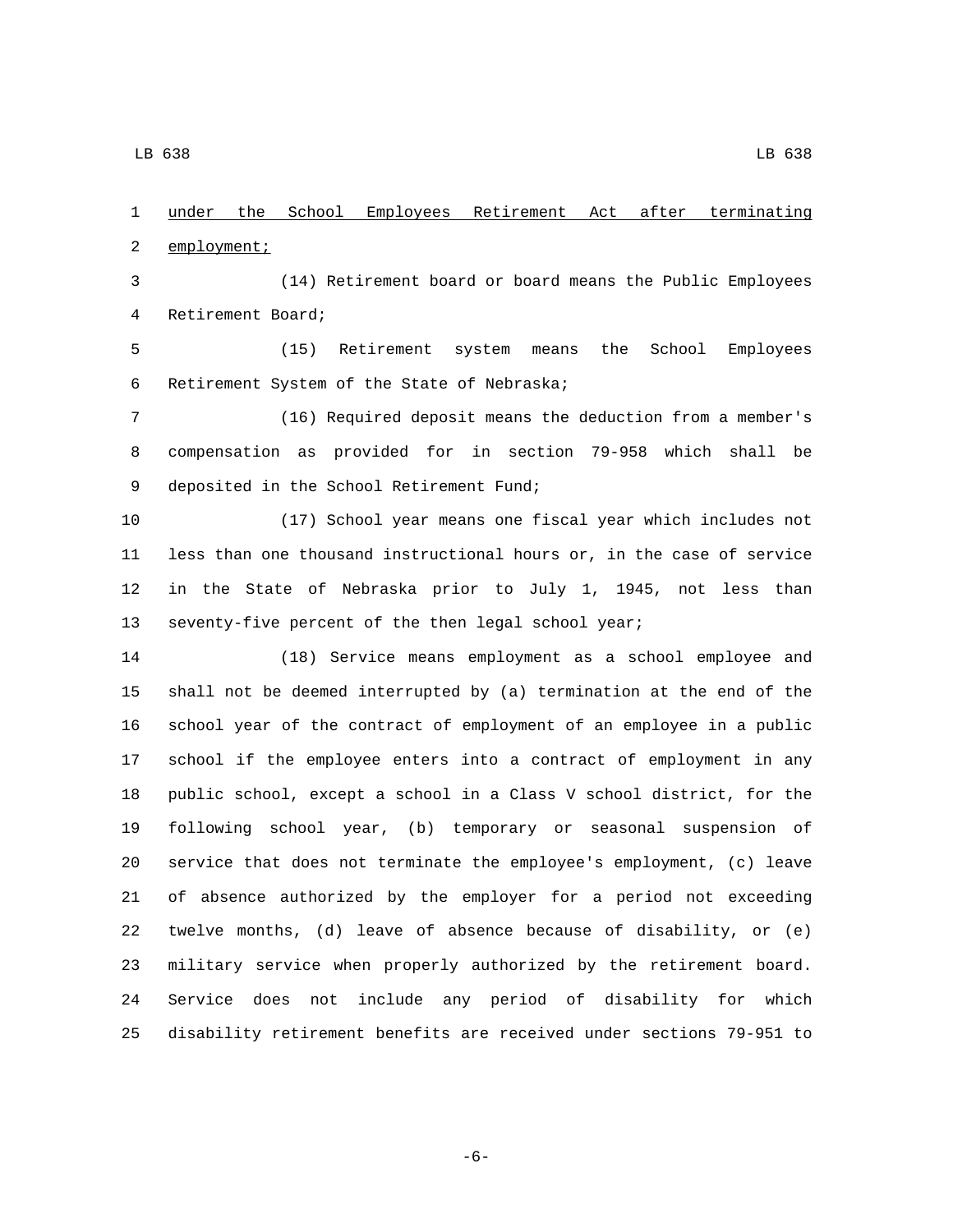79-953;

 (19) School retirement allowance means the total of the savings annuity and the service annuity or formula annuity paid a person who has retired under sections 79-931 to 79-935. The monthly payments shall be payable at the end of each calendar month during the life of a retired member. The first payment shall include all amounts accrued since the effective date of the award of annuity. The last payment shall be at the end of the calendar month in which such member dies or in accordance with the payment option chosen by the 10 member;

 (20) Service annuity means payments for life, made in equal monthly installments, derived from appropriations made by the 13 State of Nebraska to the retirement system;

 (21) State deposit means the deposit by the state in the 15 retirement system on behalf of any member;

 (22) State school official means the Commissioner of Education and his or her professional staff who are required by law or by the State Department of Education to hold a certificate as such 19 term is defined in section 79-807;

 (23) Savings annuity means payments for life, made in equal monthly payments, derived from the accumulated contributions of 22 a member;

 (24) Emeritus member means a person (a) who has entered retirement under the provisions of the act, including those persons who have retired since July 1, 1945, under any other regularly

-7-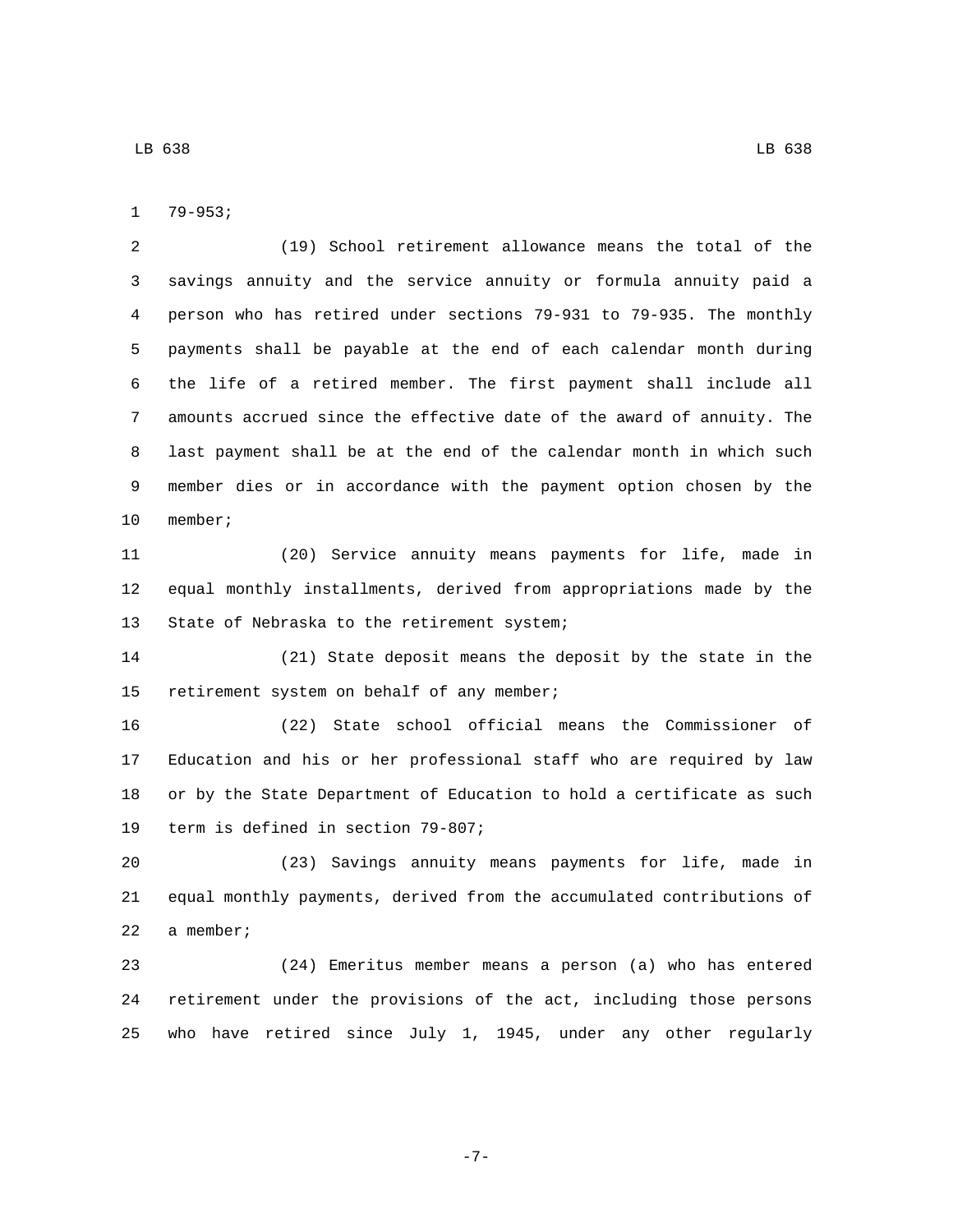established retirement or pension system as contemplated by section 79-916, (b) who has thereafter been reemployed in any capacity by a public school, a Class V school district, or a school under the control and management of the Board of Trustees of the Nebraska State Colleges, the Board of Regents of the University of Nebraska, or a community college board of governors or has become a state school official or county school official subsequent to such retirement, and (c) who has applied to the board for emeritus membership in the retirement system. The school district or agency shall certify to the retirement board on forms prescribed by the retirement board that the annuitant was reemployed, rendered a service, and was paid by the 12 district or agency for such services;

 (25)(a) Except as provided in subdivision (25)(b) of this 14 section, actuarial Actuarial equivalent means the equality in value of the aggregate amounts expected to be received under different forms of payment. The determinations shall be based on the 1994 Group Annuity Mortality Table reflecting sex-distinct factors blended using twenty-five percent of the male table and seventy-five percent of the female table. An interest rate of eight percent per annum shall be reflected in making these determinations except when a lump-sum settlement is made to an estate. If the lump-sum settlement is made to an estate, the interest rate will be determined by the Moody's Triple A Bond Index as of the prior June 30, rounded to the next 24 lower quarter percent.  $\dot{\tau}$ 

(b) For purposes of the cash balance benefit, actuarial

-8-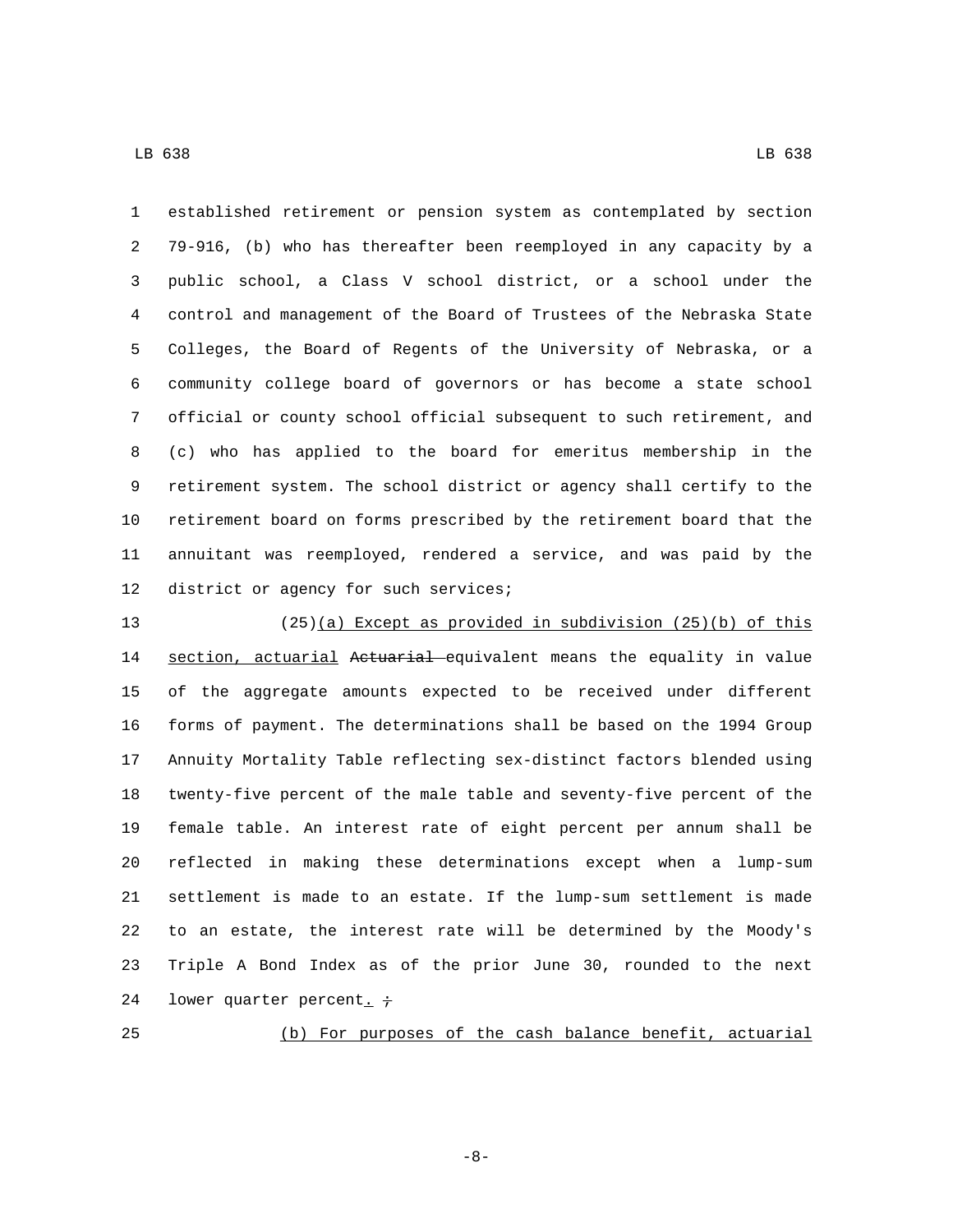equivalent means the equality in value of the aggregate amounts expected to be received under different forms of an annuity payment. The mortality assumption used for purposes of converting the member cash balance account shall be the 1994 Group Annuity Mortality Table using a unisex rate that is fifty percent male and fifty percent 6 female;

 (26) Retirement date means (a) if the member has terminated employment, the first day of the month following the date upon which a member's request for retirement is received on a retirement application provided by the retirement system or (b) if the member has filed an application but has not yet terminated employment, the first day of the month following the date on which the member terminates employment. An application may be filed no more than ninety days prior to the effective date of the member's initial 15 benefit;

 (27) Disability retirement date means the first day of the month following the date upon which a member's request for disability retirement is received on a retirement application provided by the retirement system if the member has terminated employment in the school system and has complied with sections 79-951 to 79-954 as such sections refer to disability retirement;

 (28) Retirement application means the form approved by the retirement system for acceptance of a member's request for either 24 regular or disability retirement;

(29)(a) Except as provided in subdivision (29)(b) of this

-9-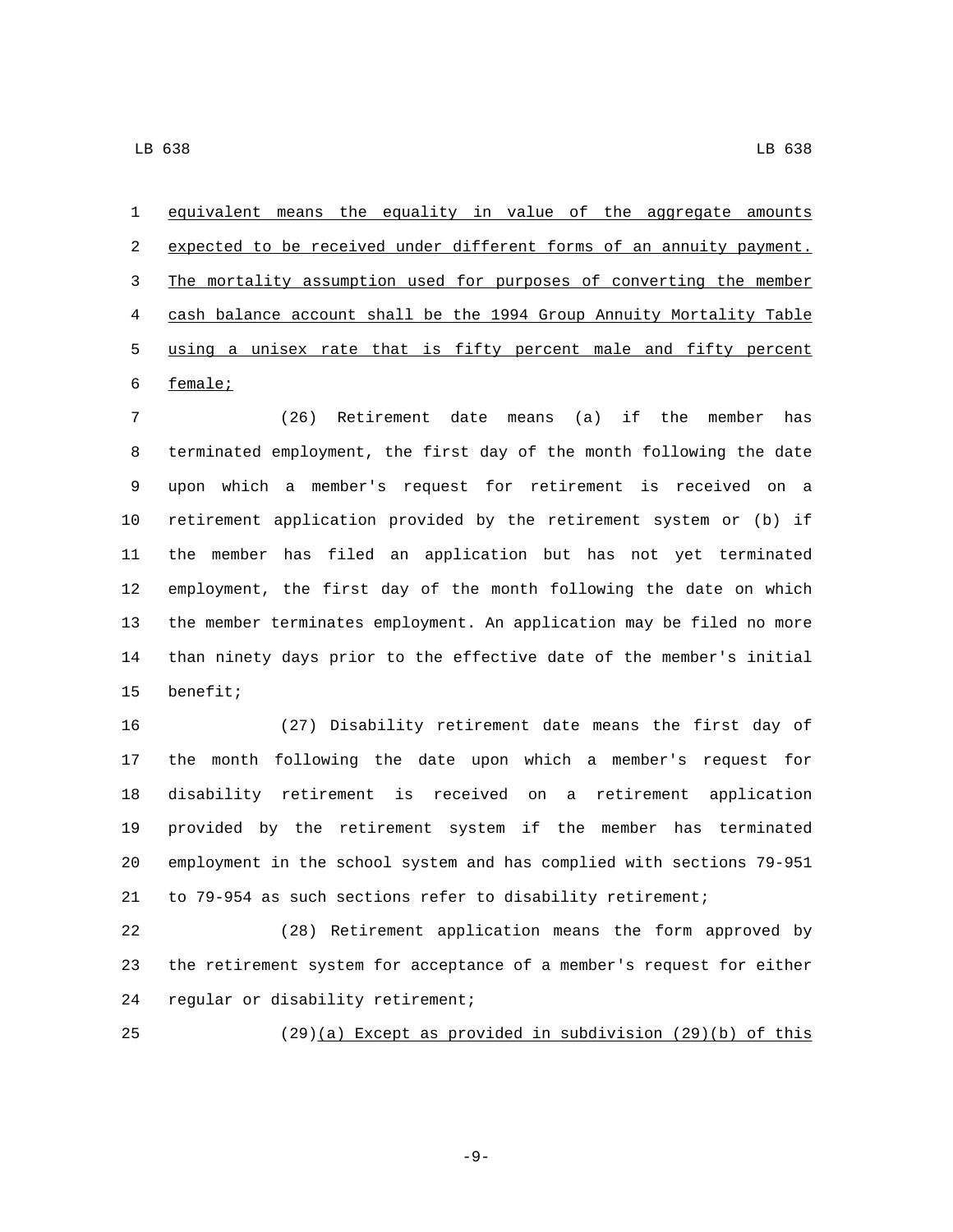section, eligibility Eligibility and vesting credit means credit for years, or a fraction of a year, of participation in a Nebraska government plan for purposes of determining eligibility for benefits under the School Employees Retirement Act. Such credit shall not be 5 included as years of creditable service in the benefit calculation.  $\div$  (b) For purposes of the cash balance benefit, eligibility 7 and vesting credit means credit for years, or a fraction of a year, of participation in another Nebraska governmental or political subdivision plan for purposes of determining vesting of the employer 10 account; (30)(a) Final average compensation means the sum of the member's total compensation during the three twelve-month periods of service as a school employee in which such compensation was the 14 greatest divided by thirty-six. (b) If a member has such compensation for less than thirty-six months, his or her final average compensation shall be determined by dividing his or her total compensation in all months by

 (c) Payments under the Retirement Incentive Plan pursuant to section 79-855 and Staff Development Assistance pursuant to section 79-856 shall not be included in the determination of final 22 average compensation;

the total number of months of his or her creditable service therefor.

 (31) Plan year means the twelve-month period beginning on July 1 and ending on June 30 of the following year;

(32) Current benefit means the initial benefit increased

 $-10-$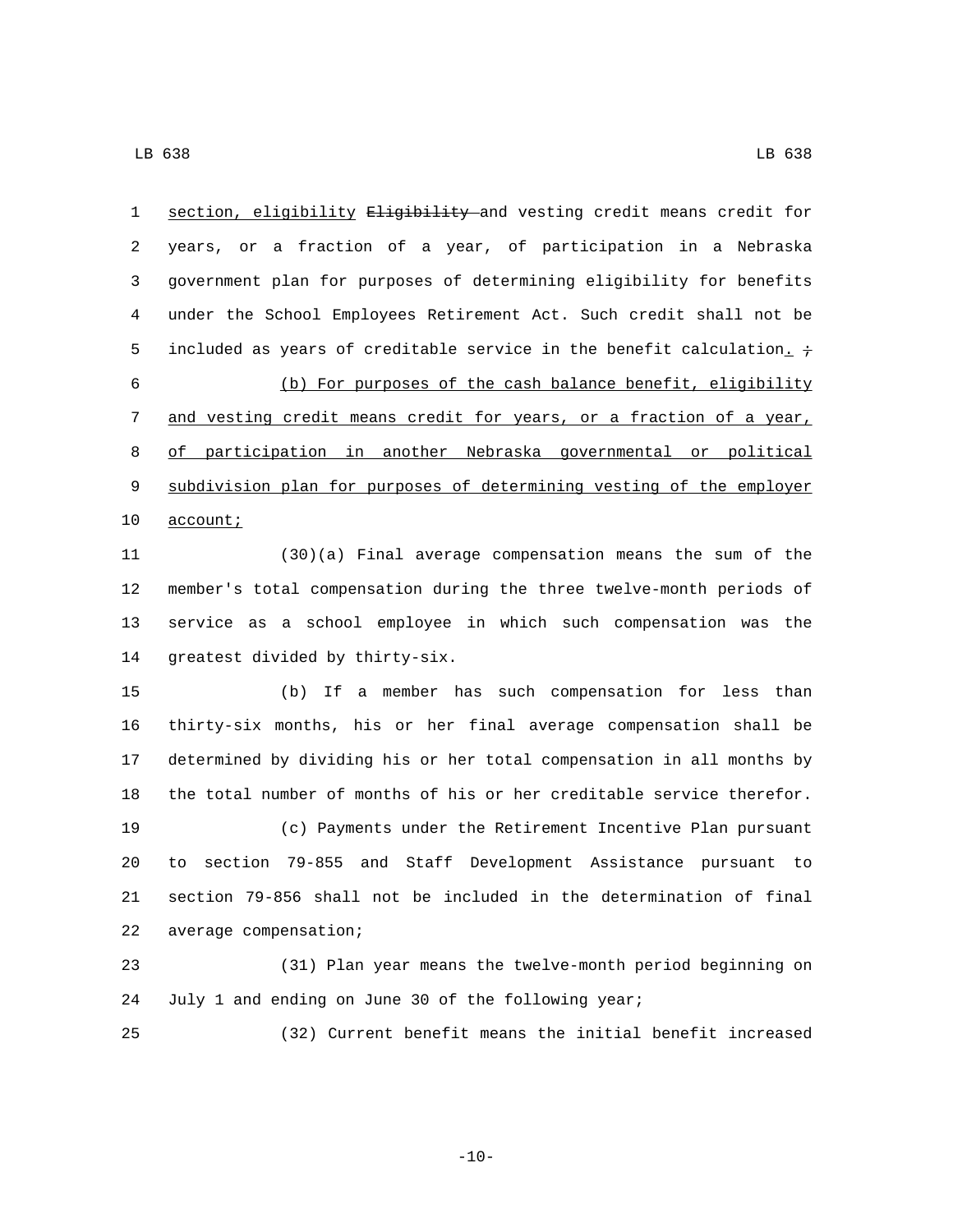by all adjustments made pursuant to the School Employees Retirement 2 Act;

 (33) Initial benefit means the retirement benefit 4 calculated at the time of retirement;

 (34) Surviving spouse means (a) the spouse married to the member on the date of the member's death or (b) the spouse or former spouse of the member if survivorship rights are provided under a qualified domestic relations order filed with the board pursuant to the Spousal Pension Rights Act. The spouse or former spouse shall supersede the spouse married to the member on the date of the member's death as provided under a qualified domestic relations order. If the benefits payable to the spouse or former spouse under a qualified domestic relations order are less than the value of benefits entitled to the surviving spouse, the spouse married to the member on the date of the member's death shall be the surviving 16 spouse for the balance of the benefits;

(35) Except as provided in subdivision (36) of this

18 section:

19 (35)(a) (a) Compensation means gross wages or salaries payable to the member for personal services performed during the plan year and includes (i) overtime pay, (ii) member retirement contributions, (iii) retroactive salary payments paid pursuant to court order, arbitration, or litigation and grievance settlements, and (iv) amounts contributed by the member to plans under sections 125, 403(b), and 457 of the Internal Revenue Code as defined in

-11-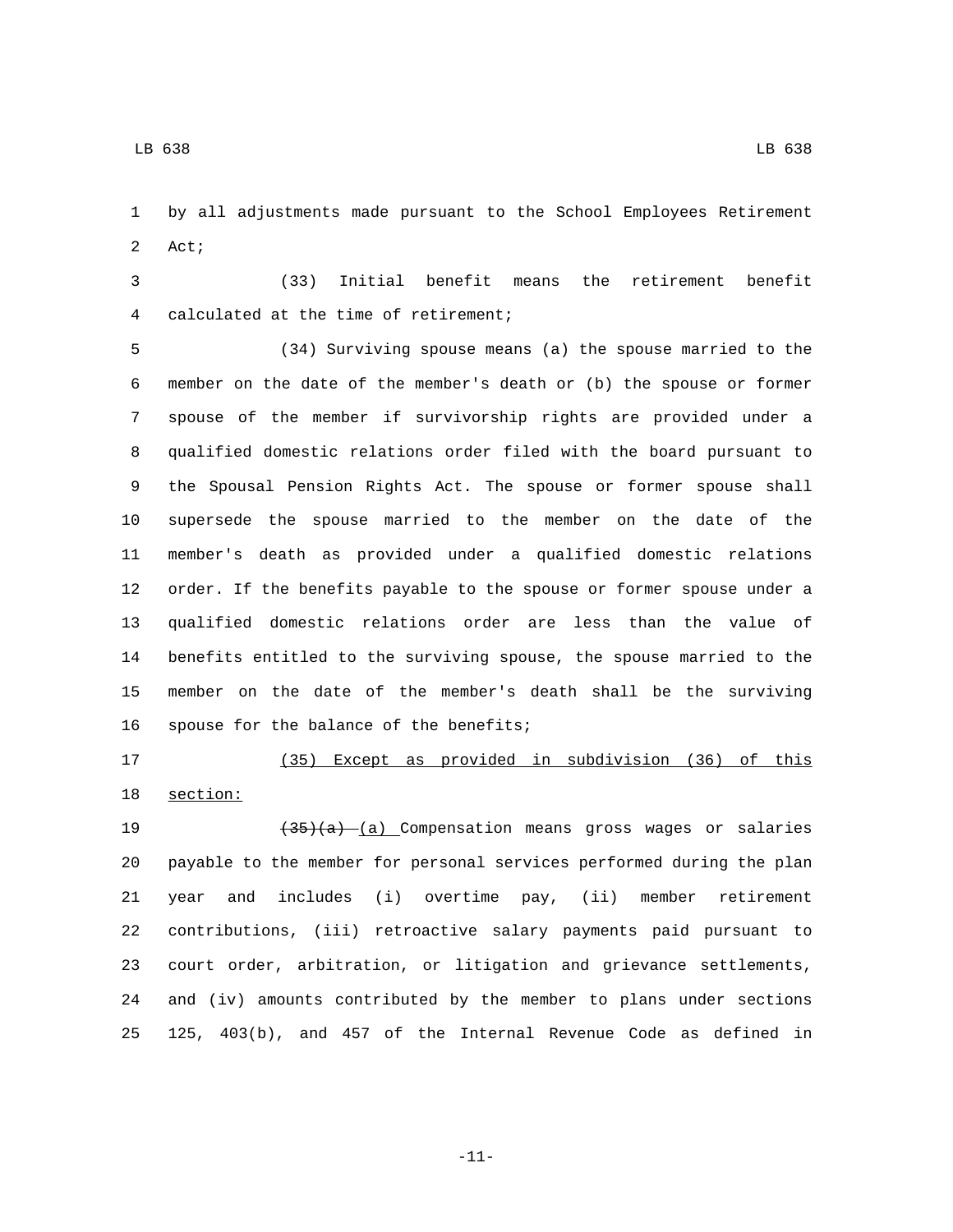section 49-801.01 or any other section of the code which defers or 2 excludes such amounts from income $\frac{i}{r}$ .

 (b) Compensation does not include (i) fraudulently obtained amounts as determined by the retirement board, (ii) amounts for unused sick leave or unused vacation leave converted to cash payments, (iii) insurance premiums converted into cash payments, (iv) reimbursement for expenses incurred, (v) fringe benefits, (vi) per diems, (vii) bonuses for services not actually rendered, including, but not limited to, early retirement inducements, cash awards, and severance pay, or (viii) beginning on September 4, 2005, employer contributions made for the purposes of separation payments made at retirement and early retirement inducements as provided for in 13 section  $79-514j$  -

 (c) Compensation in excess of the limitations set forth in section 401(a)(17) of the Internal Revenue Code as defined in section 49-801.01 shall be disregarded. For an employee who was a member of the retirement system before the first plan year beginning after December 31, 1995, the limitation on compensation shall not be less than the amount which was allowed to be taken into account under 20 the retirement system as in effect on July 1, 1993 $\overline{i}$ .

 (d)(i) For purposes of section 79-934, in the determination of compensation for members on or after July 1, 2005, that part of a member's compensation for the plan year which exceeds the member's compensation with the same employer for the preceding plan year by more than seven percent of the compensation base during

-12-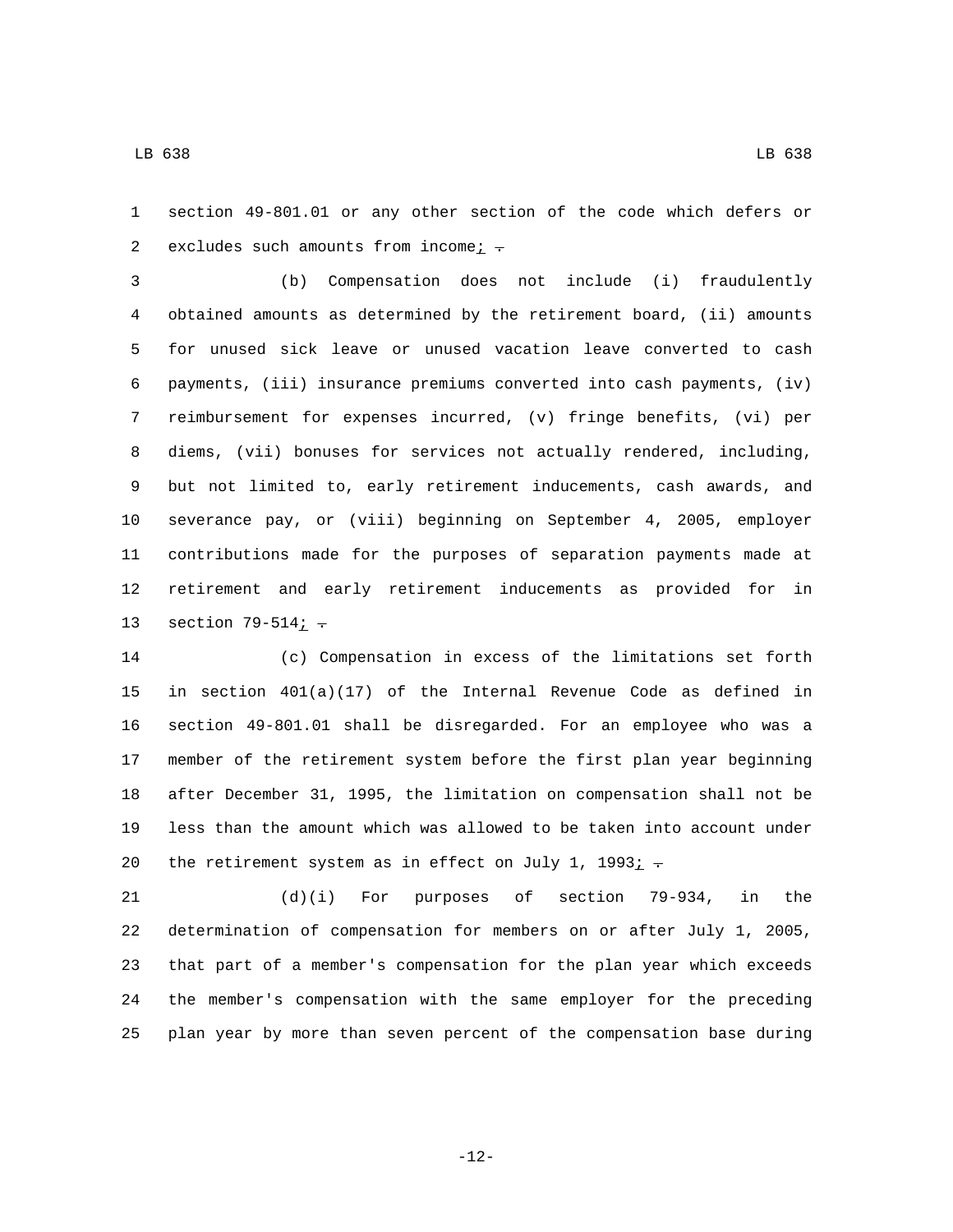the sixty months preceding the member's retirement shall be excluded unless (A) the member experienced a substantial change in employment position, (B) as verified by the school board, the excess compensation above seven percent occurred as the result of a collective-bargaining agreement between the employer and a recognized collective-bargaining unit or category of school employee, and the percentage increase in compensation above seven percent shall not be excluded for employees outside of a collective-bargaining unit or within the same category of school employee, or (C) the excess compensation occurred as the result of a districtwide permanent

in accordance with subdivision (35)(a)(iv) of this section.

 (ii) For purposes of subdivision (35)(d) of this section: (A) Category of school employee means either all employees of the employer who are administrators or certificated teachers, or all employees of the employer who are not administrators 17 or certificated teachers, or both;

benefit change made by the employer for a category of school employee

 (B) Compensation base means (I) for current members employed with the same employer, the member's compensation for the plan year ending June 30, 2005, or (II) for members newly hired or hired by a separate employer on or after July 1, 2005, the member's compensation for the first full plan year following the member's date of hiring. Thereafter, the member's compensation base shall be increased each plan year by the lesser of seven percent of the member's preceding plan year's compensation base or the member's

-13-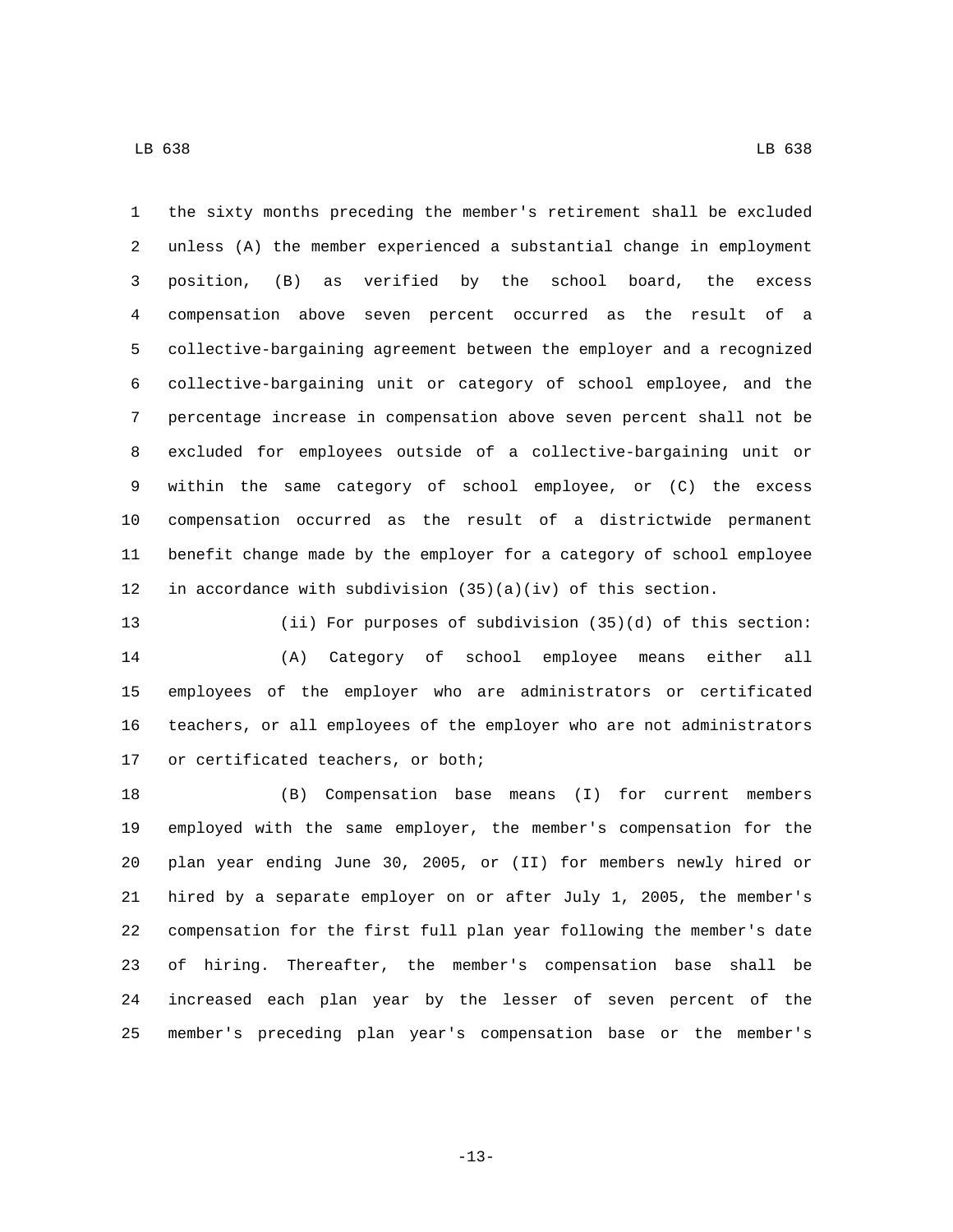actual annual compensation increase during the preceding plan year; 2 and

 (C) Recognized collective-bargaining unit means a group of employees similarly situated with a similar community of interest 5 appropriate for bargaining recognized as such by a school board $i$ .

 (e)(i) In the determination of compensation for members on or after July 1, 2012, until July 1, 2013, that part of a member's compensation for the plan year which exceeds the member's compensation with the same employer for the preceding plan year by more than nine percent of the compensation base during the sixty months preceding the member's retirement shall be excluded.

 (ii) For purposes of subdivision (35)(e) of this section: (A) Category of school employee means either all employees of the employer who are administrators or certificated teachers, or all employees of the employer who are not administrators 16 or certificated teachers, or both; and

 (B) Compensation base means (I) for current members employed with the same employer, the member's compensation for the plan year ending June 30, 2012, or (II) for members newly hired or hired by a separate employer on or after July 1, 2012, the member's compensation for the first full plan year following the member's date of hiring. Thereafter, the member's compensation base shall be increased each plan year by the lesser of nine percent of the member's preceding plan year's compensation base or the member's 25 actual annual compensation increase during the preceding plan year $i$ 

-14-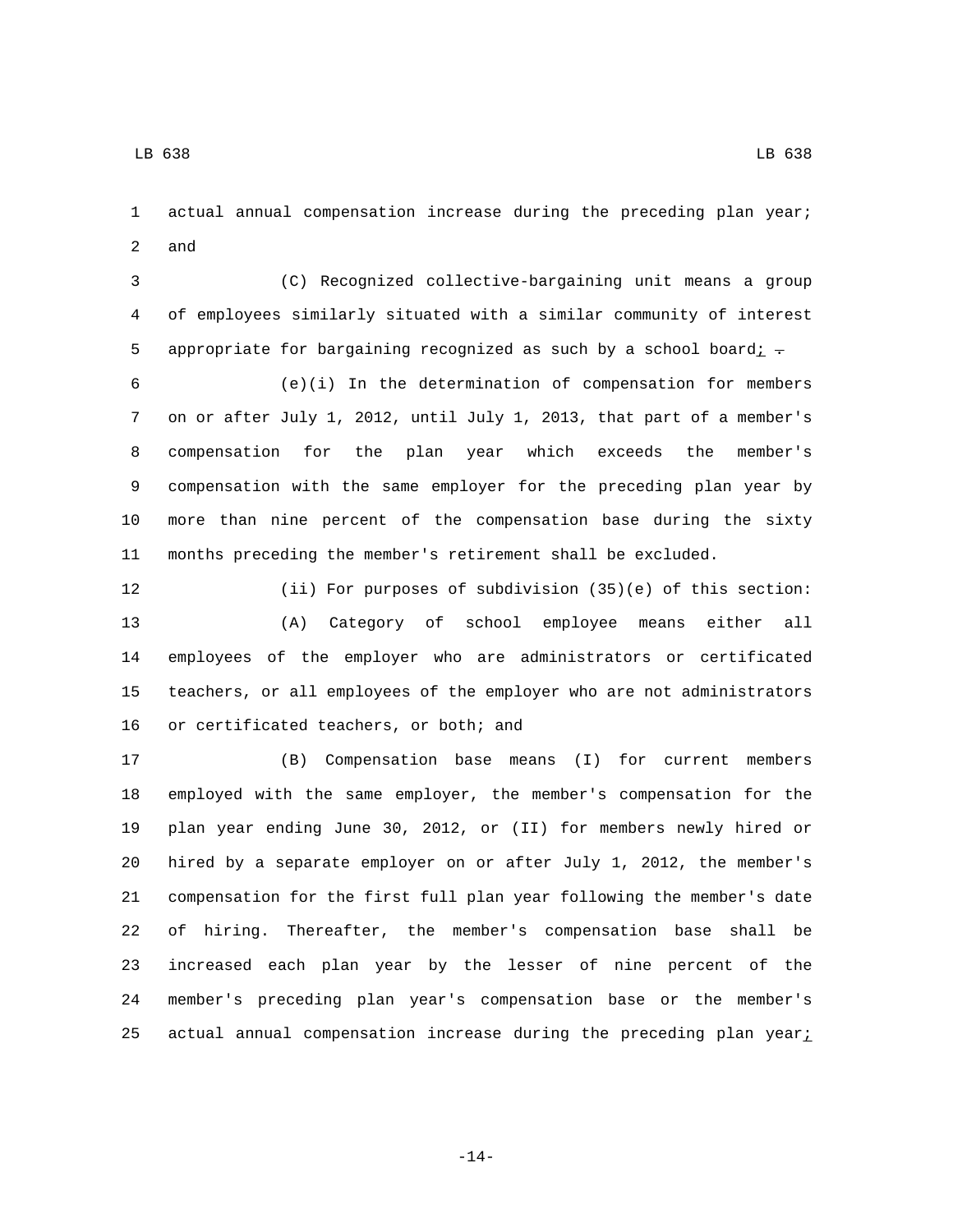$and -$ 

 (f)(i) In the determination of compensation for members on or after July 1, 2013, that part of a member's compensation for the plan year which exceeds the member's compensation with the same employer for the preceding plan year by more than eight percent of the compensation base during the sixty months preceding the member's 7 retirement shall be excluded.

 (ii) For purposes of subdivision (35)(f) of this section: (A) Category of school employee means either all employees of the employer who are administrators or certificated teachers, or all employees of the employer who are not administrators 12 or certificated teachers, or both; and

 (B) Compensation base means (I) for current members employed with the same employer, the member's compensation for the plan year ending June 30, 2013, or (II) for members newly hired or hired by a separate employer on or after July 1, 2013, the member's compensation for the first full plan year following the member's date of hiring. Thereafter, the member's compensation base shall be increased each plan year by the lesser of eight percent of the member's preceding plan year's compensation base or the member's actual annual compensation increase during the preceding plan year;

 (36) For purposes of the cash balance benefit, compensation means gross wages or salaries payable to the member for personal services performed during the plan year. Compensation does not include insurance premiums converted into cash payments,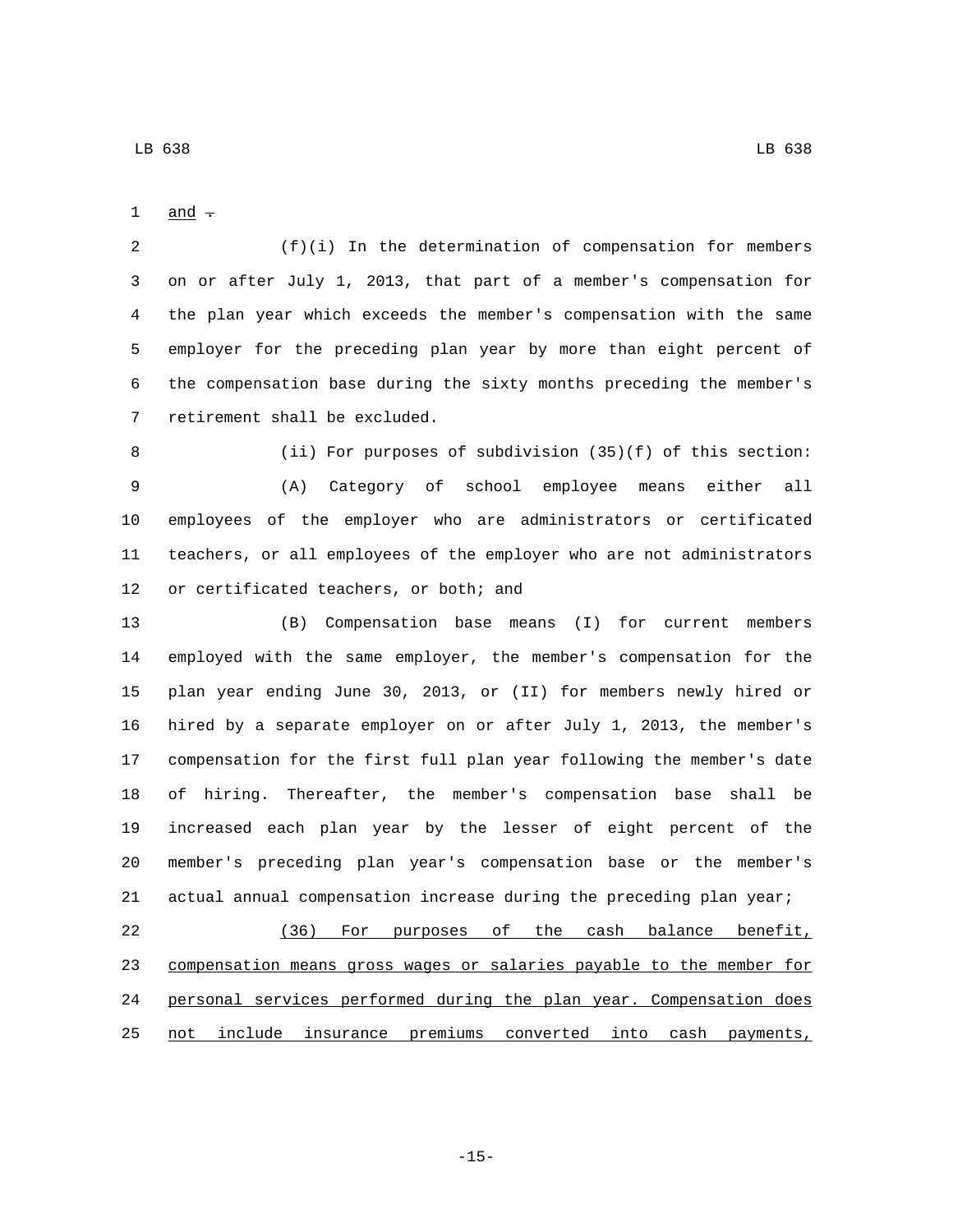reimbursement for expenses incurred, fringe benefits, or bonuses for services not actually rendered, including, but not limited to, early retirement inducements, cash awards, and severance pay, except for retroactive salary payments paid pursuant to court order, arbitration, or litigation and grievance settlements. Compensation includes overtime pay, member retirement contributions, and amounts contributed by the member to plans under sections 125, 403(b), and 8 457 of the Internal Revenue Code or any other section of the code which defers or excludes such amounts from income. Compensation in excess of the limitations set forth in section 401(a)(17) of the Internal Revenue Code shall be disregarded;11

12 (36) (37) Termination of employment occurs on the date on which the member experiences a bona fide separation from service of employment with the member's employer, the date of which separation is determined by the employer. The employer shall notify the board of the date on which such a termination has occurred. It is the responsibility of the employer that is involved in the termination of employment to notify the board of such change in employment and provide the board with such information as the board deems necessary. If the board determines that termination of employment has not occurred and a retirement benefit has been paid to a member of the retirement system pursuant to section 79-933, the board shall require the member who has received such benefit to repay the benefit to the retirement system. A member shall not be deemed to have terminated employment if the member subsequently provides service to any

-16-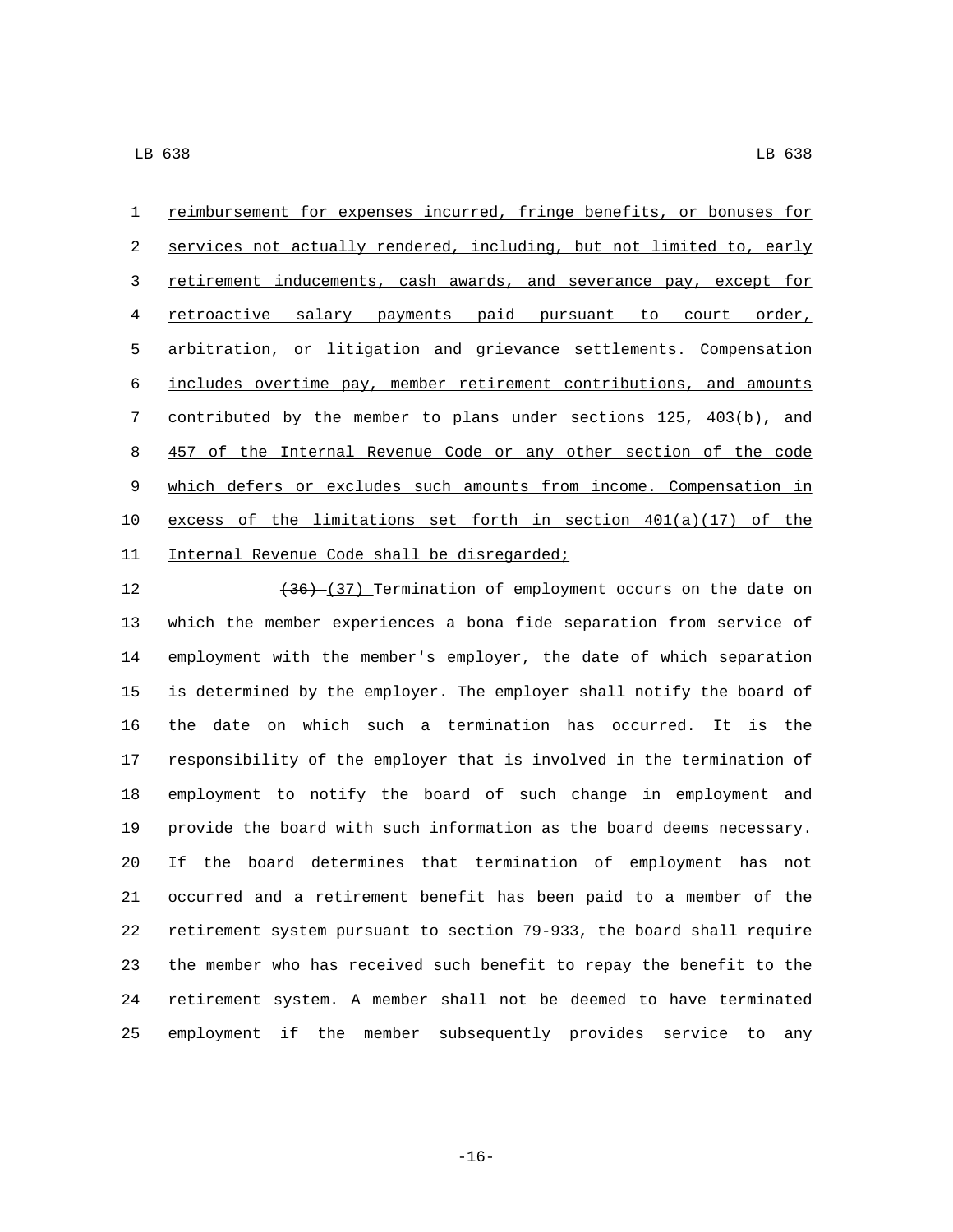employer participating in the retirement system provided for in the School Employees Retirement Act within one hundred eighty calendar 3 days after ceasing employment unless such service:

 (a) Is bona fide unpaid voluntary service or substitute 5 service, provided on an intermittent basis; or

(b) Is as provided in subsection (2) of section 79-920.

 A member shall not be deemed to have terminated employment if the board determines that a purported termination was 9 not a bona fide separation from service with the employer;

 $(37)$   $(38)$  Disability means an inability to engage in a substantially gainful activity by reason of any medically determinable physical or mental impairment which can be expected to result in death or be of a long and indefinite duration;

14 (38) (39) Substitute employee means a person hired by a public school as a temporary employee to assume the duties of regular employees due to the temporary absence of the regular employees. Substitute employee does not mean a person hired as a regular employee on an ongoing basis to assume the duties of other regular 19 employees who are temporarily absent;

20 (39) (40) Participation means qualifying for and making required deposits to the retirement system during the course of a 22 plan year;

23 (40) (41) Regular employee means an employee hired by a public school or under contract in a regular full-time or part-time position who works a full-time or part-time schedule on an ongoing

-17-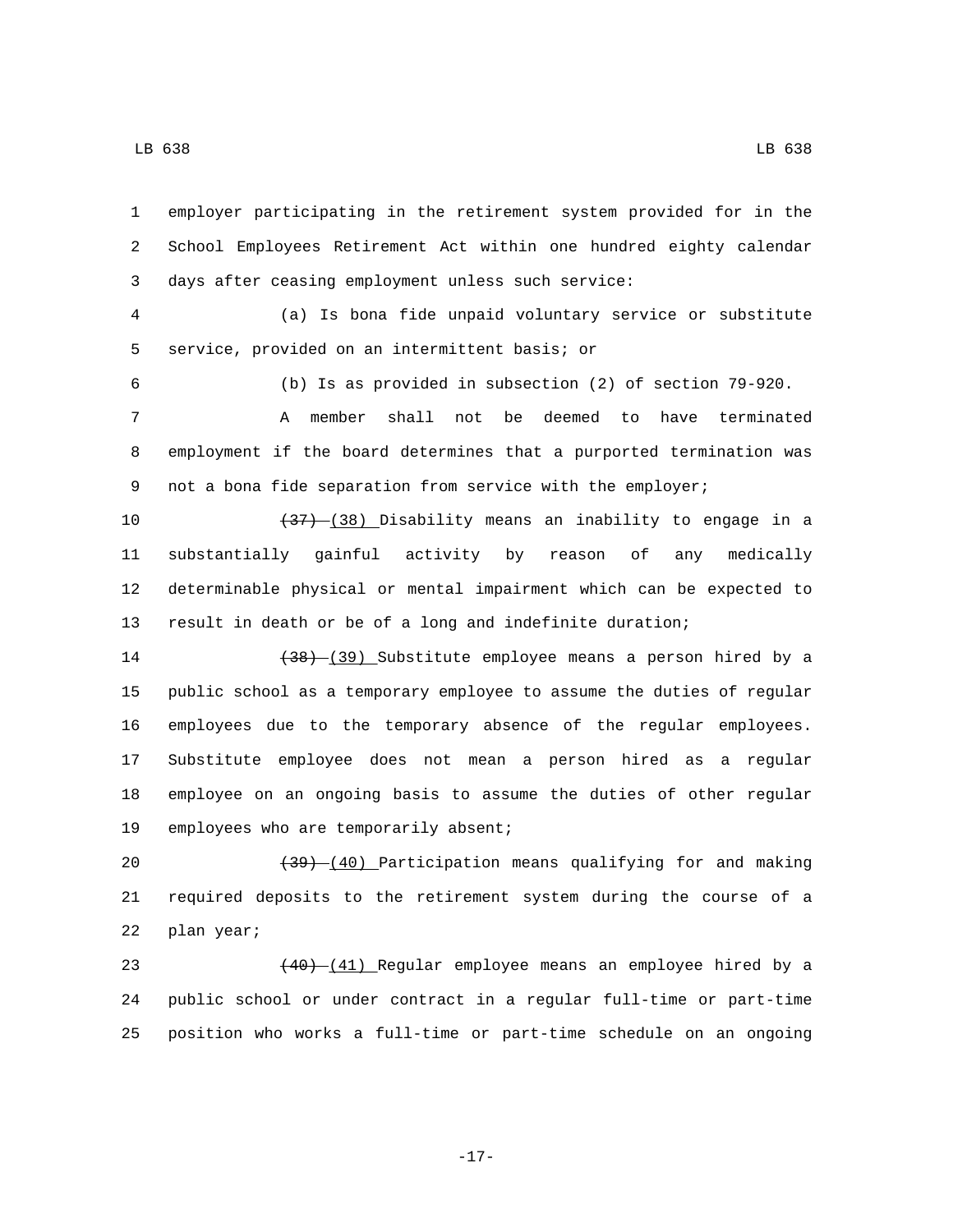| 1  | basis for fifteen or more hours per week. An employee hired as                    |
|----|-----------------------------------------------------------------------------------|
| 2  | described in this subdivision to provide service for less than                    |
| 3  | fifteen hours per week but who provides service for an average of                 |
| 4  | fifteen hours or more per week in each calendar month of any three                |
| 5  | months<br>оf<br>year<br>shall<br>immediately<br>calendar<br>plan<br>commence<br>a |
| 6  | contributions and shall be deemed a regular employee; and                         |
| 7  | $(41)$ $(42)$ Temporary employee means an employee hired by a                     |
| 8  | public school who is not a regular employee and who is hired to                   |
| 9  | provide service for a limited period of time to accomplish a specific             |
| 10 | purpose or task. When such specific purpose or task is complete, the              |
| 11 | employment of such temporary employee shall terminate and in no case              |
| 12 | shall the temporary employment period exceed one year in duration $\frac{i}{r}$ . |
| 13 | (43) Annuity means equal monthly payments provided by the                         |
| 14 | retirement system to a member or beneficiary under forms determined               |
| 15 | by the board beginning the first day of the month after an annuity                |
| 16 | election is received in the office of the Nebraska Public Employees               |
| 17 | Retirement Systems or the first day of the month after the employee's             |
| 18 | termination of employment, whichever is later. The last payment shall             |
| 19 | be at the end of the calendar month in which the member dies or in                |
| 20 | accordance with the payment option chosen by the member;                          |
| 21 | (44) Annuity start date means the date upon which a                               |
| 22 | member's annuity is first effective and shall be the first day of the             |
| 23 | month following the member's termination or following the date the                |
| 24 | application is received by the board, whichever is later;                         |
| 25 | (45) Employee contribution credit means an amount equal                           |

-18-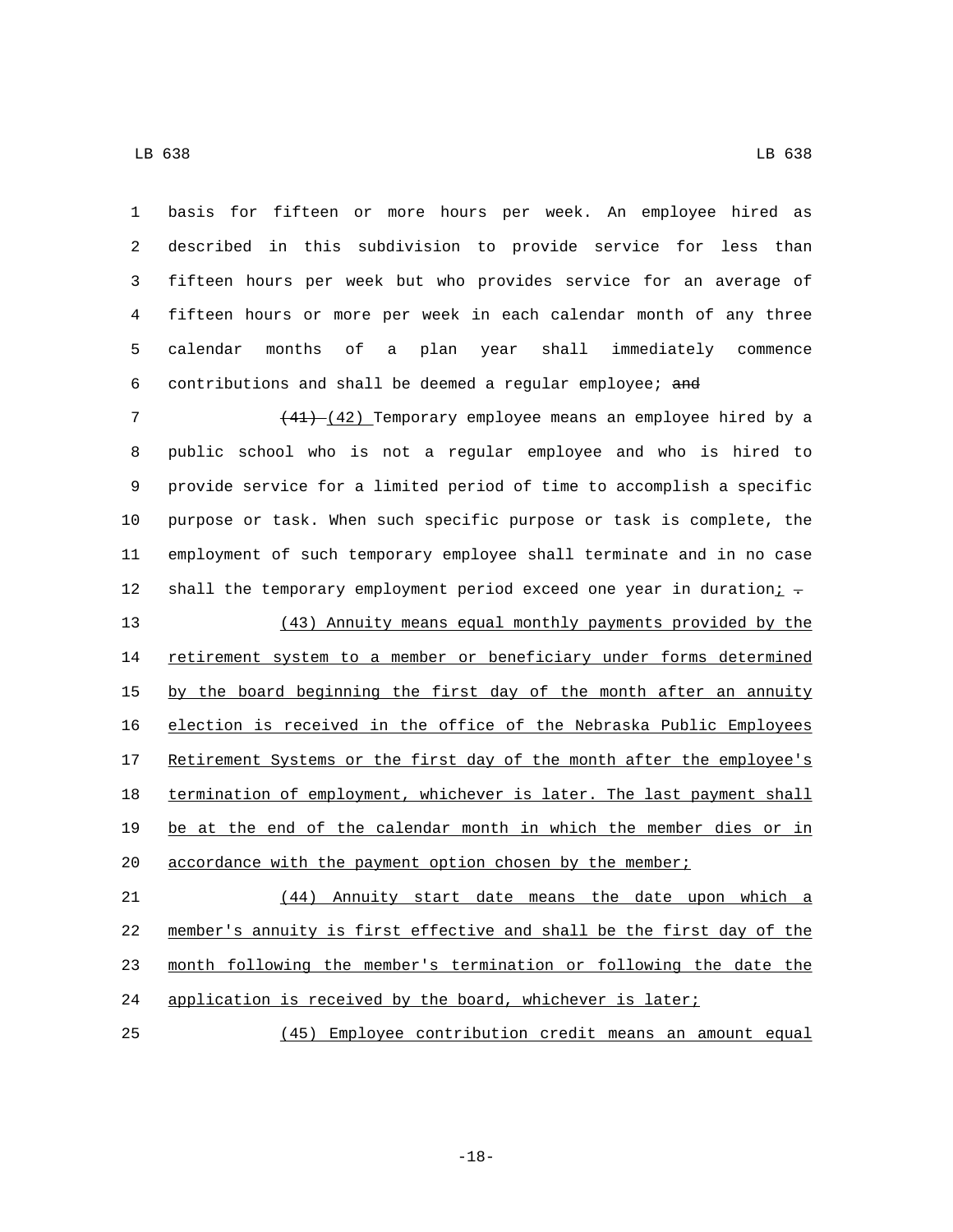| 1  | to the member contribution amount required by subsection (1) of       |
|----|-----------------------------------------------------------------------|
| 2  | section 10 of this act;                                               |
| 3  | (46) Employer contribution credit means an amount equal               |
| 4  | to the employer contribution amount required by subsection (2) of     |
| 5  | section 10 of this act;                                               |
| 6  | (47) Final account value means the value of a member's                |
| 7  | account on the date the account is either distributed to the member   |
| 8  | or used to purchase an annuity from the plan, which date shall occur  |
| 9  | as soon as administratively practicable after receipt of a valid      |
| 10 | application for benefits, but no sooner than forty-five days after    |
| 11 | the member's termination;                                             |
| 12 | (48) Five-year break in service means five consecutive                |
| 13 | <u>one-year breaks in service;</u>                                    |
| 14 | (49) Guaranteed investment contract means an investment               |
| 15 | contract or account offering a return of principal invested plus      |
| 16 | interest at a specified rate. Guaranteed investment contract does not |
| 17 | include direct obligations of the United States or its                |
| 18 | instrumentalities, bonds, participation certificates or other         |
| 19 | obligations of the Federal National Mortgage Association, the Federal |
| 20 | Home Loan Mortgage Corporation, or the Government National Mortgage   |
| 21 | Association, or collateralized mortgage obligations and other         |
| 22 | derivative securities;                                                |
| 23 | (50) Interest credit rate means the greater of (a) five               |
| 24 | percent or (b) the applicable federal mid-term rate, as published by  |
| 25 | the Internal Revenue Service as of the first day of the calendar      |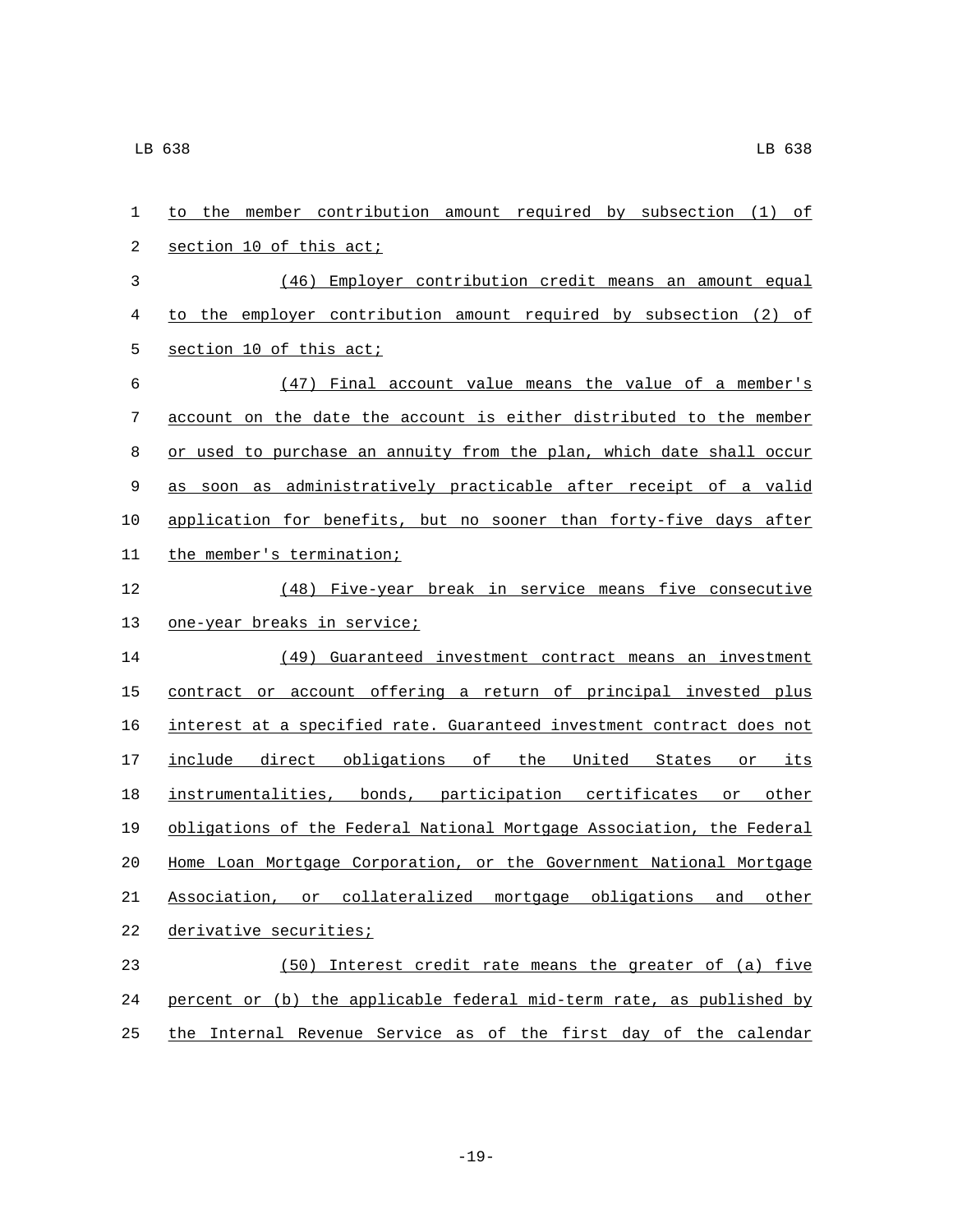| 1          | guarter for which interest credits are credited, plus one and one-    |
|------------|-----------------------------------------------------------------------|
| 2          | half percent, such rate to be compounded annually;                    |
| 3          | (51) Interest credits means the amounts credited to the               |
| 4          | employee cash balance account and the employer cash balance account   |
| 5          | at the end of each day. Such interest credit for each account shall   |
| $\sqrt{6}$ | be determined by applying the daily portion of the interest credit    |
| 7          | rate to the account balance at the end of the previous day. Such      |
| 8          | interest credits shall continue to be credited to the employee cash   |
| 9          | balance account and the employer cash balance account after a member  |
| 10         | ceases to be an employee, except that no such credit shall be made    |
| 11         | with respect to the employee cash balance account and the employer    |
| 12         | cash balance account for any day beginning on or after the member's   |
| 13         | date of final account value. If benefits payable to the member's      |
| 14         | surviving spouse or beneficiary are delayed after the member's death, |
| 15         | interest credits shall continue to be credited to the employee cash   |
| 16         | balance account and the employer cash balance account until such      |
| 17         | surviving spouse or beneficiary commences receipt of a distribution   |
| 18         | from the retirement system;                                           |
| 19         | (52) Member cash balance account means an account equal               |
| 20         | to the sum of the employee cash balance account and, if vested, the   |
| 21         | emplover cash balance account and dividend amounts credited in        |
| 22         | accordance with subdivision $(4)(c)$ of section 17 of this acti-      |
| 23         | (53) One-year break in service means a plan year during               |
| 24         | which the member has not completed more than five hundred hours of    |
|            |                                                                       |

25 service;

-20-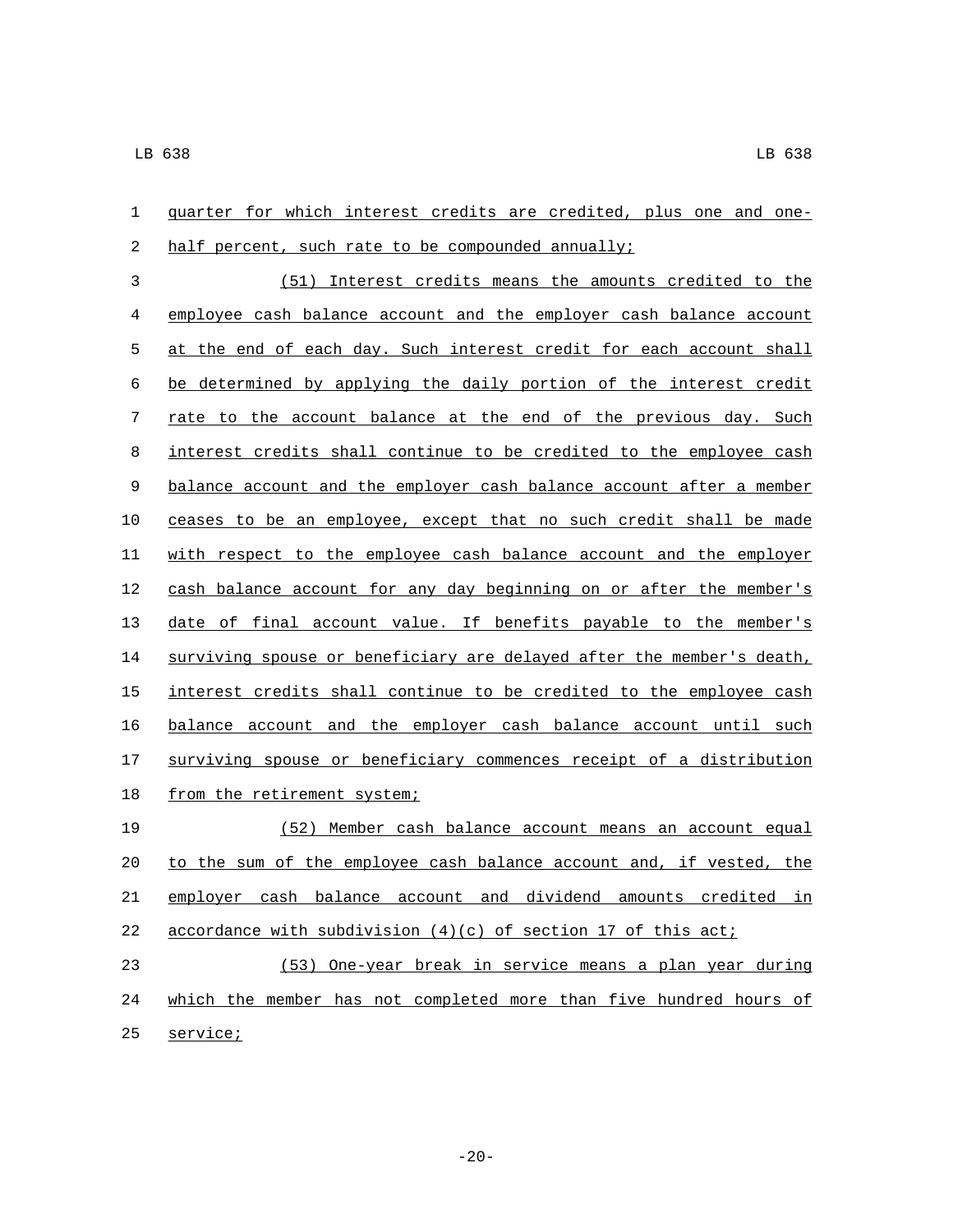| $\mathbf 1$ | (54) Participation means qualifying for and making the                 |
|-------------|------------------------------------------------------------------------|
| 2           | required deposits to the retirement system during the course of a      |
| 3           | <u>plan year;</u>                                                      |
| 4           | (55) Regular interest means the rate of interest earned                |
| 5           | each calendar year commencing January 1, 1975, as determined by the    |
| 6           | retirement board in conformity with actual and expected earnings on    |
| 7           | the investments through December 31, 1984;                             |
| 8           | (56) Required contribution means the deduction to be made              |
| 9           | from the compensation of school employees as provided in subsection    |
| 10          | (1) of section 10 of this act; and                                     |
| 11          | (57) Cash balance benefit means a member's retirement                  |
| 12          | benefit that is equal to an amount based on annual employee            |
| 13          | contribution credits plus interest credits and, if vested, employer    |
| 14          | contribution credits plus interest credits and dividend amounts        |
| 15          | credited in accordance with subdivision $(4)(c)$ of section 17 of this |
| 16          | act.                                                                   |
| 17          | Sec. 3. (1) A cash balance benefit shall be added to the               |
| 18          | School Employees Retirement Act on and after the operative date of     |
| 19          | this act. Each member who begins employment and participation in the   |
| 20          | retirement system on and after such date shall participate in the      |
| 21          | cash balance benefit.                                                  |
| 22          | (2) Except as provided in subdivision (2)(b) of section                |
| 23          | 19 of this act, the employee cash balance account within the School    |
| 24          | Retirement Fund shall, at any time, be equal to the following:         |
| 25          | (a) Employee contribution credits deposited in accordance              |

-21-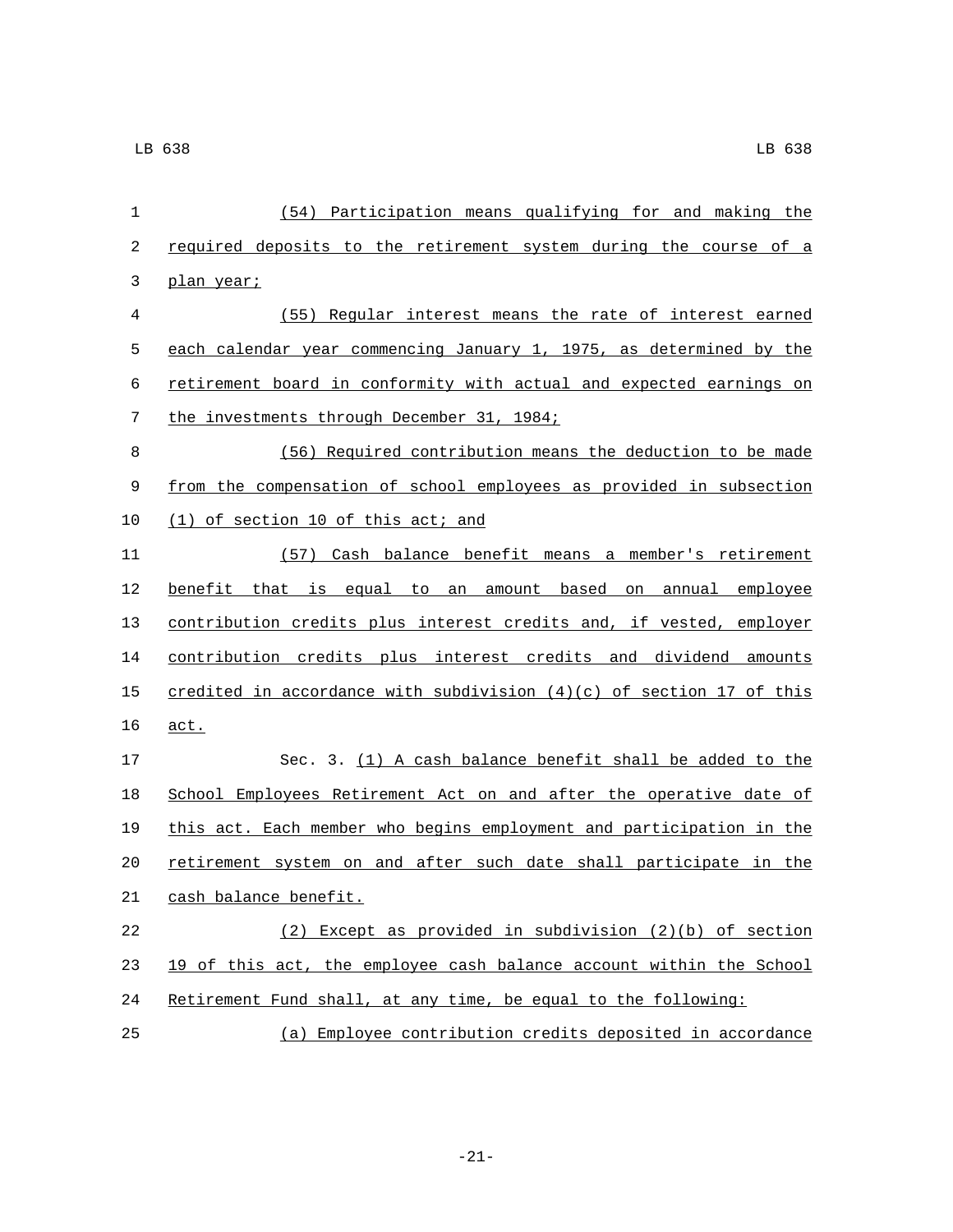| 1           | with section 10 of this act; plus                                     |
|-------------|-----------------------------------------------------------------------|
| 2           | (b) Interest credits credited in accordance with                      |
| 3           | subdivision (51) of section 79-902; plus                              |
| 4           | (c) Dividend amounts credited in accordance with                      |
| 5           | subdivision (4)(c) of section 17 of this act; and                     |
| 6           | (3) The employer cash balance account shall, at any time,             |
| 7           | be equal to the following:                                            |
| 8           | (a) Employer contribution credits deposited in accordance             |
| $\mathsf 9$ | with section 10 of this act; plus                                     |
| 10          | (b) Interest credits credited in accordance with                      |
| 11          | subdivision (51) of section 79-902; plus                              |
| 12          | (c) Dividend amounts credited in accordance with                      |
| 13          | subdivision (4)(c) of section 17 of this act.                         |
| 14          | (4) In order to carry out the provisions of this section,             |
| 15          | the board may enter into administrative services agreements for       |
| 16          | accounting or record-keeping services. No agreement shall be entered  |
| 17          | into unless the board determines that it will result in               |
| 18          | administrative economy and will be in the best interests of the state |
| 19          | and its participating employees. The board may develop a schedule for |
| 20          | the allocation of the administrative services agreements costs for    |
| 21          | accounting or record-keeping services and may assess the costs so     |
| 22          | that each member pays a reasonable fee as determined by the board.    |
| 23          | The retirement system shall not accept as<br>Sec.<br>4.               |
| 24          | contributions for the cash balance benefit any money from members or  |
| 25          | employers except the following:                                       |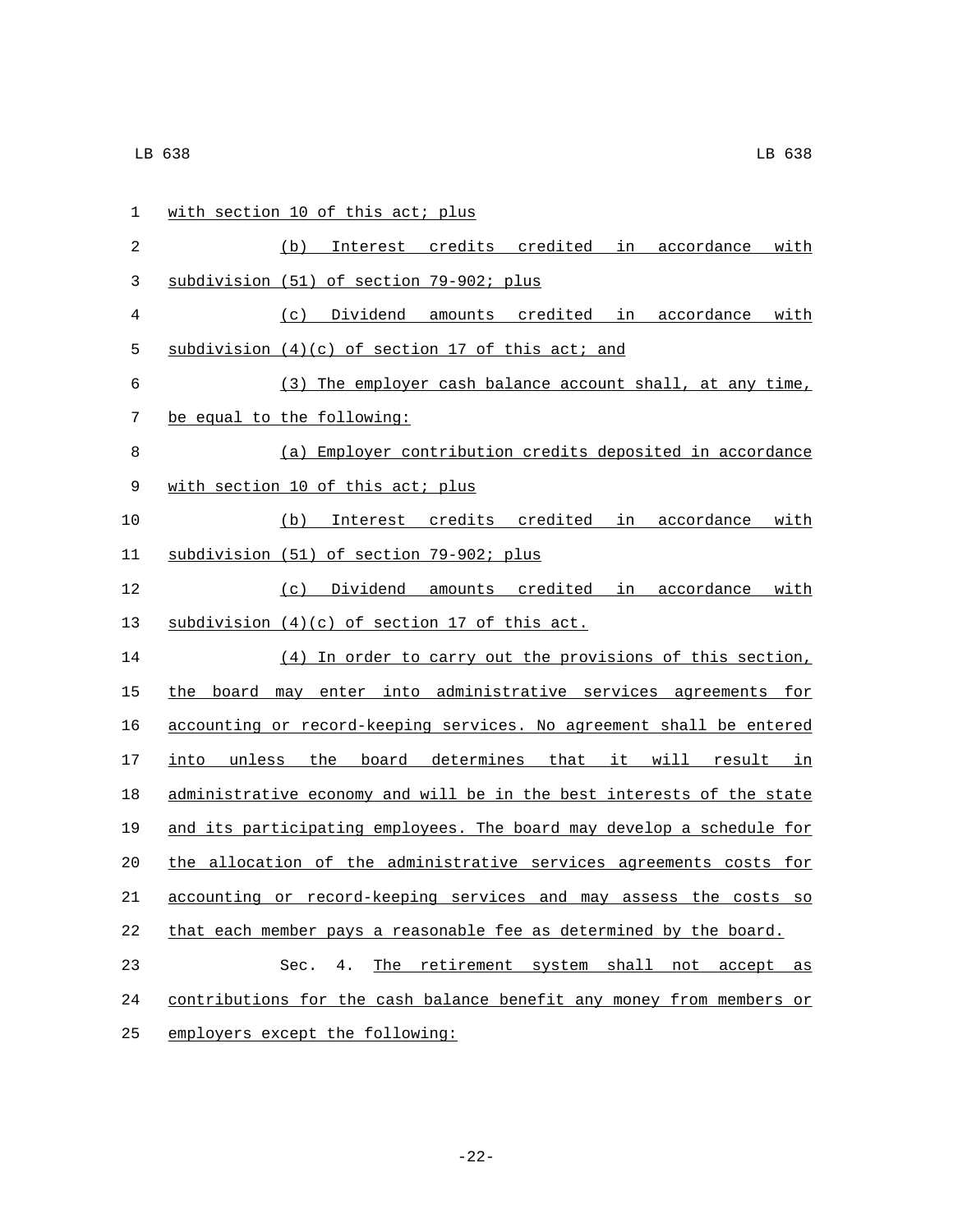| $\mathbf 1$ | (1) Mandatory contributions established by section 10 of             |
|-------------|----------------------------------------------------------------------|
| 2           | this act;                                                            |
| 3           | (2) Money that is a repayment of refunded contributions              |
| 4           | made pursuant to section 20 of this act;                             |
| 5           | (3) Contributions for military service credit made                   |
| 6           | pursuant to section 23 of this act;                                  |
| 7           | (4) Actuarially required contributions pursuant to                   |
| 8           | subdivision (4)(b) of section 17 of this act;                        |
| 9           | (5) Trustee-to-trustee transfers pursuant to section 14              |
| 10          | of this act; or                                                      |
| 11          | (6) Corrections ordered by the board.                                |
| 12          | Sec. 5. Sections 79-907, 79-927 to 79-929, 79-931,                   |
| 13          | 79-933.03 to 79-933.08, 79-938, 79-947.06, 79-956, and 79-958 to     |
| 14          | 79-960 apply to the school retirement allowance.                     |
| 15          | Sec. 6. Section 79-910.01, Revised Statutes Cumulative               |
| 16          | Supplement, 2012, is amended to read:                                |
| 17          | 79-910.01 (1) Each person employed by a public school who            |
| 18          | is a school employee and who is qualified to participate in the      |
| 19          | retirement system shall participate in the retirement system. School |
| 20          | employees who began employment prior to the operative date of this   |
|             | 21 act shall receive the school retirement allowance and school      |
| 22          | employees who began employment or were rehired on or after such date |
| 23          | shall receive the cash balance benefit.                              |
| 24          | (2) Public schools shall ensure that all school employees            |
| 25          | who qualify for participation pursuant to this section shall begin   |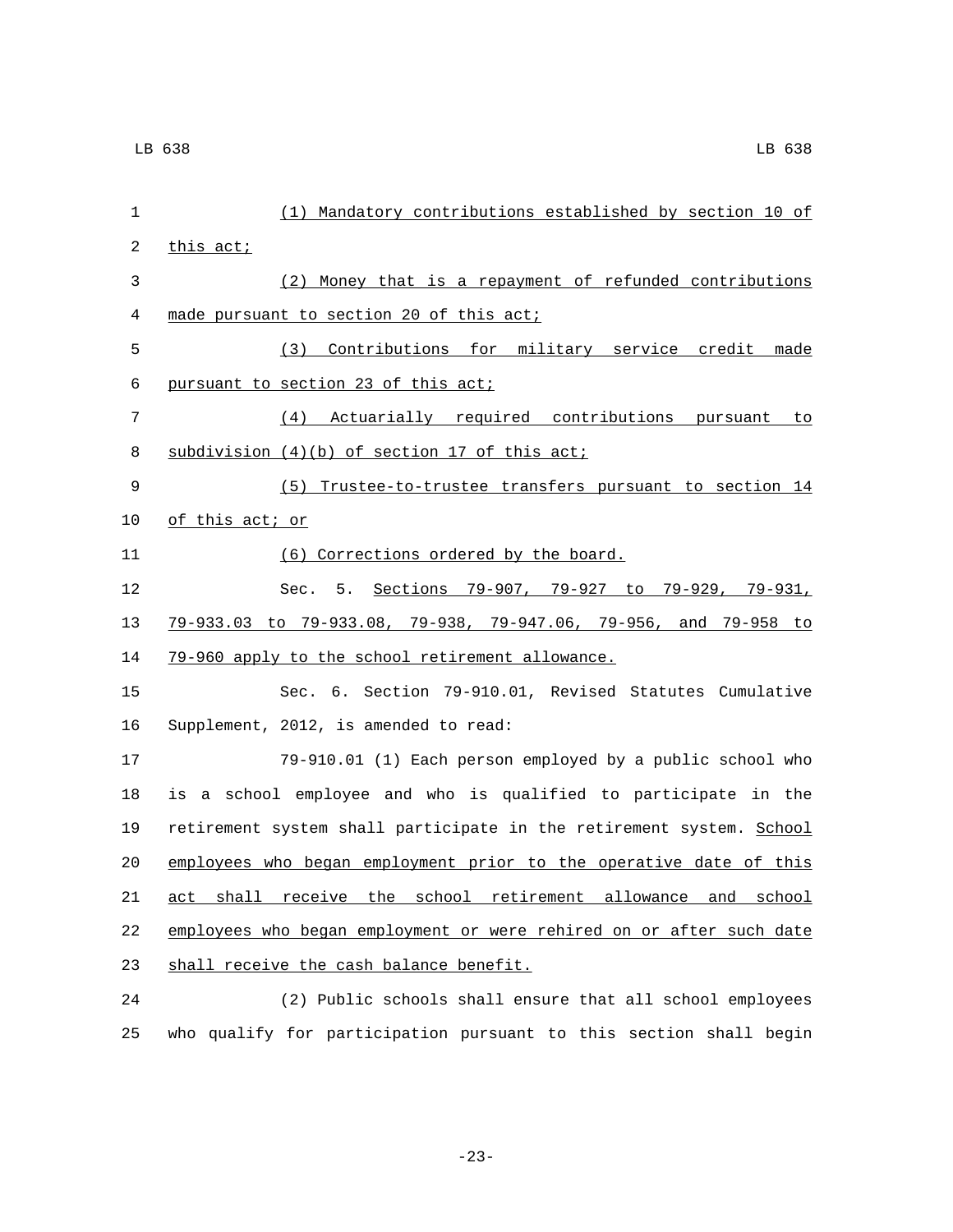annual participation on July 1 of each plan year or upon such

 person's date of hire, if later than July 1, and that all required 3 deposits are made on behalf of such employees.

 Sec. 7. Section 79-920, Revised Statutes Cumulative 5 Supplement, 2012, is amended to read:

 79-920 (1) An individual who was, prior to July 19, 1980, a state school official and did not become a member of the State Employees Retirement System of the State of Nebraska pursuant to the State Employees Retirement Act may, within sixty days after September 1, 1986, elect to become a member of such system. An individual so electing shall pay the contributions required by such system when the service and minimum age requirements have been met.

 (2)(a) An individual (i) who is or was previously a school employee or who was employed in an out-of-state or a Class V school district, (ii) who becomes employed by the State Department of Education after July 1, 1989, and before the operative date of this 17 act, and (iii) who is a state school official may file with the retirement board within thirty days after employment an election to become or remain a member of the School Employees Retirement System of the State of Nebraska. Employees electing not to participate in the School Employees Retirement System shall participate in the State Employees Retirement System of the State of Nebraska.

 (b) An individual shall be required to participate in the State Employees Retirement System if (i) the individual terminated employment from a public school participating in the School Employees

-24-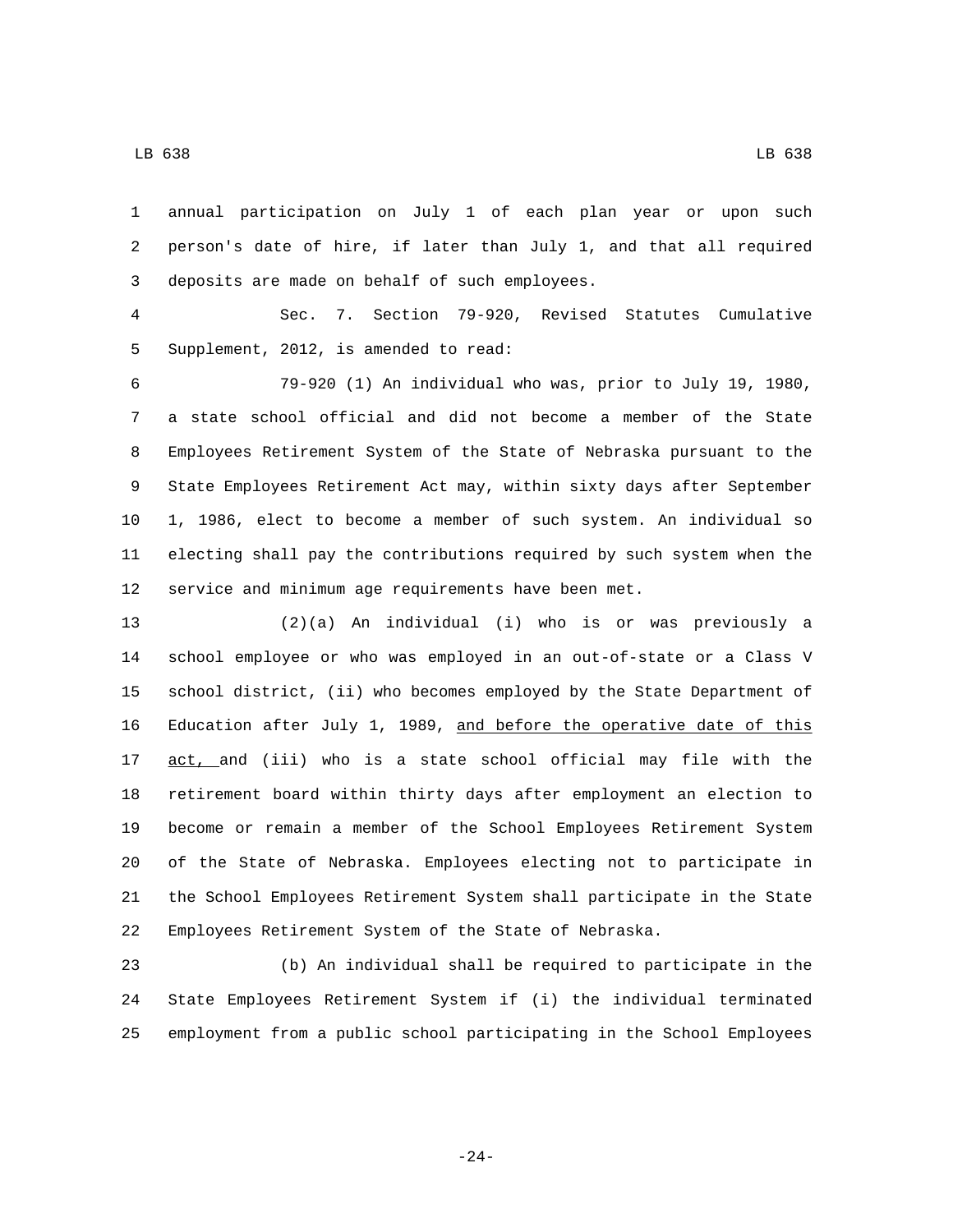Retirement System and retired pursuant to the School Employees 2 Retirement Act and  $\overline{4i}$  the employment by the State Department of Education began or will begin within one hundred eighty days after terminating employment from the school or (ii) the individual is employed by the department on or after the operative date of this

 $\underline{act}$ .

 (3) An employee electing not to be covered by the School Employees Retirement System of the State of Nebraska under this section shall not be subject to section 79-957 but shall be allowed to retain his or her accumulated contribution in the system and continue to become vested in the state's accumulated contribution as well as the State Employees Retirement System of the State of 13 Nebraska according to the following:

 (a) The years of participation in the School Employees Retirement System of the State of Nebraska before an election is made plus the years of participation in the State Employees Retirement System of the State of Nebraska after the election is made shall both be credited toward compliance with the service requirements provided 19 under section 79-931; and

 (b) The years of participation in the School Employees Retirement System of the State of Nebraska before the election is made plus the years of participation in the State Employees Retirement System of the State of Nebraska after the election is made shall both be credited toward compliance with section 84-1321.

Sec. 8. Section 79-921, Reissue Revised Statutes of

-25-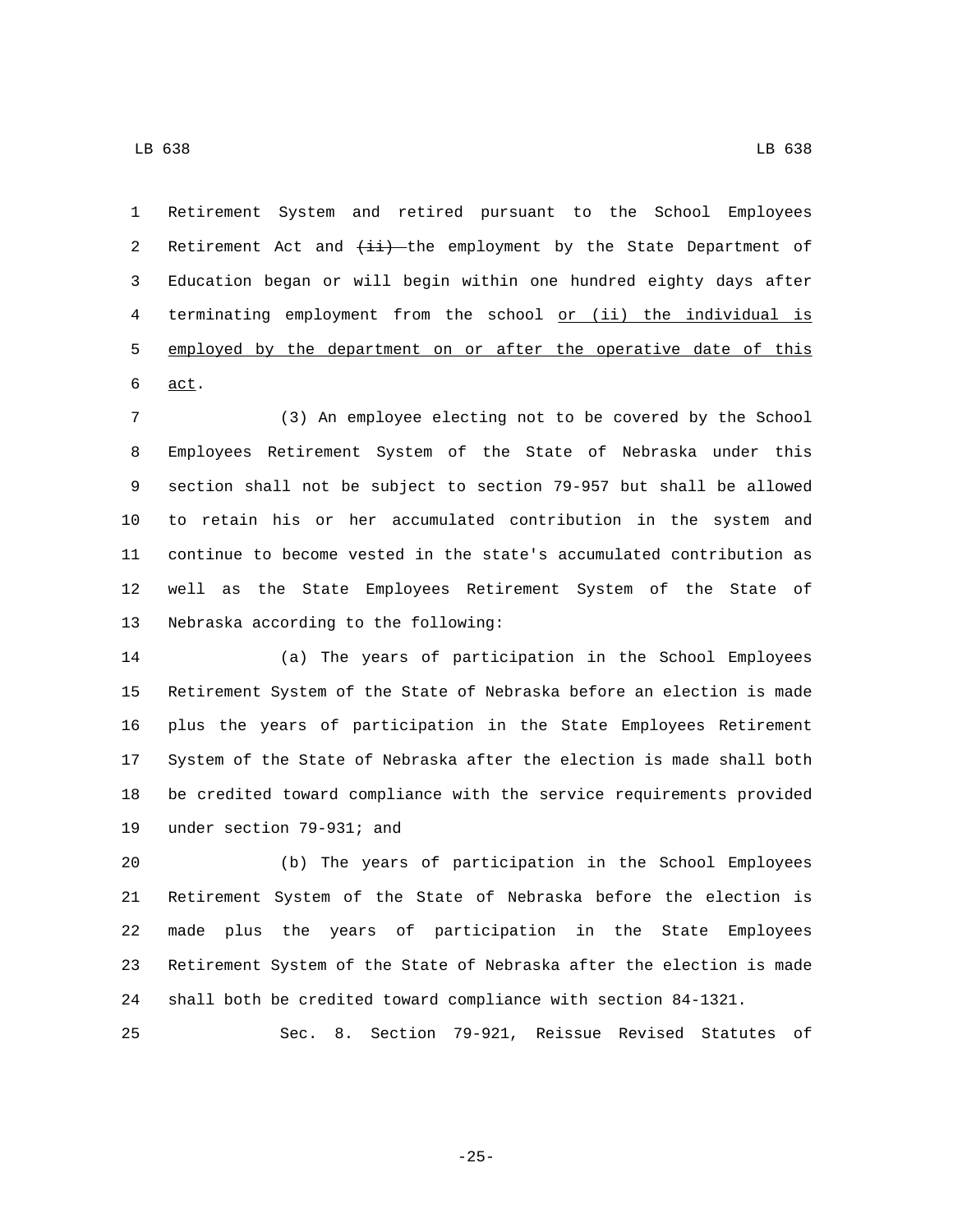1 Nebraska, is amended to read:

 79-921 (1) The membership of any person in the retirement system shall cease only if he or she (a) withdraws his or her accumulated contributions under section 79-955, (b) retires on a school or formula or disability retirement allowance, or (c) dies.

 (2) The Prior to the operative date of this act, the retirement board shall reinstate to membership, with the same status as when such membership ceased, a school employee who has withdrawn his or her accumulated contributions under the following conditions:

 (a) If he or she again becomes an employee and if such employee chooses within three years after rejoining the system to repay, within five years after the date on which he or she rejoins the retirement system or prior to termination of employment, whichever is first, to the retirement board part or all of the amount he or she has withdrawn plus interest which would have accrued on 16 that amount under the retirement system; or

 (b) If, more than three years after again becoming an employee and rejoining the system but prior to termination of employment, he or she chooses to repay part or all of the amount he or she has withdrawn, plus an amount equal to the actuarial assumed rate of return for the period repaid. Payment must be completed within five years after electing to repay or prior to termination, 23 whichever is earlier.

 (3) Prior creditable service shall be restored in proportion to the amounts repaid. A member's prior creditable service

-26-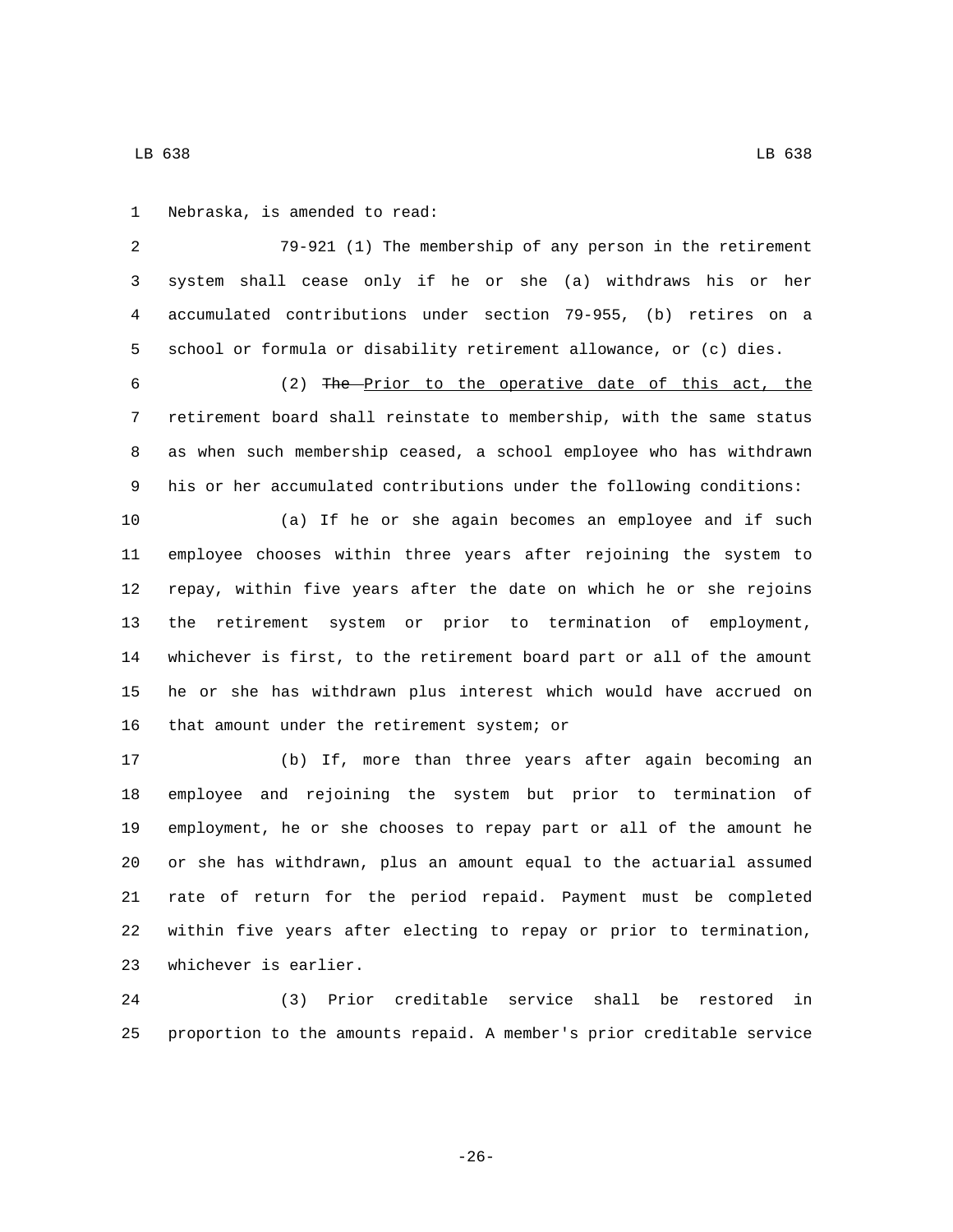shall be fully restored only if the member has repaid all accumulated withdrawals in accordance with either subdivision (2)(a) or (2)(b) of this section, as applicable. Repayment may be made through direct payment, installment payments, or an irrevocable payroll deduction authorization. If the school employee chooses not to repay such

 withdrawals with interest, the school employee shall enter the system 7 as a new member with no prior rights.

 Sec. 9. Section 79-922, Reissue Revised Statutes of 9 Nebraska, is amended to read:

 79-922 (1) Commencing on September 13, 1997, a A beneficiary retired under the School Employees Retirement Act who returns to employment as a school employee, except for members retired under sections 79-951 to 79-954, shall continue receiving retirement benefits and shall be treated for all purposes of the act as a new school employee. A new member cash balance account shall be created for such school employee, and the member shall make 17 contributions to such new account. and shall receive service credit 18 only for future service commencing from the date of reemployment.

 (2) A person receiving a retirement benefit may accept employment in a postsecondary school under the control and management of the Board of Trustees of the Nebraska State Colleges, the Board of Regents of the University of Nebraska, a community college board of governors for any community college area established by section 85-1504, or any other state agency without having to waive retirement payments, without having to notify the retirement board, and without

-27-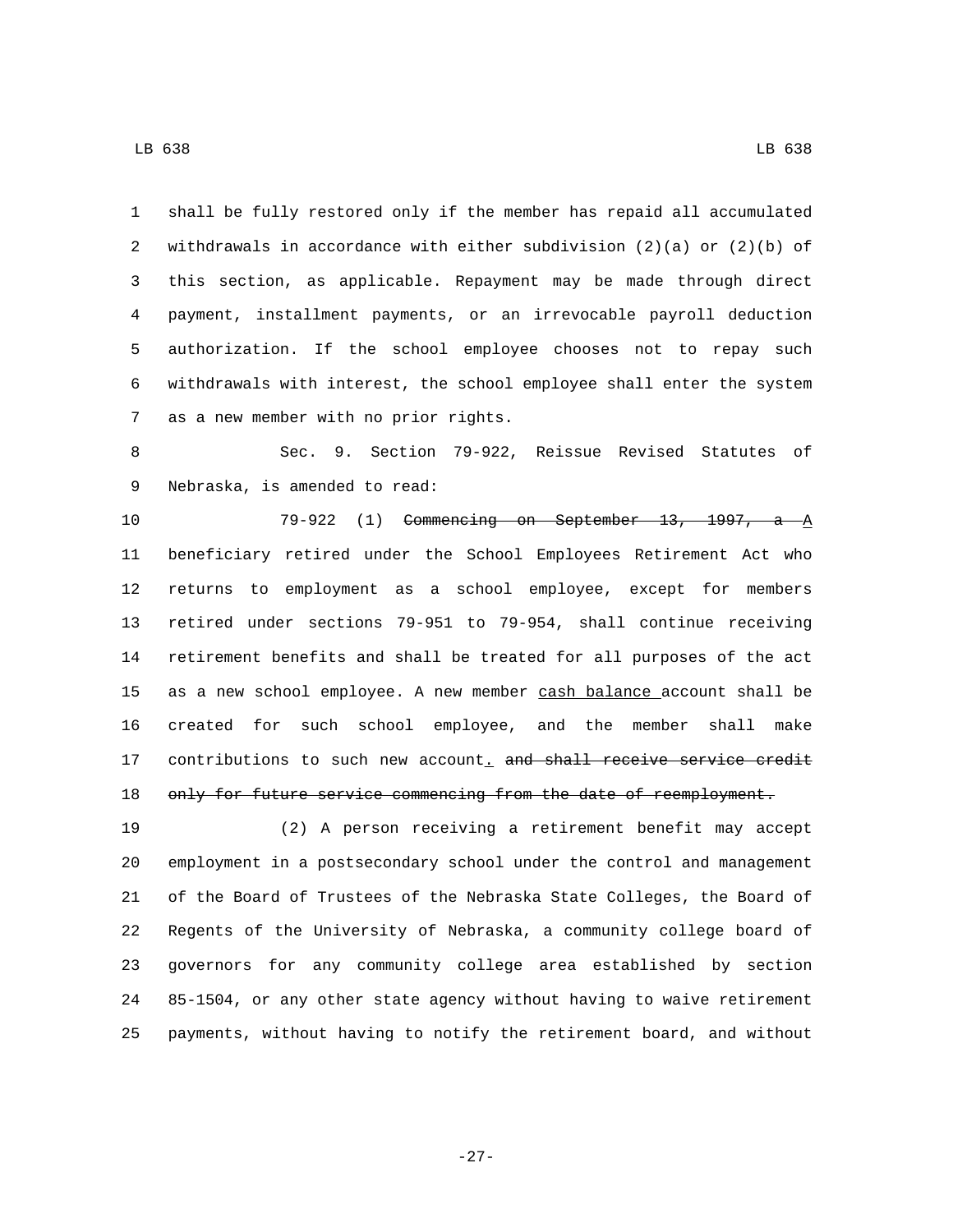being subject to any withholding of future retirement payments relating to any retirement system which is provided for a public 3 school.

 Sec. 10. Sections 10 to 29 of this act apply to the cash 5 balance benefit.

 Sec. 11. (1)(a) Each school employee who is a member of the retirement system shall pay or have paid on his or her behalf a sum equal to XXX percent of his or her monthly compensation. Such amounts shall be deducted monthly pursuant to subsection (2) of this section by the employer. All money received shall be remitted to the State Treasurer and credited to the School Retirement Fund.

 (b) The employer shall pick up the school employee contributions required by this subsection and the contributions so picked up shall be treated as employer contributions in determining federal tax treatment under the Internal Revenue Code as defined in section 49-801.01, except that the employer shall continue to withhold federal income taxes based upon these contributions until 18 the Internal Revenue Service or the federal courts rule that, pursuant to section 414(h) of the code, these contributions shall not be included as gross income of the employee until such time as they are distributed or made available. The employer shall pay these school employee contributions from the same source of funds which is used in paying earnings to the employee. The employer shall pick up these contributions by a deduction through a reduction in the cash compensation of the employee. School employee contributions picked up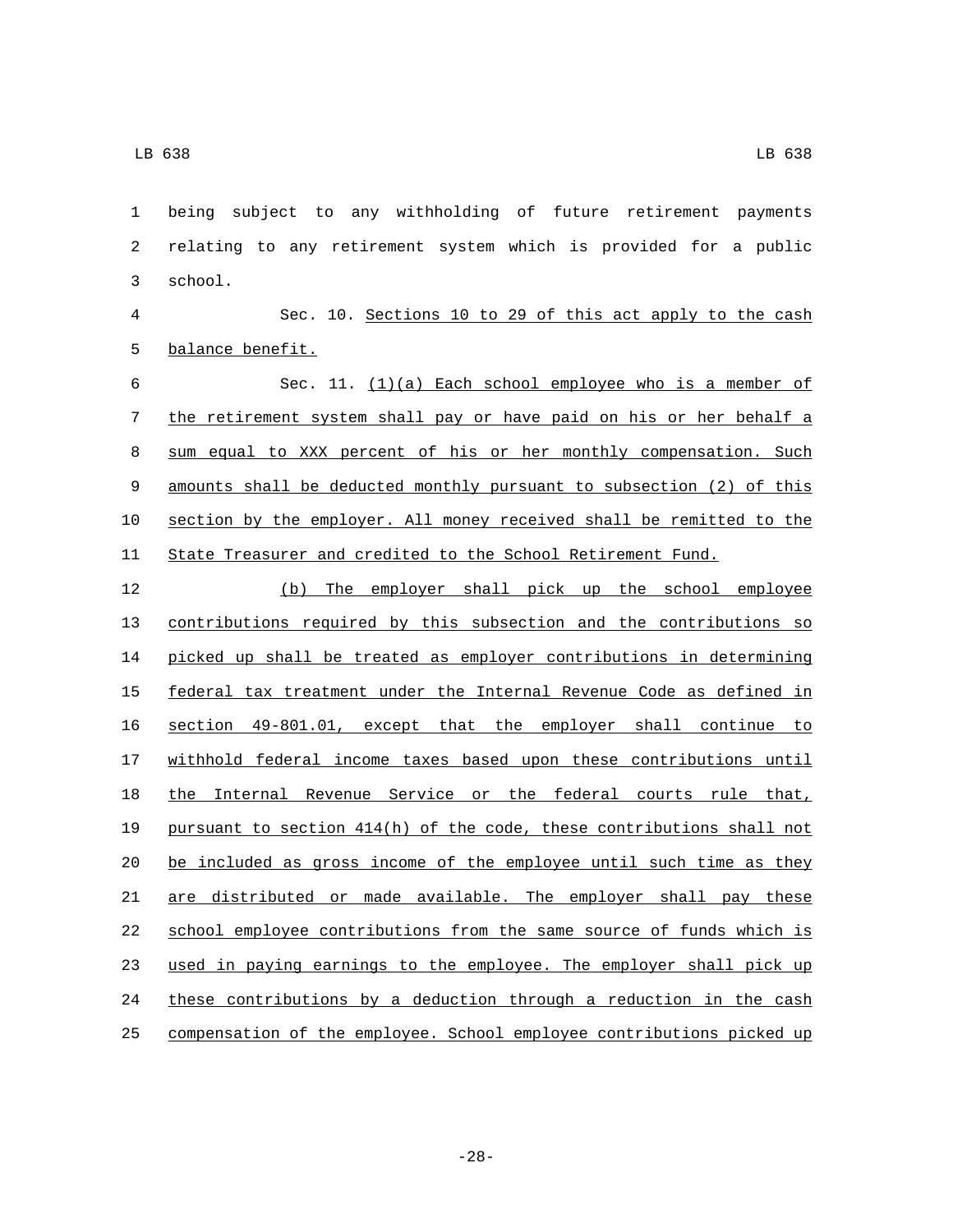| $\mathbf{1}$   | shall be treated for all purposes of the School Employees Retirement  |
|----------------|-----------------------------------------------------------------------|
| 2              | employee<br>Act in the same<br>manner and to the same<br>extent as    |
| 3              | contributions made prior to the date picked up.                       |
| $\overline{4}$ | (2) The employer shall remit an amount each month to the              |
| 5              | State Treasurer to be credited to the fund a sum equal to one hundred |
| 6              | one percent of the amounts deducted pursuant to subsection (1) of     |
| 7              | this section.                                                         |
| 8              | 12.<br>The board shall provide benefit liability<br>Sec.              |
| 9              | information and other assistance to the Nebraska Investment Council   |
| 10             | for the establishment of policy portfolio objectives for the          |
| 11             | investing and reinvesting of the assets of the retirement system. The |
| 12             | board shall verify that the investments of the assets of the          |
| 13             | retirement system by the council and the state investment officer are |
| 14             | invested and reinvested for the exclusive purposes of providing       |
| 15             | benefits to members and members' beneficiaries and that the assets of |
| 16             | the retirement system are not invested with the sole or primary       |
| 17             | investment objective of economic development or social purposes or    |
| 18             | objectives. Such verification shall be included in the written plan   |
| 19             | of action pursuant to subsection (3) of section 84-1503.              |
| 20             | Sec. 13. (1) For purposes of this section and section 13              |
| 21             | of this act:                                                          |
| 22             | (a) Distributee means the member, the member's surviving              |
| 23             | spouse, or the member's former spouse who is an alternate payee under |
| 24             | a qualified domestic relations order as defined in section 414(p) of  |
| 25             | the Internal Revenue Code;                                            |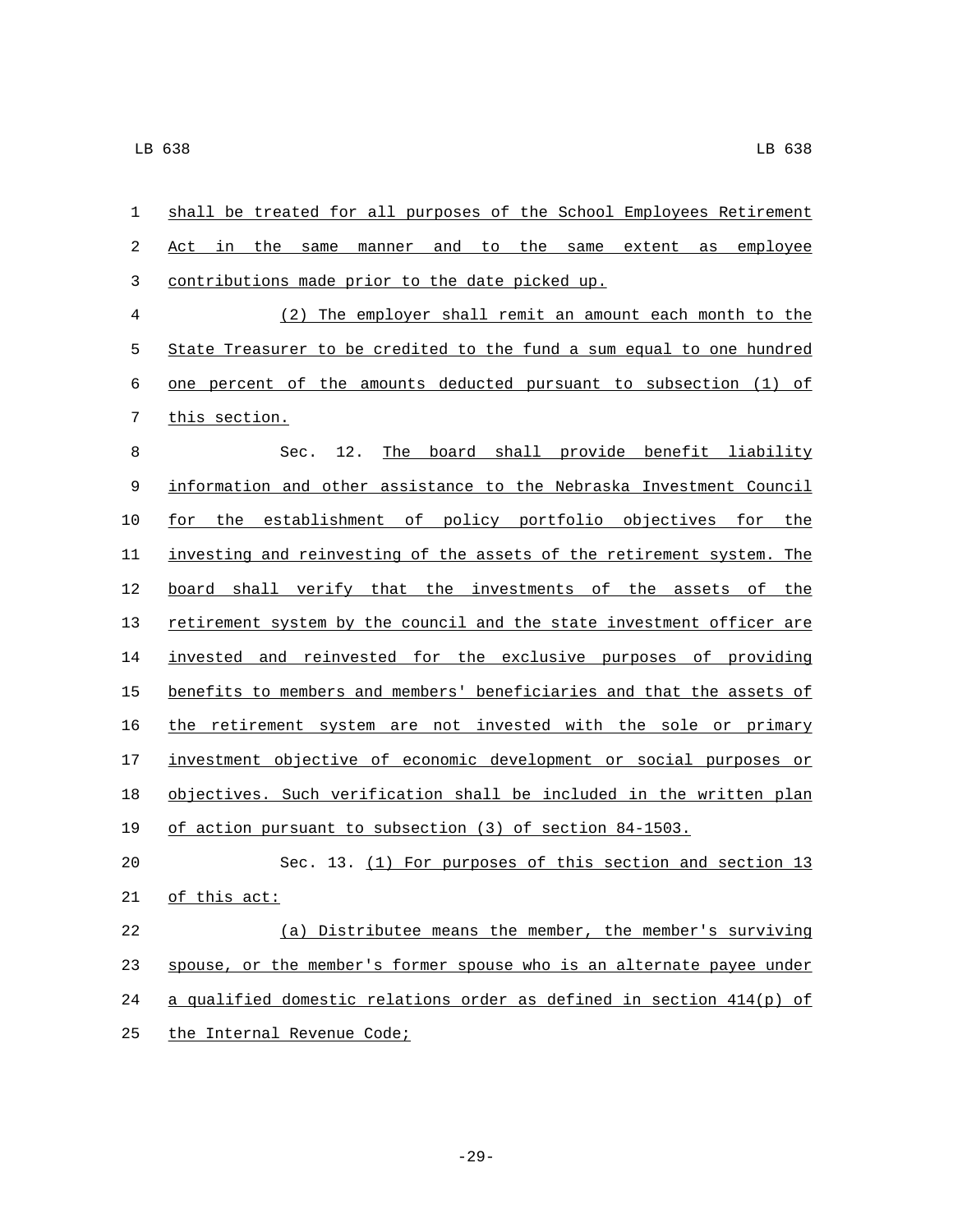| 1              | (b)<br>Direct rollover means a payment by the retirement                  |
|----------------|---------------------------------------------------------------------------|
| $\sqrt{2}$     | system to the eligible retirement plan or plans specified by the          |
| 3              | distributee;                                                              |
| $\overline{4}$ | (c) Eligible retirement plan means (i) an individual                      |
| 5              | retirement account described in section 408(a) of the Internal            |
| 6              | Revenue Code, (ii) an individual retirement annuity described in          |
| 7              | section 408(b) of the code, except for an endowment contract, (iii) a     |
| 8              | qualified plan described in section 401(a) of the code, (iv) an           |
| 9              | annuity plan described in section $403(a)$ or $403(b)$ of the code, (v)   |
| 10             | except for purposes of section 84-1313, an individual retirement plan     |
| 11             | described in section 408A of the code, and (vi) a plan described in       |
| 12             | section 457(b) of the code and maintained by a governmental employer.     |
| 13             | For eligible rollover distributions to a surviving spouse, an             |
| 14             | eligible retirement plan means subdivisions $(1)(c)(i)$ through $(vi)$ of |
| 15             | this section; and                                                         |
| 16             | (d) Eligible rollover distribution means any distribution                 |
| 17             | to a distributee of all or any portion of the balance to the credit       |
| 18             | of the distributee in the plan, except such term shall not include        |
| 19             | any distribution which is one of a series of substantially equal          |
| 20             | periodic payments, not less frequently than annually, made for the        |
| 21             | life of the distributee or joint lives of the distributee and the         |
| 22             | distributee's beneficiary or for the specified period of ten years or     |
| 23             | more and shall not include any distribution to the extent such            |
| 24             | distribution is required under section $401(a)(9)$ of the Internal        |
| 25             | Revenue Code.                                                             |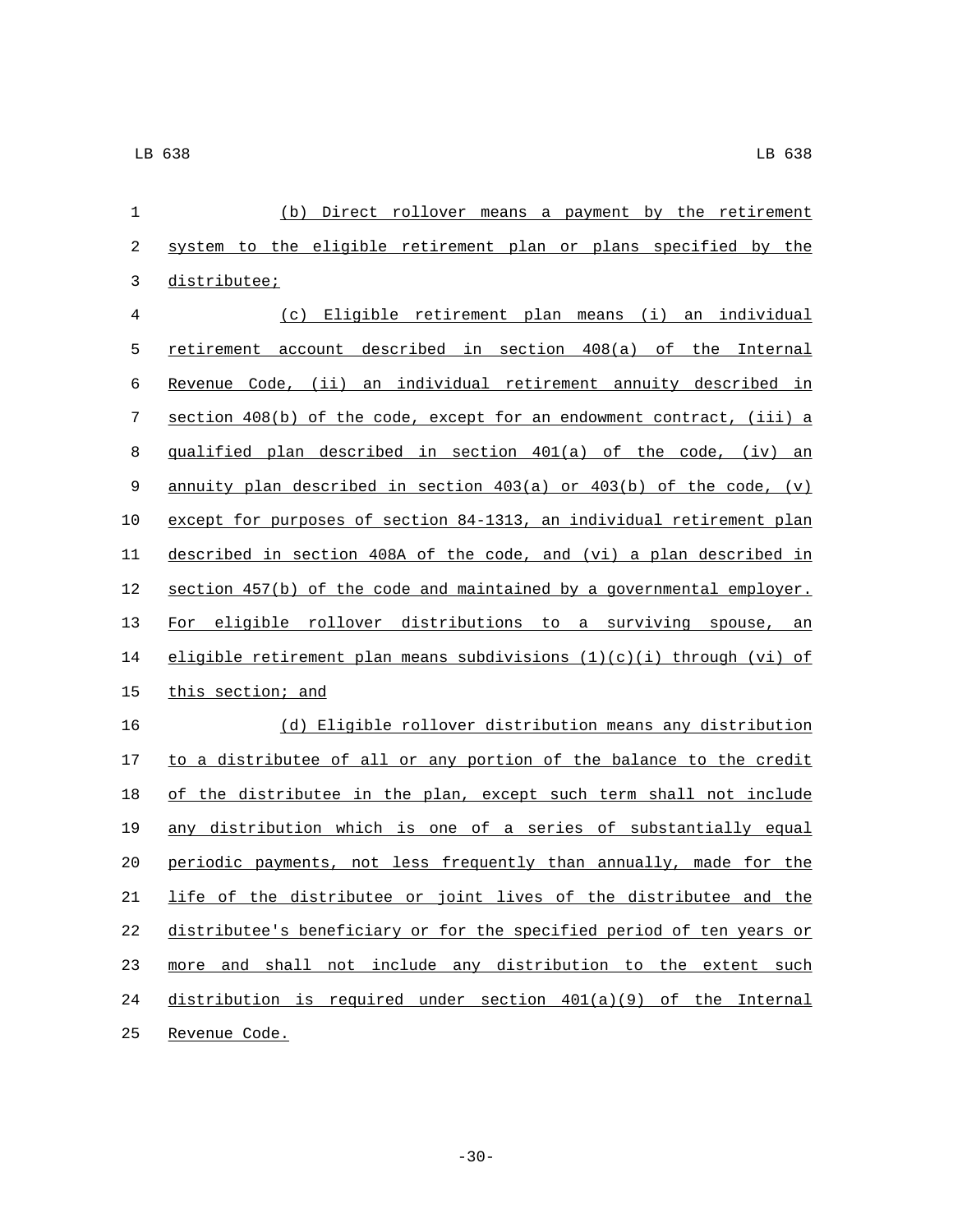| (2) A distributee may elect to have any portion of an                 |
|-----------------------------------------------------------------------|
| eligible rollover distribution paid directly to an eligible           |
| retirement plan specified by the distributee.                         |
| (3) A member's surviving spouse or former spouse who is               |
| an alternate payee under a qualified domestic relations order and any |
| designated beneficiary of a member who is not a surviving spouse or   |
| former spouse who is entitled to receive an eligible rollover         |
| distribution from the retirement system may, in accordance with such  |
| rules, regulations, and limitations as may be established by the      |
| board, elect to have such distribution made in the form of a direct   |
| transfer to a retirement plan eligible to receive such transfer under |
| the provisions of the Internal Revenue Code.                          |
| (4) An eligible rollover distribution on behalf of a                  |
| designated beneficiary of a member who is not a surviving spouse or   |
| former spouse of the member may be transferred to an individual       |
| retirement account or annuity described in section 408(a) or section  |
| 408(b) of the Internal Revenue Code that is established for the       |
| purpose of receiving the distribution on behalf of the designated     |
| beneficiary and that will be treated as an inherited individual       |
| retirement account or individual retirement annuity described in      |
| section 408(d)(3)(C) of the Internal Revenue Code.                    |
|                                                                       |

 (5) The board shall adopt and promulgate rules and 23 regulations for direct rollover procedures which are consistent with section 401(a)(31) of the Internal Revenue Code and which include, 25 but are not limited to, the form and time of direct rollover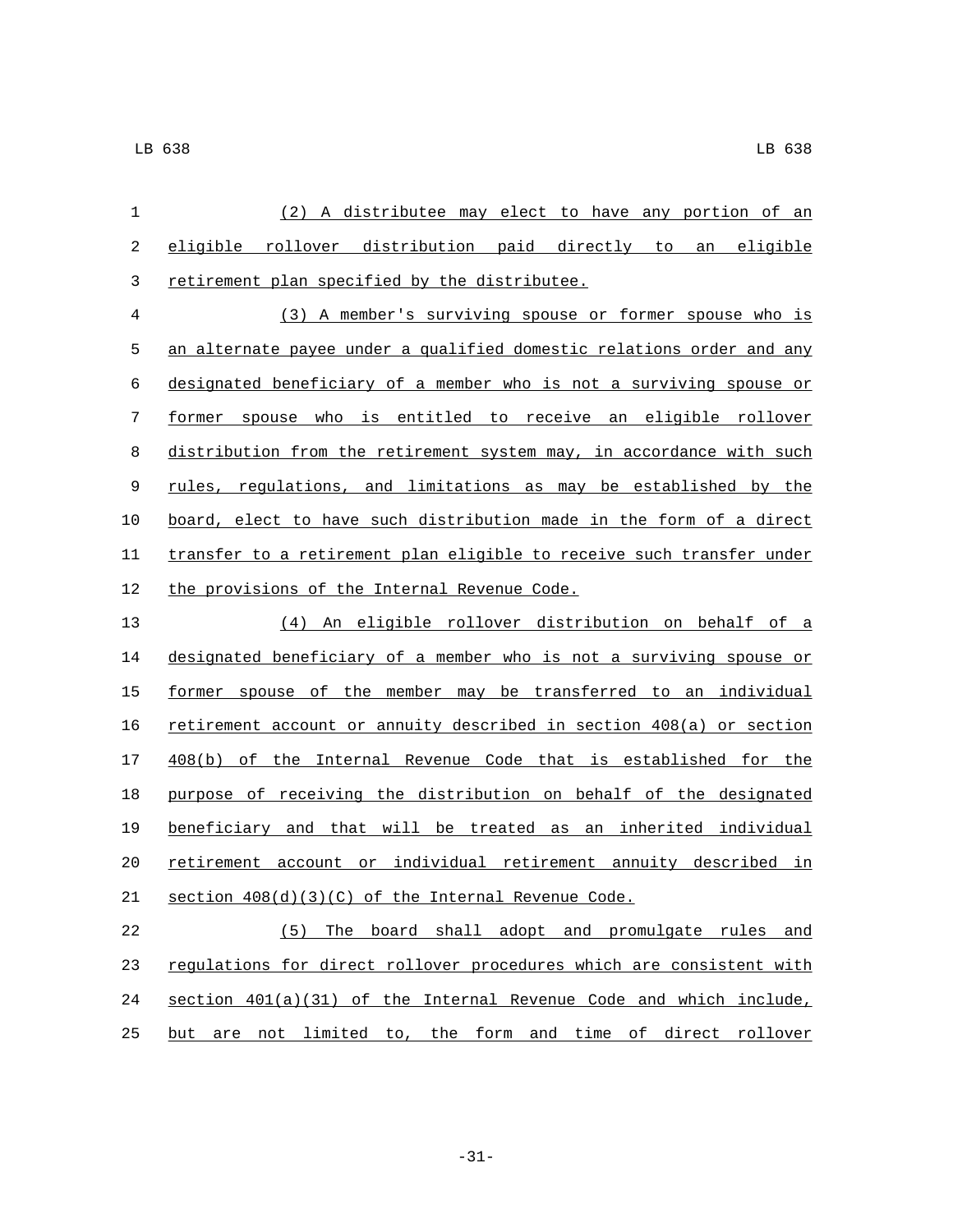| distributions. |
|----------------|
|                |

 Sec. 14. (1) The retirement system may accept cash 3 rollover contributions from a member who is making payment pursuant to section 21 or 24 of this act if the contributions do not exceed 5 the amount of payment authorized to be paid by the member pursuant to section 21 or 24 of this act and the contributions represent (a) all or any portion of the balance of the member's interest in a qualified plan under section 401(a) of the Internal Revenue Code or (b) the interest of the member from an individual retirement account or an individual retirement annuity, the entire amount of which is attributable to a qualified total distribution, as defined in the Internal Revenue Code, from a qualified plan under section 401(a) of the code and qualified as a tax-free rollover amount. The member's interest under subdivision (a) or (b) of this subsection must be 15 transferred to the retirement system within sixty days from the date of the distribution from the qualified plan, individual retirement 17 account, or individual retirement annuity.

 (2) Cash transferred to the retirement system as a rollover contribution shall be deposited as other payments made under 20 section 21 or 24 of this act.

 (3) Under the same conditions as provided in subsection (1) of this section, the retirement system may accept eligible rollover distributions from (a) an annuity contract described in section 403(b) of the Internal Revenue Code, (b) a plan described in section 457(b) of the code which is maintained by a state, a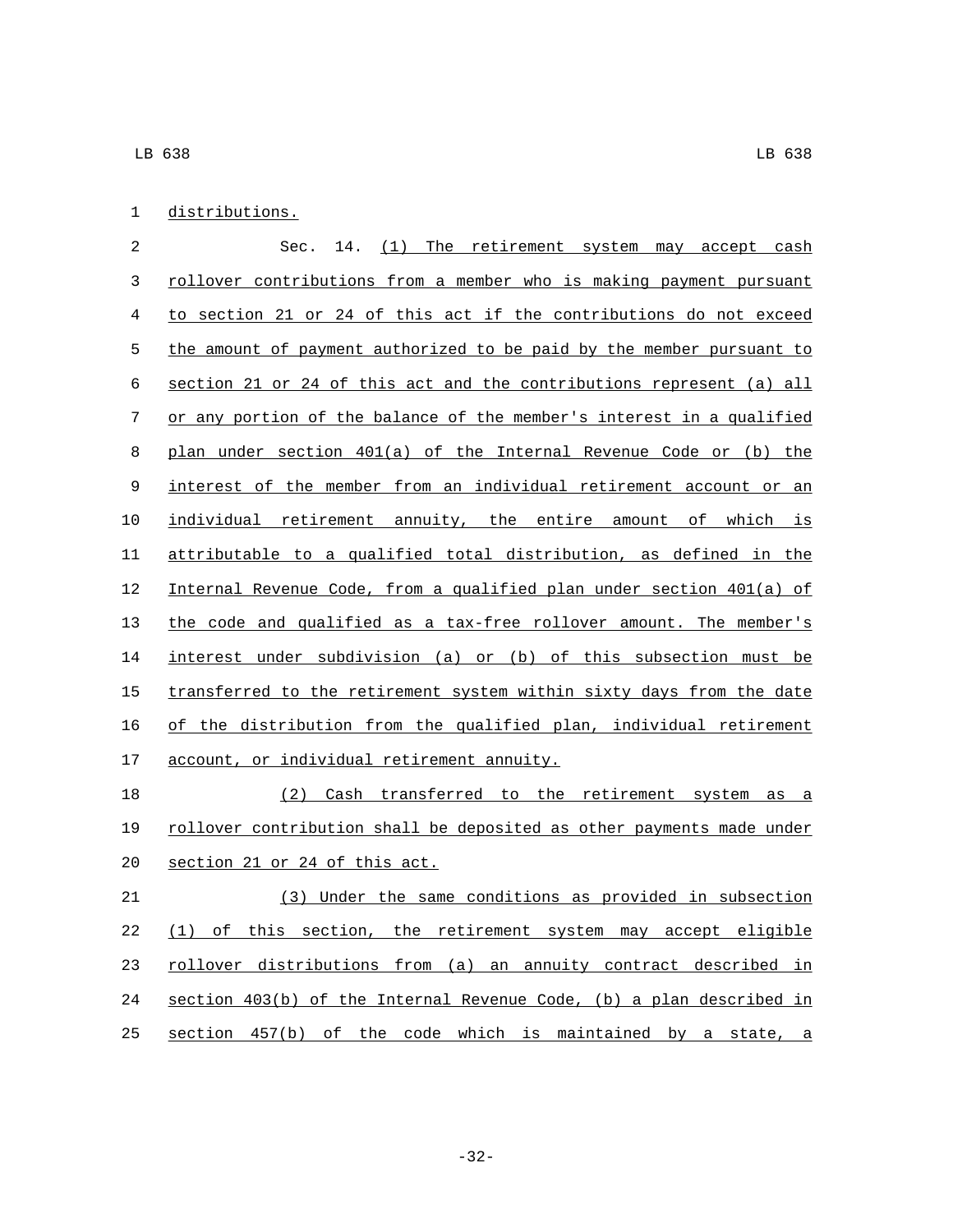| $\mathbf 1$ | political subdivision of a state, or any agency or instrumentality of     |
|-------------|---------------------------------------------------------------------------|
| 2           | a state or political subdivision of a state, or (c) the portion of a      |
| 3           | distribution from an individual retirement account or annuity             |
| 4           | described in section $408(a)$ or $408(b)$ of the code that is eligible to |
| 5           | be rolled over and would otherwise be includible in gross income.         |
| 6           | Amounts accepted pursuant to this subsection shall be deposited as        |
| 7           | all other payments under this section.                                    |
| $\,8\,$     | (4)<br>The retirement system may accept direct rollover                   |
| $\mathsf 9$ | distributions made from a qualified plan pursuant to section $401(a)$     |
| 10          | (31) of the Internal Revenue Code. The direct rollover distribution       |
| 11          | shall be deposited as all other payments under this section.              |
| 12          | (5) The board shall adopt and promulgate rules and                        |
| 13          | regulations defining procedures for acceptance of rollovers which are     |
| 14          | consistent with sections $401(a)(31)$ and $402$ of the Internal Revenue   |
| 15          | Code.                                                                     |
| 16          | Sec. 15. The retirement system may accept as payment for                  |
| 17          | withdrawn amounts made pursuant to the School Employees Retirement        |
| 18          | Act a direct trustee-to-trustee transfer from (1) an eligible tax-        |
| 19          | sheltered annuity plan as described in section 403(b) of the Internal     |
| 20          | Revenue Code or (2) an eligible deferred compensation plan as             |
| $2\sqrt{1}$ | described in section 457(b) of the code on behalf of a member who is      |
| 22          | making payments for such amounts. The amount transferred shall not        |
| 23          | exceed the amount withdrawn and such transferred amount shall qualify     |
| 24          | as a purchase of permissive service credit by the member as defined       |
| 25          | in section 415 of the code.                                               |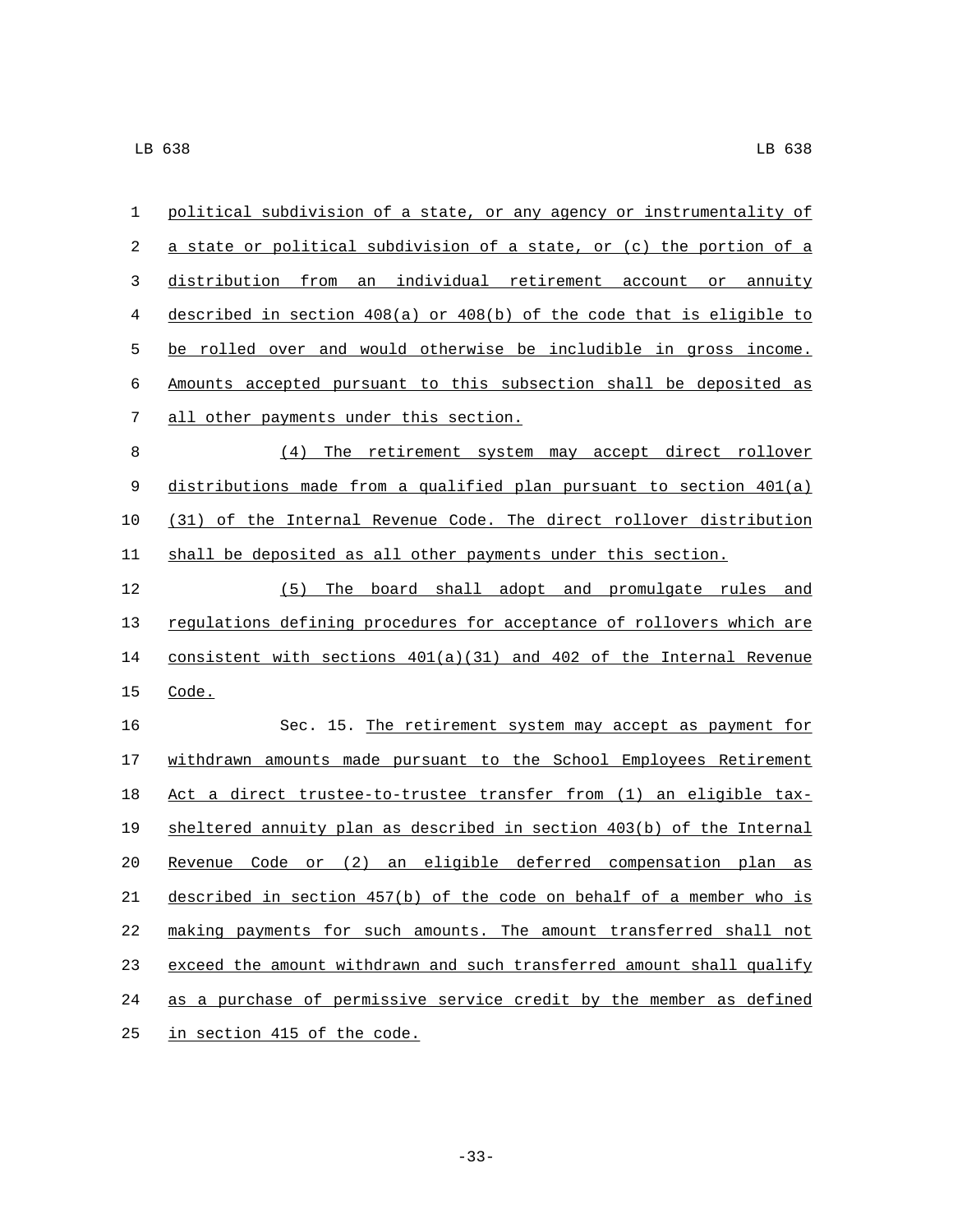| 1  | Sec. 16. (1) Upon filing an application for benefits with             |
|----|-----------------------------------------------------------------------|
| 2  | the board, a school employee may elect to retire after the attainment |
| 3  | of age fifty-five or a school employee may retire as a result of      |
| 4  | disability at any age.                                                |
| 5  | The member shall specify in the application for<br>(2)                |
| 6  | benefits the manner in which he or she wishes to receive the          |
| 7  | retirement benefit under the options provided by the School Employees |
| 8  | Retirement Act. Payment under the application for benefits shall be   |
| 9  | made (a) for annuities, no sooner than the annuity start date, and    |
| 10 | (b) for other distributions, no sooner than the date of final account |
| 11 | value.                                                                |
| 12 | Sec. 17. The retirement value for any school employee who             |
| 13 | retires under the provisions of section 84-1317 shall be the benefit  |
| 14 | provided in section 12 of this act as of the date of final account    |
| 15 | value for participants in the cash balance benefit.                   |
| 16 | Sec. 18. (1) The future service retirement benefit shall              |
| 17 | be an annuity, payable monthly with the first payment made no earlier |
| 18 | than the annuity start date, which shall be the actuarial equivalent  |
| 19 | of the retirement value as specified in section 17 of this act based  |
| 20 | on factors determined by the board, except that gender shall not be a |
| 21 | factor when determining the amount of such payments except as         |
| 22 | provided in this section.                                             |
| 23 | Except as provided in section 42-1107, at any time before             |
| 24 | the annuity start date, the retiring school employee may choose to    |
| 25 | receive his or her annuity either in the form of an annuity as        |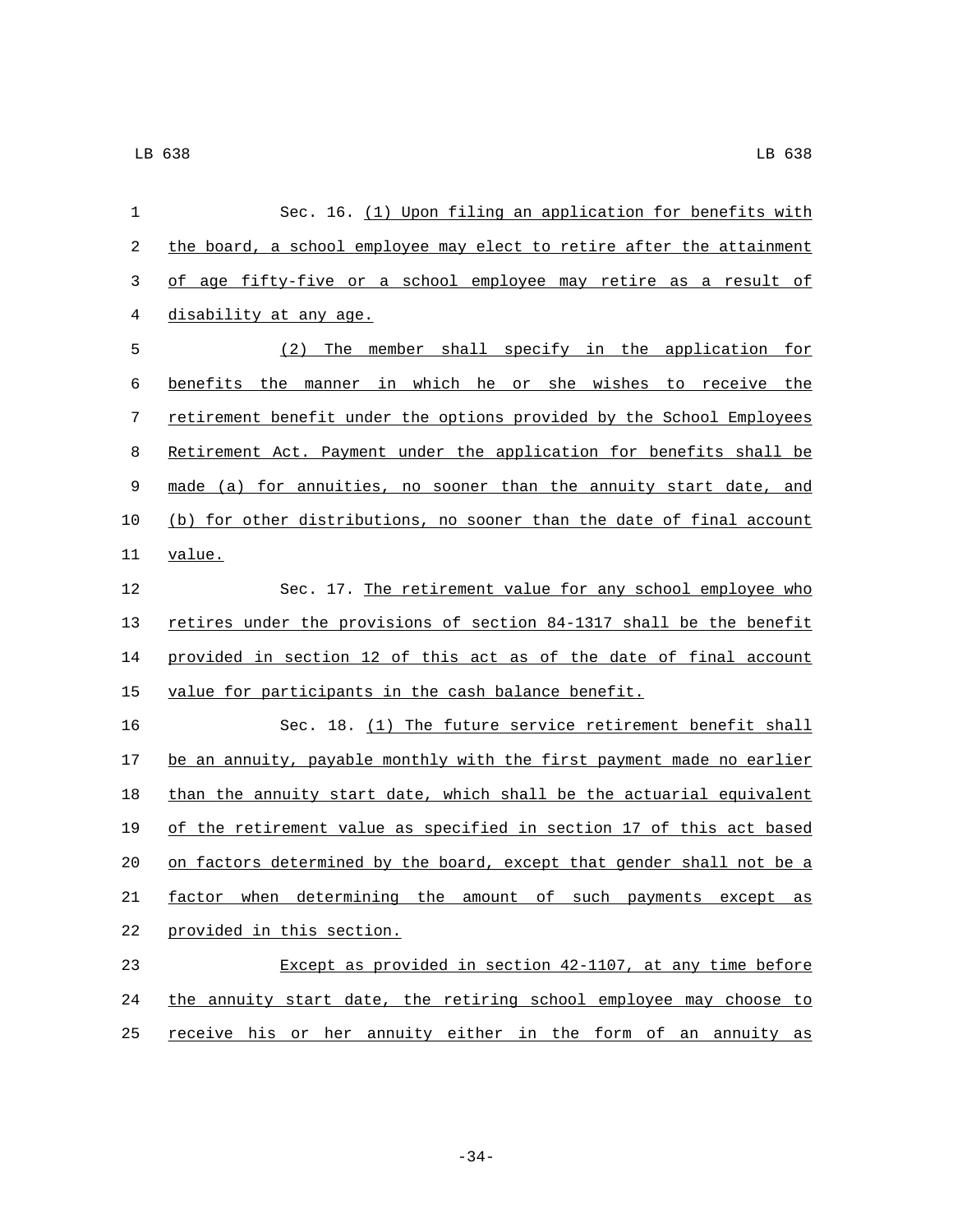| 1              | provided under subsection (4) of this section or any optional form    |
|----------------|-----------------------------------------------------------------------|
| 2              | that is determined acceptable by the board.                           |
| 3              | Except as provided in section 42-1107, in lieu of the                 |
| $\overline{4}$ | future service retirement annuity, a retiring school employee may     |
| 5              | receive a benefit not to exceed the amount in his or her employer and |
| 6              | employee accounts as of the date of final account value payable in a  |
| 7              | lump sum and, if the school employee chooses not to receive the       |
| 8              | entire amount in such accounts, an annuity equal to the actuarial     |
| 9              | equivalent of the remainder of the retirement value, and the school   |
| 10             | employee may choose any form of such annuity as provided for by the   |
| 11             | board.                                                                |
| 12             | In any case, the amount of the monthly payment shall be               |
| 13             | such that the annuity chosen shall be the actuarial equivalent of the |
| 14             | retirement value as specified in section 17 of this act except as     |
| 15             | provided in this section.                                             |
| 16             | The board shall provide to any school employee who is                 |
| 17             | eligible for retirement, prior to his or her selecting any of the     |
| 18             | retirement options provided by this section, information on the       |
| 19             | federal and state income tax consequences of the various annuity or   |
| 20             | retirement benefit options.                                           |
| 21             | $(2)$ Except as provided in subsection $(4)$ of this section,         |
| 22             | the monthly annuity income payable to a member shall be as follows:   |
| 23             | He or she shall receive at retirement the amount which                |
| 24             | may be purchased by the accumulated contributions based on annuity    |
| 25             | rates in effect on the annuity start date which do not utilize gender |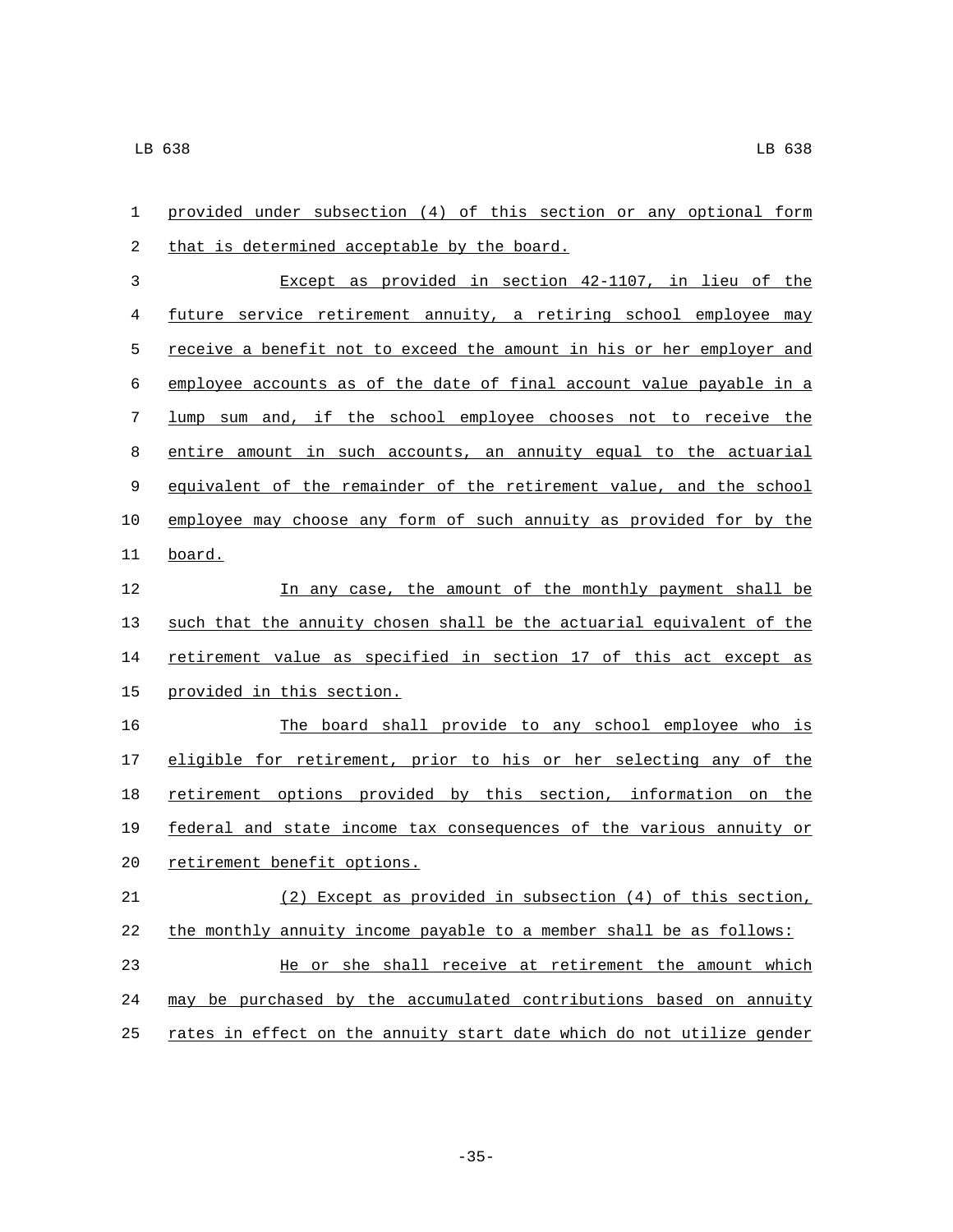| 1       | as a factor, except that such amounts shall not be less than the      |
|---------|-----------------------------------------------------------------------|
| 2       | retirement income which can be provided by income provided by the     |
| 3       | accumulated contributions based on the annuity purchase rates in      |
| 4       | effect on the date of purchase which do not use gender as a factor.   |
| 5       | (3) Any amounts, in excess of contributions, which may be             |
| 6       | required in order to purchase the retirement income specified in      |
| 7       | subsection (2) of this section shall be withdrawn from the XXXX Fund. |
| $\,8\,$ | $(4)(a)$ The normal form of payment shall be a single life            |
| 9       | annuity with five-year certain, which is an annuity payable monthly   |
| 10      | during the remainder of the member's life with the provision that, in |
| 11      | the event of his or her death before sixty monthly payments have been |
| 12      | made, the monthly payments will be continued to his or her estate or  |
| 13      | to the beneficiary he or she has designated until sixty monthly       |
| 14      | payments have been made in total. Such annuity shall be equal to the  |
| 15      | actuarial equivalent of the member cash balance account or the sum of |
| 16      | the employee and employer accounts, whichever is applicable, as of    |
| 17      | the date of final account value. As a part of the annuity, the normal |
| 18      | form of payment may include a two and one-half percent cost-of-living |
| 19      | adjustment purchased by the member, if the member elects such a       |
| 20      | payment option.                                                       |
| 21      | Except as provided in section 42-1107, a member may elect             |
| 22      | a lump-sum distribution of his or her member cash balance account as  |
| 23      | of the date of final account value upon termination of service or     |
| 24      | retirement.                                                           |
| 25      | The balance of a member's cash balance account as of the              |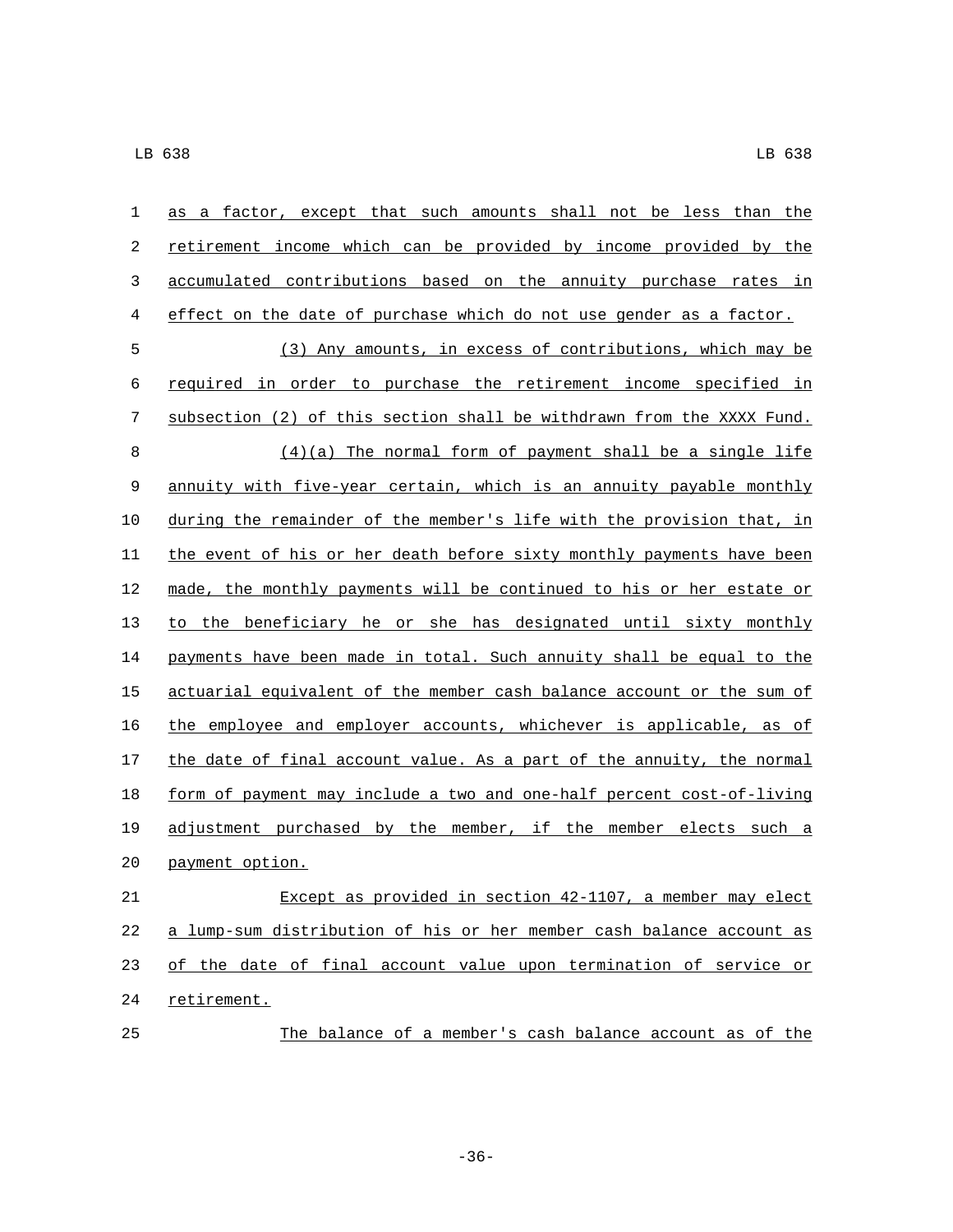| 1                | date of final account value shall be converted to an annuity using an   |
|------------------|-------------------------------------------------------------------------|
| $\boldsymbol{2}$ | interest rate used in the actuarial valuation as recommended by the     |
| 3                | actuary and approved by the board.                                      |
| $\overline{4}$   | (b) The actuary for the board shall perform an actuarial                |
| 5                | valuation of the system using the entry age actuarial cost method.      |
| 6                | Under this method, the actuarially required funding rate is equal to    |
| 7                | the normal cost rate plus the contribution rate necessary to amortize   |
| 8                | the unfunded actuarial accrued liability on a level-payment basis.      |
| 9                | The normal cost under this method shall be determined for each          |
| 10               | individual member on a level percentage of salary basis. The normal     |
| 11               | cost amount is then summed for all members. During each subsequent      |
| 12               | actuarial valuation, changes in the unfunded actuarial accrued          |
| 13               | liability due to changes in benefits, actuarial assumptions, the        |
| 14               | asset valuation method, or actuarial gains or losses shall be           |
| 15               | measured and amortized over a thirty-year period beginning on the       |
| 16               | valuation date of such change. If the unfunded actuarial accrued        |
| 17               | liability under the entry age actuarial cost method is zero or less     |
| 18               | than zero on an actuarial valuation date, then all prior unfunded       |
| 19               | actuarial accrued liabilities shall be considered fully funded and      |
| 20               | the unfunded actuarial accrued liability shall be reinitialized and     |
| 21               | amortized over a thirty-year period as of the actuarial valuation       |
| 22               | date. If the actuarially required contribution rate exceeds the rate    |
| 23               | contributions required pursuant to the School<br>of<br>all<br>Employees |
| 24               | Retirement Act, there shall be a supplemental payment sufficient to     |
| 25               | pay for the difference between the actuarially required contribution    |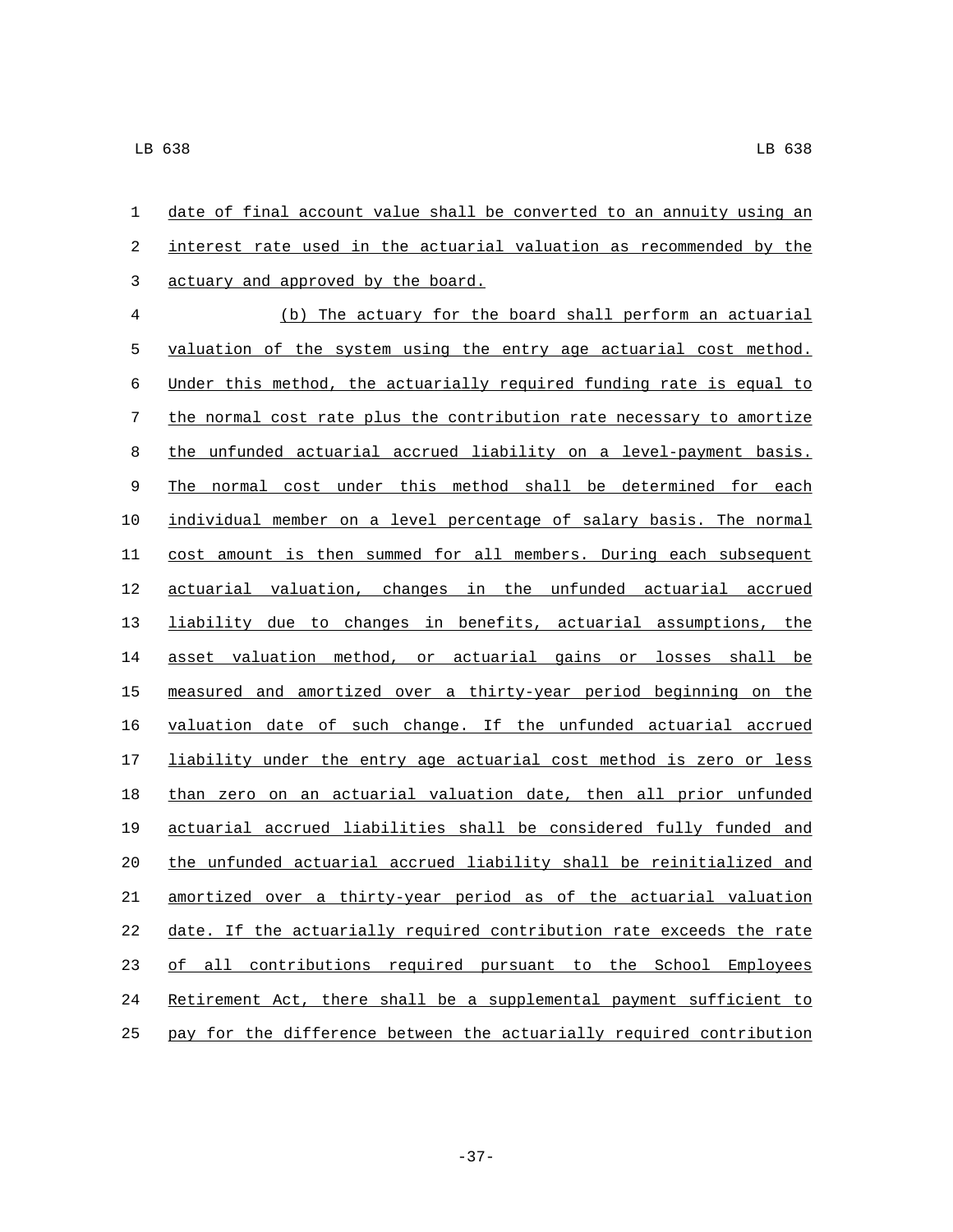| 1  | rate and the rate of all contributions required pursuant to the act.  |
|----|-----------------------------------------------------------------------|
| 2  | (c) If the unfunded accrued actuarial liability under the             |
| 3  | entry age actuarial cost method is less than zero on an actuarial     |
| 4  | valuation date, and on the basis of all data in the possession of the |
| 5  | retirement board, including such mortality and other tables as are    |
| 6  | recommended by the actuary engaged by the retirement board and        |
| 7  | adopted by the retirement board, the retirement board may elect to    |
| 8  | pay a dividend to all members participating in the cash balance       |
| 9  | option in<br>amount that would not increase the actuarial<br>an       |
| 10 | contribution rate above ninety percent of the actual contribution     |
| 11 | rate. Dividends shall be credited to the employee cash balance        |
| 12 | account and the employer cash balance account based on the account    |
| 13 | balances on the actuarial valuation date. In the event a dividend is  |
| 14 | granted and paid after the actuarial valuation date, interest for the |
| 15 | period from the actuarial valuation date until the dividend is        |
| 16 | actually paid shall be paid on the dividend amount. The interest rate |
| 17 | shall be the interest credit rate earned on regular contributions.    |
| 18 | (5) At the option of the retiring member, any lump sum or             |
| 19 | annuity provided under this section may be deferred to commence at    |
| 20 | any time, except that no benefit shall be deferred later than April 1 |
| 21 | of the year following the year in which the employee has both         |
| 22 | attained at least seventy and one-half years of age and has           |
| 23 | terminated his or her employment with the state. Such election by the |
| 24 | retiring member may be made at any time prior to the commencement of  |
| 25 | the lump-sum or annuity payments.                                     |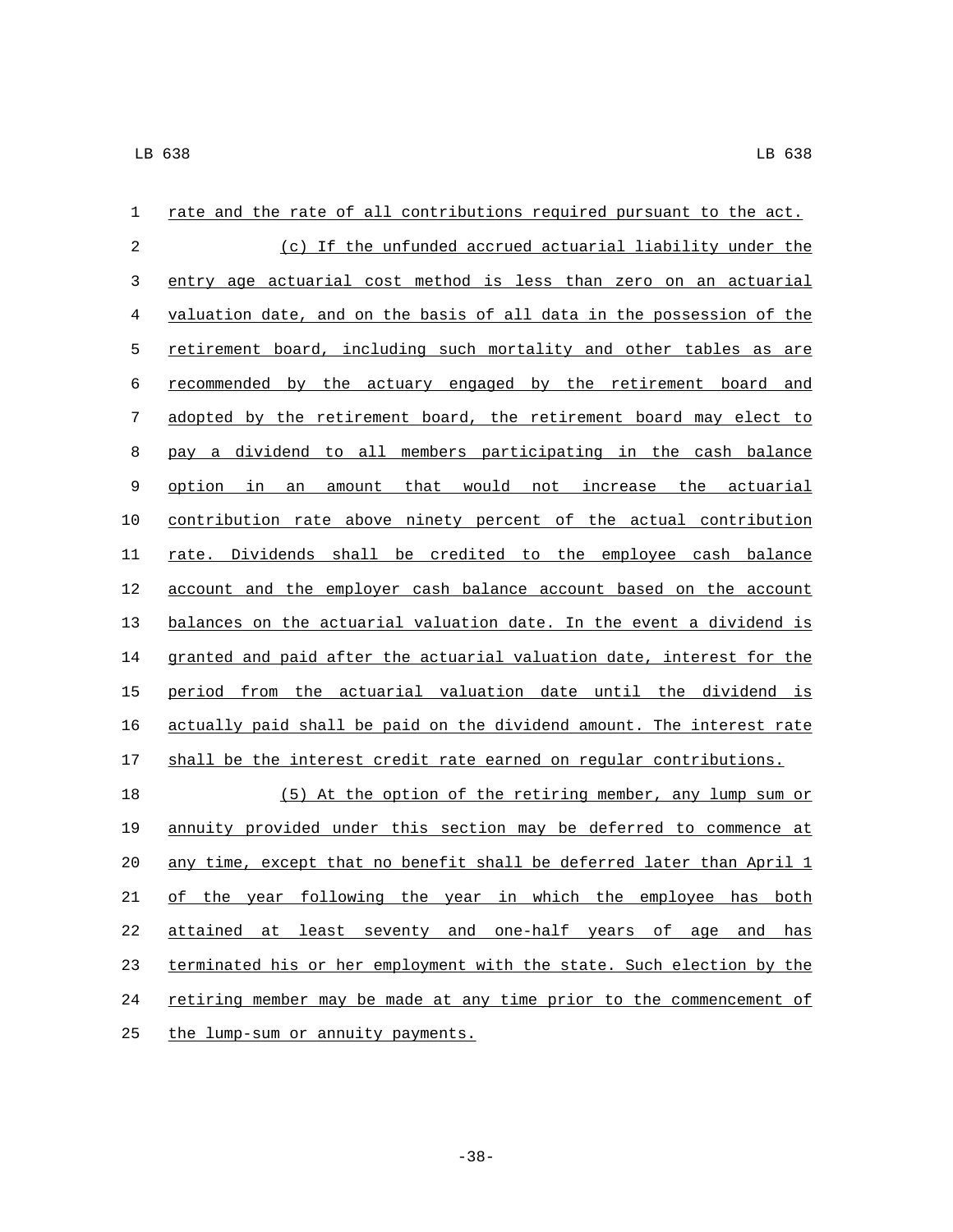| $\mathbf 1$ | Sec. 19. (1) Except as provided in section 42-1107, upon              |
|-------------|-----------------------------------------------------------------------|
| 2           | termination of employment before becoming eligible for retirement     |
| 3           | under section 15 of this act, a member may, upon application to the   |
| 4           | board, receive:                                                       |
| 5           | (a) If not vested, a termination benefit equal to the                 |
| 6           | amount in his or her employee account or member cash balance account  |
| 7           | as of the date of final account value payable in a lump sum or an     |
| 8           | annuity with the lump-sum or first annuity payment made at any time   |
| 9           | after termination but no later than April 1 of the year following the |
| 10          | year in which the member attains the age of seventy and one-half      |
| 11          | years; or                                                             |
| 12          | (b) If vested, a termination benefit equal to (i) the                 |
| 13          | amount of his or her member cash balance account as of the date of    |
| 14          | final account value payable in a lump sum or an annuity with the      |
| 15          | lump-sum or first annuity payment made at any time after termination  |
| 16          | but no later than April 1 of the year following the year in which the |
| 17          | member attains the age of seventy and one-half years or (ii) (A) the  |
| 18          | amount in his or her employee account as of the date of final account |
| 19          | value payable in a lump sum or an annuity with the lump-sum or first  |
| 20          | annuity payment made at any time after termination but no later than  |
| 21          | April 1 of the year following the year in which the member attains    |
| 22          | the age of seventy and one-half years plus (B) the amount of his or   |
| 23          | her employer account as of the date of final account value payable in |
| 24          | a lump sum or an annuity with the lump-sum or first annuity payment   |
| 25          | made at any time after termination but no later than April 1 of the   |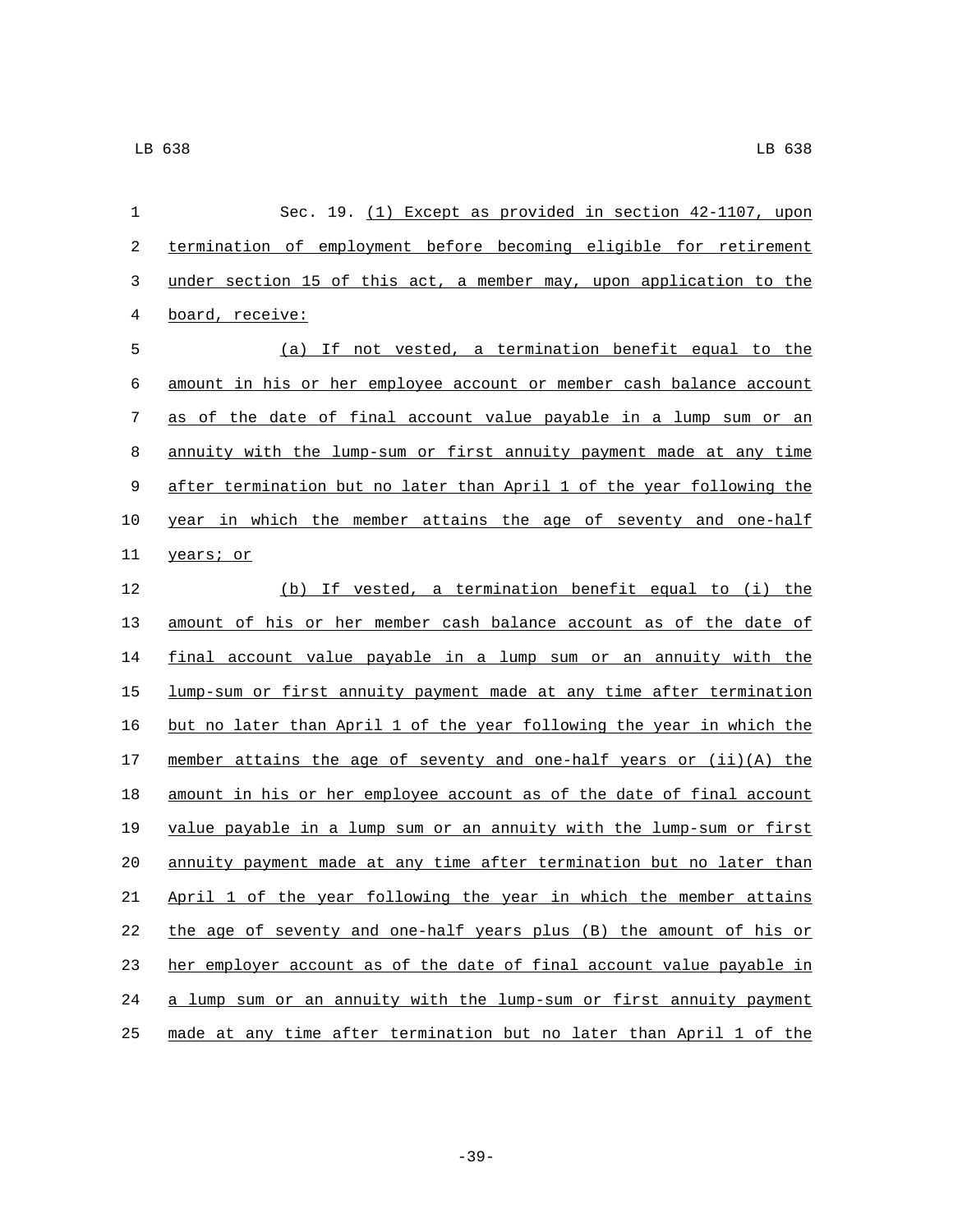year following the year in which the member attains the age of 2 seventy and one-half years. The member cash balance account or employer and employee accounts of a terminating member shall be retained by the board, and the termination benefit shall be deferred until a valid application 6 for benefits has been received. (2) At the option of the terminating member, any lump sum of the vested portion of the employer account or member cash balance account or any annuity provided under subsection (1) of this section shall commence as of the first of the month at any time after such member has terminated his or her employment with a participating school or may be deferred, except that no benefit shall be deferred later than April 1 of the year following the year in which the employee has both attained at least seventy and one-half years of age 15 and has terminated his or her employment with the state. Such election by the terminating member shall be made at any time prior to 17 the commencement of the lump-sum or annuity payments. (3) Members of the retirement system shall be vested after a total of five years of participation in the system as a member, including vesting credit. If an employee retires pursuant to section 16 of this act, such an employee shall be fully vested in the 22 retirement system. Sec. 20. (1) For a member who has terminated employment and is not vested, the balance of the member's employer cash balance account shall be forfeited. The forfeited account shall be credited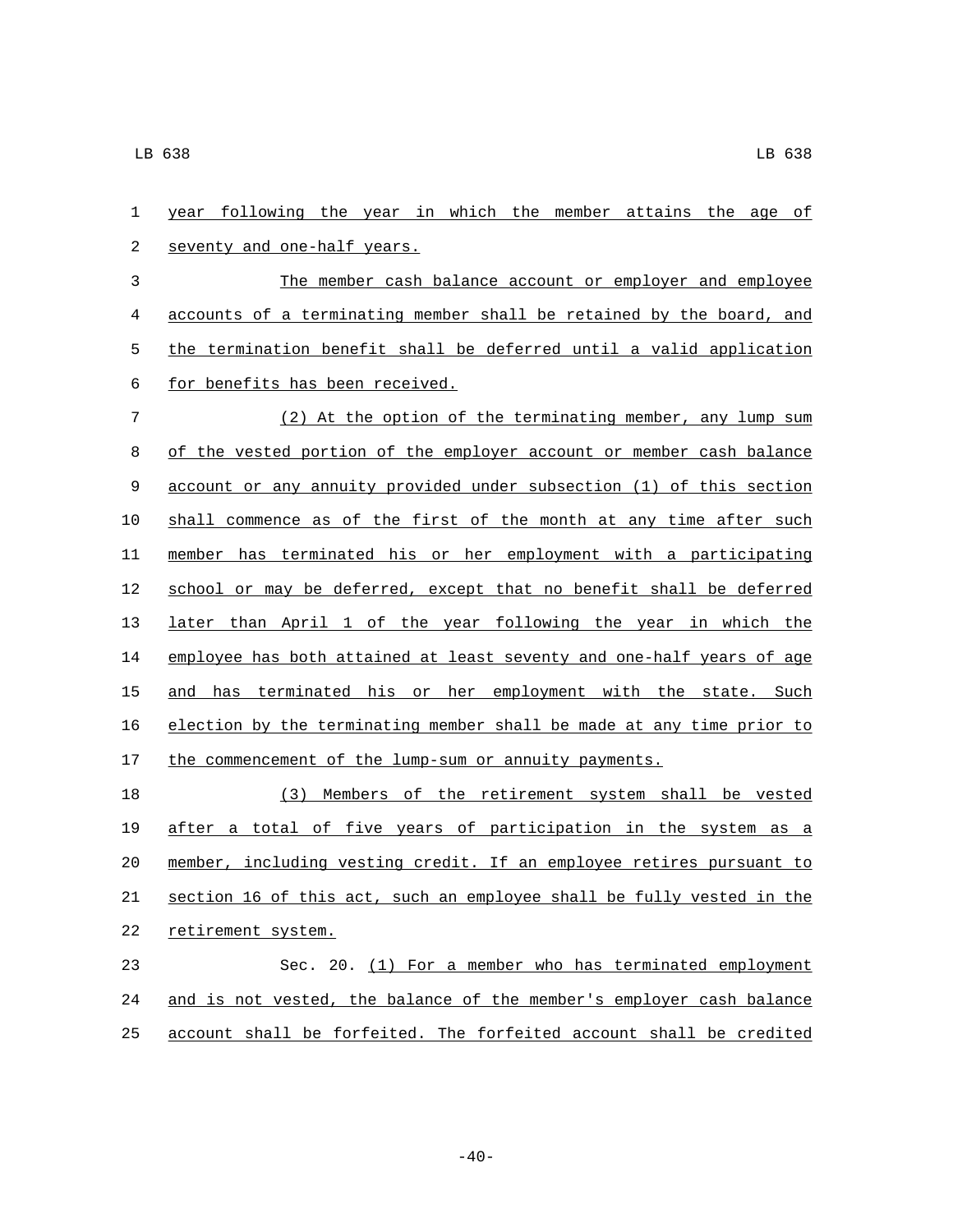| $\mathbf{1}$ | to the School Retirement Fund. Except as provided in subdivision (4)  |
|--------------|-----------------------------------------------------------------------|
| 2            | (c) of section 18 of this act, no forfeited amounts shall be applied  |
| 3            | to increase the benefits any member would otherwise receive under the |
| 4            | School Employees Retirement Act.                                      |
| 5            | (2)(a) If a member ceases to be a school employee due to              |
| 6            | the termination of his or her employment and a grievance or other     |
| 7            | appeal of the termination is filed, transactions involving forfeiture |
| 8            | of his or her employer account or employer cash balance account and,  |
| $\,9$        | except as provided in subdivision (b) of this subsection,             |
| 10           | transactions for payment of benefits under sections 15 and 18 of this |
| 11           | act shall be suspended pending the final outcome of the grievance or  |
| 12           | other appeal.                                                         |
| 13           | (b) If a member elects to receive benefits payable under              |
| 14           | sections 16 and 19 of this act after a grievance or appeal is filed,  |
| 15           | the member may receive an amount up to the balance of his or her      |
| 16           | employee account or member cash balance account or twenty-five        |
| 17           | thousand dollars payable from the employee account or member cash     |
| 18           | balance account, whichever is less.                                   |
| 19           | Sec. 21. (1) Except as otherwise provided in this                     |
| 20           | section, a member of the retirement system who has a five-year break  |
| 21           | in service shall, upon reemployment, be considered a new school       |
| 22           | employee with respect to the School Employees Retirement Act and      |
| 23           | shall not receive credit for service prior to his or her reemployment |
|              |                                                                       |

- date.
- (2)(a) A member who ceases to be a school employee before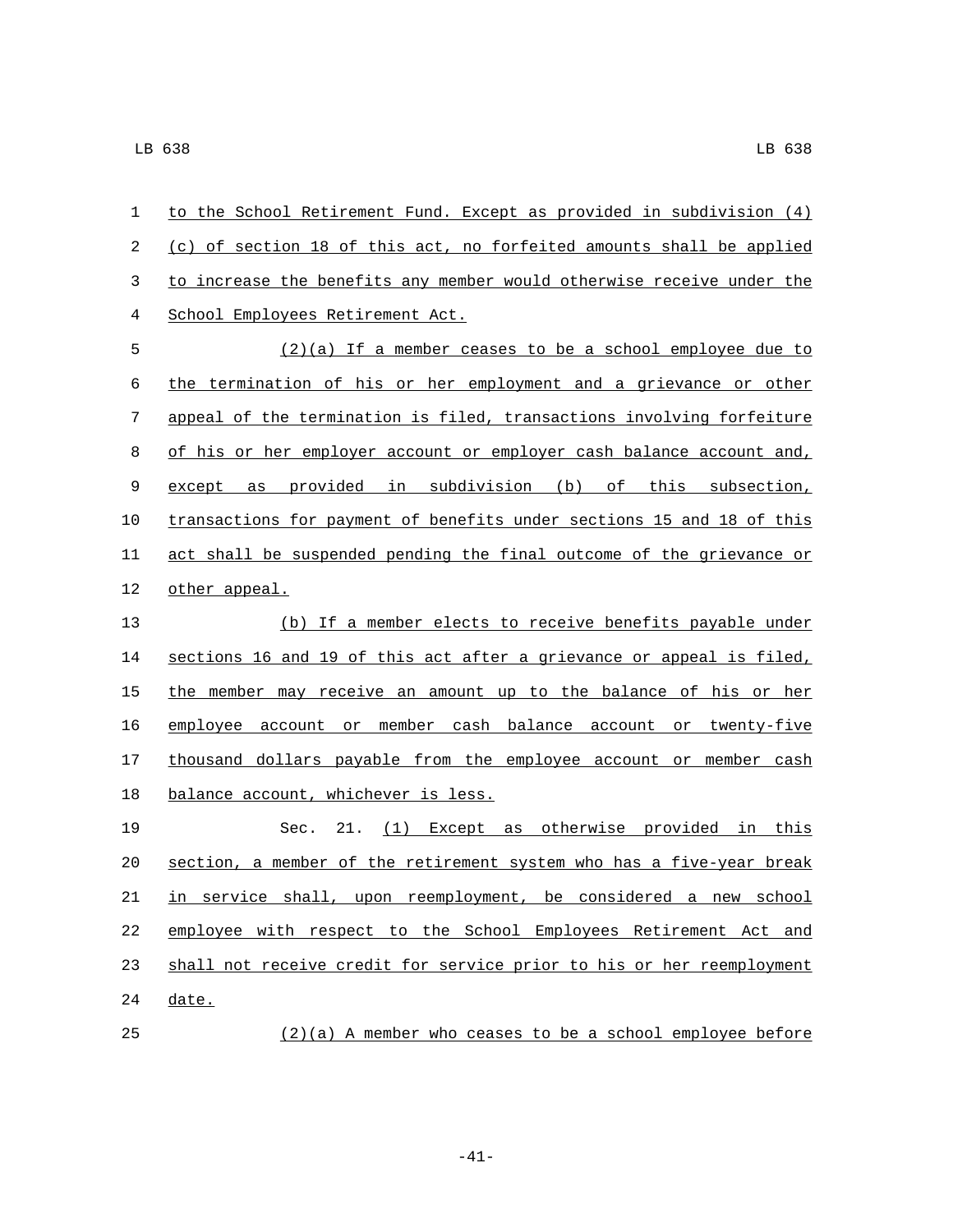| 1  | becoming eligible for retirement under section 16 of this act and     |
|----|-----------------------------------------------------------------------|
| 2  | again becomes a permanent full-time or permanent part-time school     |
| 3  | employee prior to having a five-year break in service shall           |
| 4  | immediately be reenrolled in the retirement system and resume making  |
| 5  | contributions. For purposes of vesting employer contributions made    |
| 6  | prior to and after reentry into the retirement system under           |
| 7  | subsection (3) of section 19 of this act, years of participation      |
| 8  | include years of participation prior to such employee's original      |
| 9  | termination. For a member who is not vested and has received a        |
| 10 | termination benefit pursuant to section 19 of this act, the years of  |
| 11 | participation prior to such employee's original termination shall be  |
| 12 | limited in a ratio equal to the amount that the member repays divided |
| 13 | by the termination benefit withdrawn pursuant to section 19 of this   |
| 14 | act.                                                                  |
| 15 | The reemployed member may repay the value of, or a<br>(b)             |
| 16 | portion of the value of, the termination benefit withdrawn pursuant   |
| 17 | to section 19 of this act. A reemployed member who elects to repay    |
| 18 | all or a portion of the value of the termination benefit withdrawn    |
| 19 | pursuant to section 19 of this act shall repay the actual earnings on |
| 20 | such value. Repayment of the termination benefit shall commence       |
| 21 | within three years after reemployment and shall be completed within   |

 five years after reemployment or prior to termination of employment, 23 whichever occurs first, through (i) direct payments to the retirement system, (ii) installment payments made pursuant to a binding irrevocable payroll deduction authorization made by the member, (iii)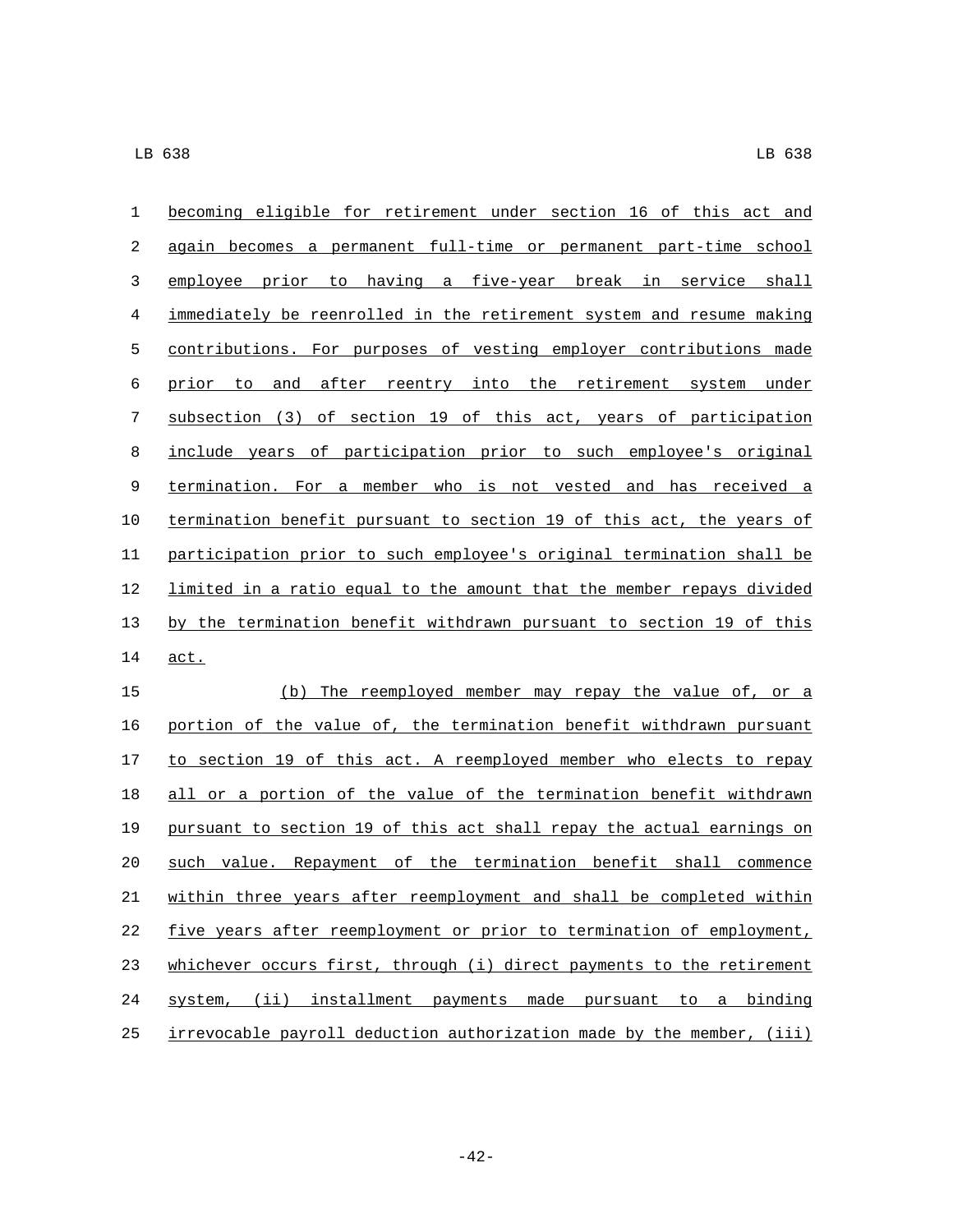| 1  | an eligible rollover distribution as provided under the Internal      |
|----|-----------------------------------------------------------------------|
| 2  | Revenue Code, or (iv) a direct rollover distribution made in          |
| 3  | accordance with section 401(a)(31) of the Internal Revenue Code.      |
| 4  | (c) The value of the member's forfeited employer account              |
| 5  | or employer cash balance account, as of the date of forfeiture, shall |
| 6  | be restored in a ratio equal to the amount of the benefit that the    |
| 7  | member has repaid divided by the termination benefit received. The    |
| 8  | employer account or employer cash balance account shall be restored   |
| 9  | first out of the current forfeiture amounts and then by additional    |
| 10 | employer contributions.                                               |
| 11 | (3) For a member who retired pursuant to section 16 of                |
| 12 | this act and becomes a permanent full-time employee or permanent      |
| 13 | part-time school employee more than one hundred twenty days after his |
| 14 | or her retirement date, the member shall continue receiving           |
| 15 | retirement benefits. Such a retired member or a retired member who    |
| 16 | received a lump-sum distribution of his or her benefit shall be       |
| 17 | considered a new employee as of the date of reemployment and shall    |
| 18 | not receive credit for any service prior to the member's retirement   |
| 19 | for purposes of the act.                                              |
| 20 | (4) A member who is reinstated as a school employee                   |
| 21 | pursuant to a grievance or appeal of his or her termination shall be  |
| 22 | a member upon reemployment and shall not be considered to have a      |
| 23 | break in service for such period of time that the grievance or appeal |
| 24 | was pending. Following reinstatement, the member shall repay the      |

value of the amount received from his or her employee account or

-43-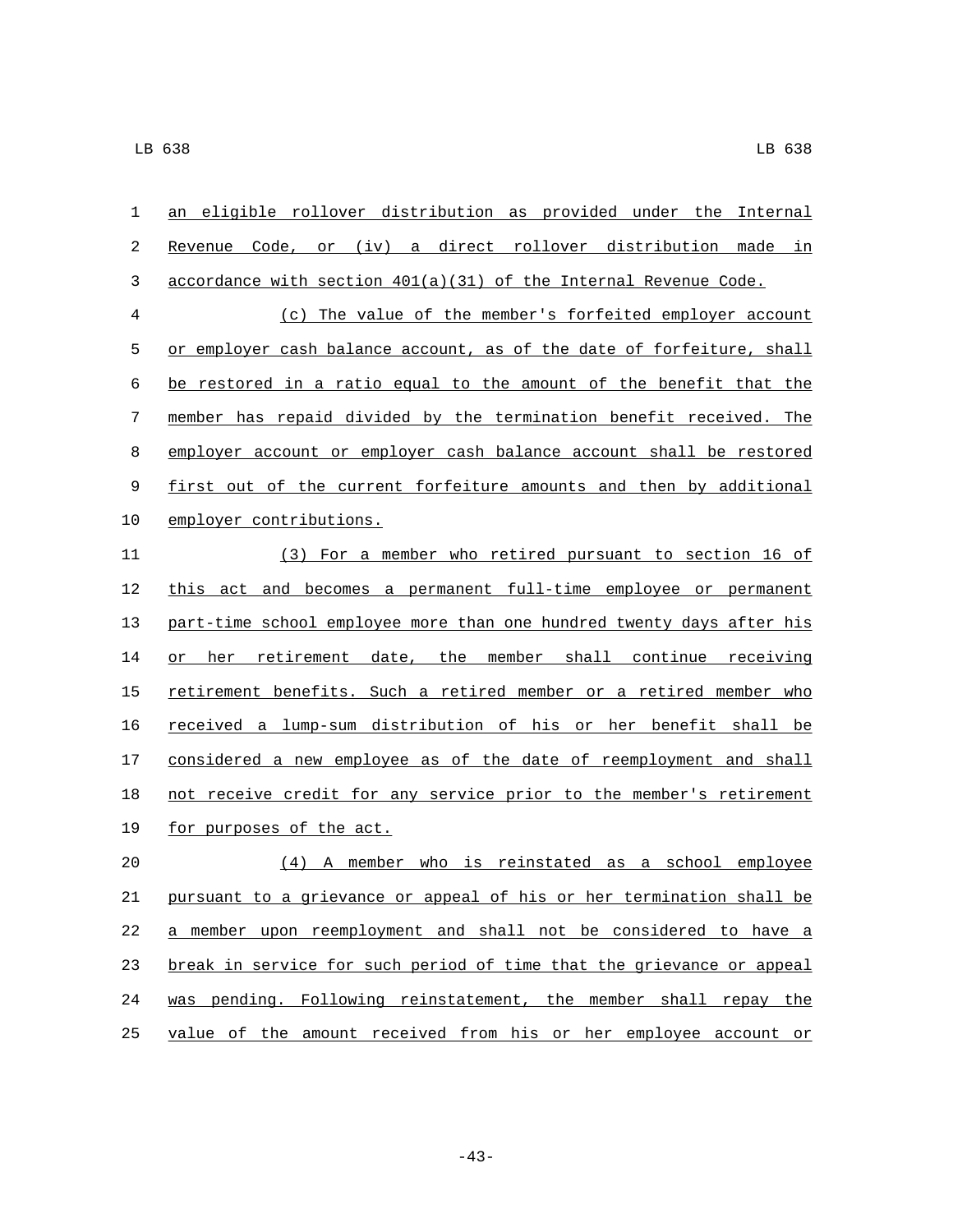| 1            | member cash balance account under subdivision (2)(b) of section 20 of |
|--------------|-----------------------------------------------------------------------|
| 2            | this act.                                                             |
| $\mathbf{3}$ | (1) Any member who is a school employee,<br>22.<br>Sec.               |
| 4            | disregarding the length of service, may be retired as a result of     |
| 5            | disability either upon the member's own application or upon the       |
| 6            | application of the member's employer or any person acting in the      |
| 7            | member's behalf. Before any member may be so retired, a medical       |
| 8            | examination shall be made at the expense of the retirement system,    |
| 9            | which examination shall be conducted by a disinterested physician     |
| 10           | legally authorized to practice medicine under the laws of the state   |
| 11           | in which he or she practices, such physician to be selected by the    |
| 12           | retirement board, and the physician shall certify to the board that   |
| 13           | the member suffers from an inability to engage in a substantially     |
| 14           | gainful activity by reason of any medically determinable physical or  |
| 15           | mental impairment which began while the member was a participant in   |
| 16           | the plan and which can be expected to result in death or to be of     |
| 17           | long-continued and indefinite duration and should be retired. The     |
| 18           | application for disability retirement shall be made within one year   |
| 19           | of termination of employment.                                         |
| 20           | (2) The retirement board may require any disability                   |
| 21           | beneficiary who has not attained the age of fifty-five to undergo a   |
| 22           | medical examination at the expense of the board once each year. If    |
| 23           | any disability beneficiary refuses to undergo such an examination,    |
| 24           | the disability retirement benefit may be discontinued by the board.   |

Sec. 23. (1) Except as provided in subsection (2) of this

-44-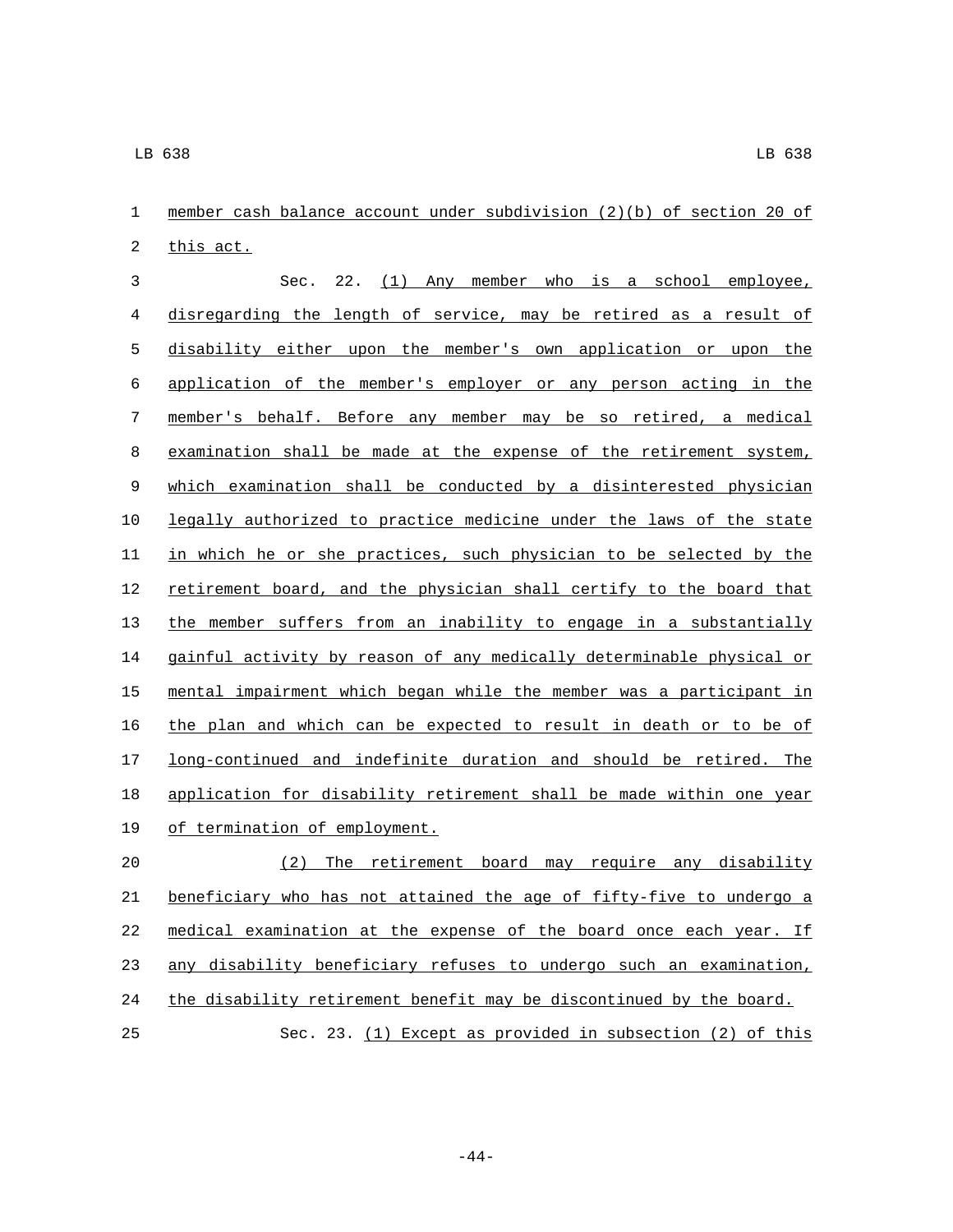| $\mathbf 1$ | section, all annuities or benefits which any person shall be entitled |
|-------------|-----------------------------------------------------------------------|
| 2           | to receive under the School Employees Retirement Act shall not be     |
| 3           | subject to garnishment, attachment, levy, the operation of bankruptcy |
| 4           | or insolvency laws, or any other process of law whatsoever and shall  |
| 5           | not be assignable except to the extent that such annuities or         |
| 6           | benefits are subject to a qualified domestic relations order under    |
| 7           | the Spousal Pension Rights Act. The payment of any annuities or       |
| 8           | benefits subject to such order shall take priority over any payment   |
| $\mathsf 9$ | made pursuant to subsection (2) of this section.                      |
| 10          | (2) If a member of the retirement system is convicted of              |
| 11          | or pleads no contest to a felony that is defined as assault, sexual   |
| 12          | assault, kidnapping, child abuse, false imprisonment, or theft by     |
| 13          | embezzlement and is found liable for civil damages as a result of     |
| 14          | such felony, following distribution of the member's annuities or      |
| 15          | benefits from the retirement system, the court may order the payment  |
| 16          | of the member's annuities or benefits under the retirement system for |
| 17          | such civil damages, except that the annuities or benefits to the      |
| 18          | extent reasonably necessary for the support of the member or any of   |
| 19          | his or her beneficiaries shall be exempt from such payment. Any order |
| 20          | for payment of annuities or benefits shall not be stayed on the       |
| 21          | filing of any appeal of the conviction. If the conviction is reversed |
| 22          | on final judgment, all annuities or benefits paid as civil damages    |
| 23          | shall be forfeited and returned to the member. This section shall     |
| 24          | apply to persons convicted of or who have pled no contest to such a   |
| 25          | felony and who have been found liable for civil damages as a result   |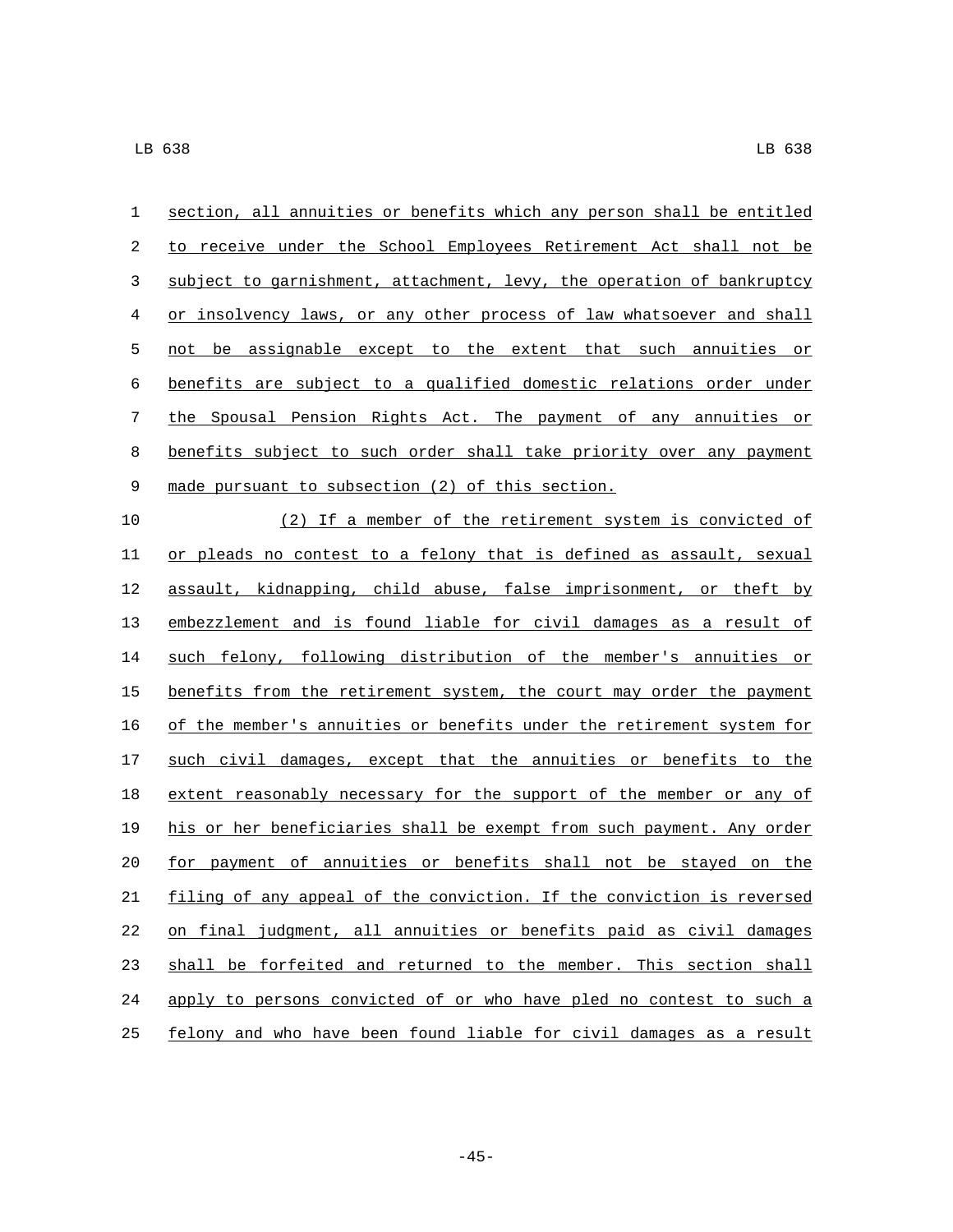| 1  | of such felony prior to, on, or after the operative date of this act. |
|----|-----------------------------------------------------------------------|
| 2  | Sec. 24. (1) Any school employee who, while a school                  |
| 3  | employee, entered into and served in the armed forces of the United   |
| 4  | States and who, within ninety days after honorable discharge or       |
| 5  | honorable separation from active duty, again became a school          |
| 6  | employee, shall be credited with all the time actually served in the  |
| 7  | armed forces as if such person had been a school employee throughout  |
| 8  | such service in the armed forces pursuant to the terms and conditions |
| 9  | of subsection (2) of this section.                                    |
| 10 | (2) Under such rules and regulations as the retirement                |
| 11 | board adopts and promulgates, any school employee who is reemployed   |
| 12 | pursuant to 38 U.S.C. 4301 et seq., may pay to the retirement system  |
| 13 | an amount equal to the sum of all deductions which would have been    |
| 14 | made from the school employee's compensation during such period of    |
| 15 | military service. Payment shall be made within the period required by |
| 16 | law, not to exceed five years. To the extent that payment is made,    |
| 17 | (a) the school employee shall be treated as not having incurred a     |
| 18 | break in service by reason of his or her period of military service,  |
| 19 | (b) the period of military service shall be credited for the purposes |
| 20 | of determining the nonforfeitability of the member's accrued benefits |
| 21 | and the accrual of benefits under the plan, and (c) the employer      |
| 22 | shall allocate the amount of employer contributions to the member's   |
| 23 | employer account in the same manner and to the same extent the        |
| 24 | allocation occurs for other school employees during the period of     |
| 25 | service. For purposes of member and employer contributions under this |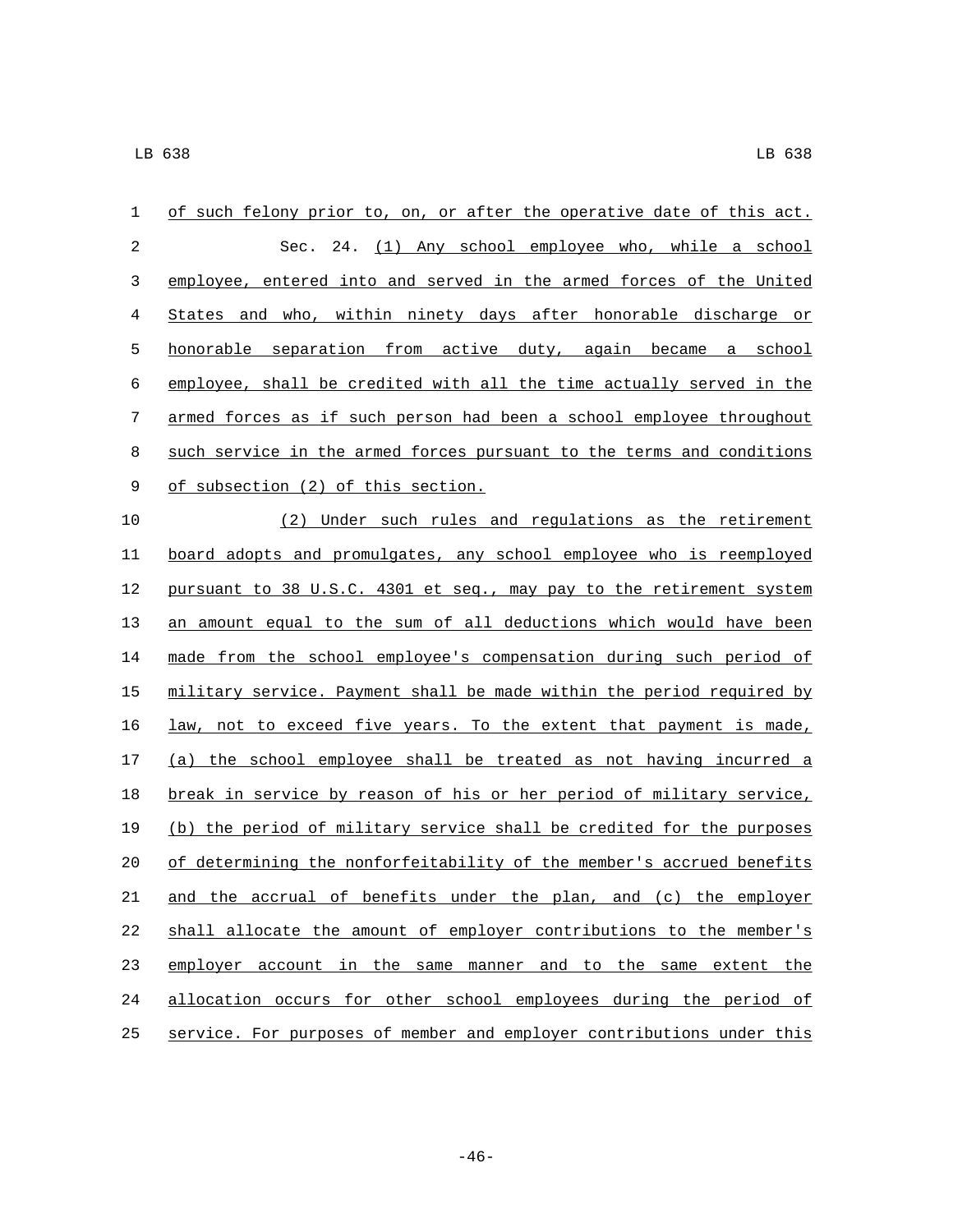| 1  | subsection, the member's compensation during the period of military   |
|----|-----------------------------------------------------------------------|
| 2  | service shall be the rate the member would have received but for the  |
| 3  | military service or, if not reasonably determinable, the average rate |
| 4  | the member received during the twelve-month period immediately        |
| 5  | preceding military service.                                           |
| 6  | (3) The employer shall pick up the member contributions               |
| 7  | made through irrevocable payroll deduction authorizations pursuant to |
| 8  | this section, and the contributions so picked up shall be treated as  |
| 9  | employer contributions in the same manner as contributions picked up  |
| 10 | under subsection (1) of section 11 of this act.                       |
| 11 | 25.<br>who<br>have<br>become members<br>of the<br>Sec.<br>Persons     |
| 12 | retirement system shall not thereafter lose their status as members   |
| 13 | while they remain school employees.                                   |
| 14 | Sec. 26. Any person who, knowing it to be false or                    |
| 15 | fraudulent, presents or causes to be presented a false or fraudulent  |
| 16 | claim or benefit application, any false or fraudulent proof in        |
| 17 | such a claim or benefit, or false or fraudulent<br>support of         |
| 18 | information which would affect a future claim or benefit application  |
| 19 | to be paid under the retirement system for the purpose of defrauding  |
| 20 | or attempting to defraud the retirement system shall be guilty of a   |
| 21 | Class II misdemeanor. The retirement board shall deny any benefits    |
| 22 | that it determines are based on false or fraudulent information and   |
| 23 | shall have a cause of action against the member to recover any        |
| 24 | benefits already paid on the basis of such information.               |
| 25 | Sec. 27. The retirement allowances and benefits shall be              |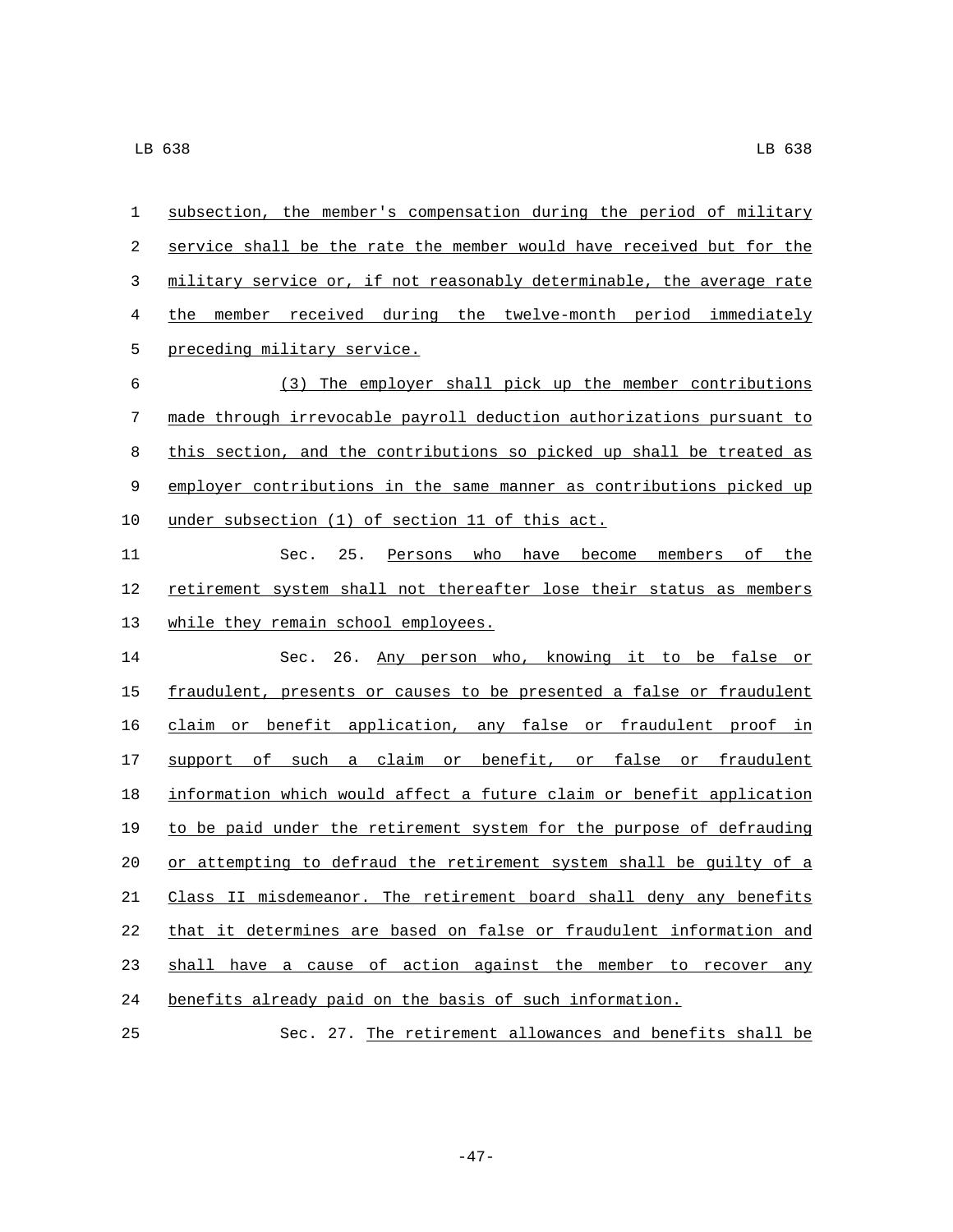| 1  | in addition to benefits and allowances payable under the provisions   |
|----|-----------------------------------------------------------------------|
| 2  | of the federal Social Security Act.                                   |
| 3  | Sec. 28. All contributions to the retirement system, all              |
| 4  | property and rights purchased with the contributions, and all         |
| 5  | investment income attributable to the contributions, property, or     |
| 6  | rights shall be held in trust by the State of Nebraska for the        |
| 7  | exclusive benefit of members and their beneficiaries and shall only   |
| 8  | be used to pay benefits to such persons and to pay administrative     |
| 9  | expenses according to the provisions of the School Employees          |
| 10 | Retirement Act.                                                       |
| 11 | Sec. 29. Upon termination or partial termination of the               |
| 12 | retirement system or upon complete discontinuance of contributions    |
| 13 | under the retirement system, the rights of all affected members to    |
| 14 | the amounts credited to the members' accounts shall be                |
| 15 | nonforfeitable.                                                       |
| 16 | Sec. 30. Section 79-926, Revised Statutes Cumulative                  |
| 17 | Supplement, 2012, is amended to read:                                 |
| 18 | $79 - 926$ (1)<br>Under such rules and regulations<br>as the          |
| 19 | retirement board adopts and promulgates, each person who was a school |
| 20 | employee at any time prior to the establishment of the retirement     |
| 21 | system and who becomes a member of the retirement system shall,       |
| 22 | within two years after becoming a member, file a detailed statement   |
| 23 | of all service as a school employee rendered by him or her prior to   |
| 24 | the date of establishment of the retirement system. In order to       |
| 25 | qualify for prior service credit toward a service annuity, a school   |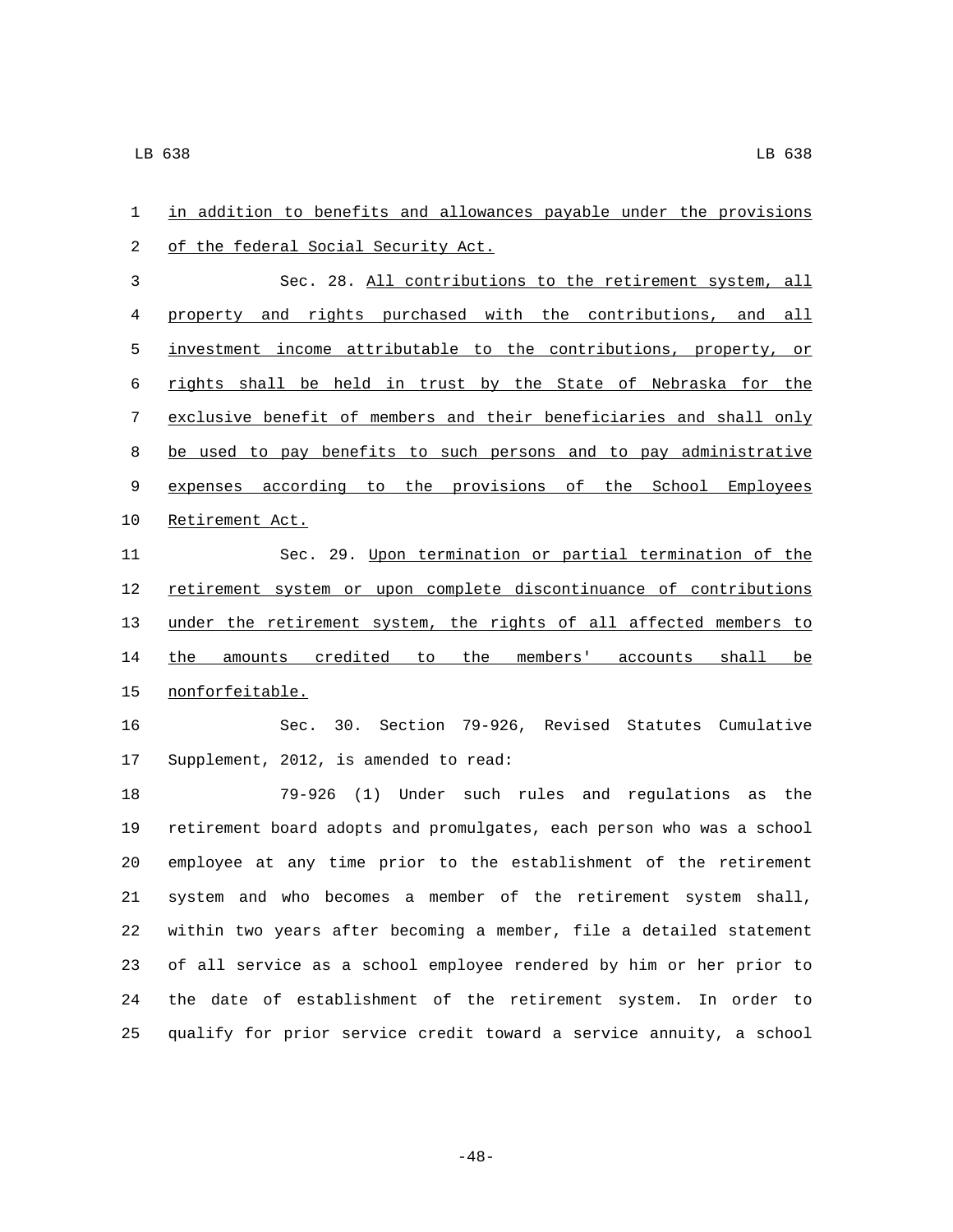employee, unless temporarily out of service for further professional education, for service in the armed forces, or for temporary disability, must have completed four years of service on a part-time or full-time basis during the five calendar years immediately preceding July 1, 1945, or have completed eighteen years out of the last twenty-five years prior to July 1, 1945, full time or part time, and two years out of the five years immediately preceding July 1, 1945, full time or part time, or such school employee must complete, unless temporarily out of service for further professional education, for service in the armed forces, or for temporary disability, four years of service within the five calendar years immediately following July 1, 1945. In order to qualify for prior service credit toward a service annuity, a school employee who becomes a member of the retirement system on or before September 30, 1951, or from July 1, 1945, to the date of becoming a member shall have been continuously employed in a public school in Nebraska operating under any other regularly established retirement or pension system.

18 (2) Any Prior to the operative date of this act, any person who, after having served or signing a contract to serve as a school employee, entered into and served or enters into and serves in the armed forces of the United States during a declared emergency or was drafted under a federal mandatory draft law into the armed forces of the United States during a time of peace, as described and prescribed under such rules and regulations as the retirement board adopts and promulgates, and who, within three calendar years after

-49-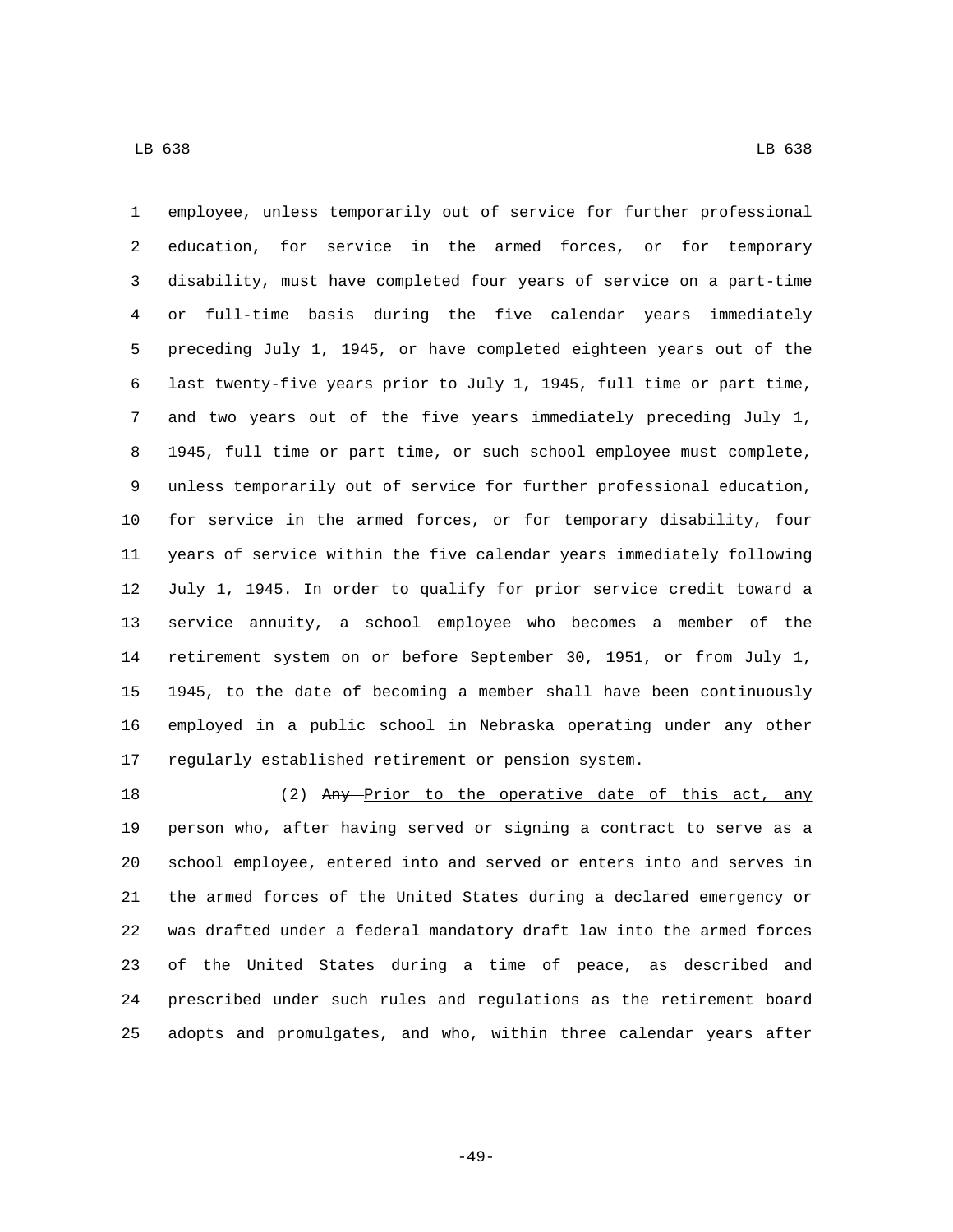honorable discharge or honorable separation from active duty or within one year from the date of completion of training provided in the federal Servicemen's Readjustment Act of 1944 or the federal Veterans' Readjustment Assistance Act of 1952, became or becomes a school employee shall be credited, in determining benefits due such member from the retirement system, for a maximum of five years of the time actually served in the armed forces as if such person had been a 8 school employee throughout such time.

 (3) Under such rules and regulations as the retirement board adopts and promulgates, any school employee who is reemployed on or after December 12, 1994, pursuant to 38 U.S.C. 4301 et seq., shall be treated as not having incurred a break in service by reason of his or her period of military service. Such military service shall be credited for purposes of determining the nonforfeitability of the member's accrued benefits and the accrual of benefits under the plan. The employer shall be liable for funding any obligation of the plan to provide benefits based upon such period of military service.

18 (4) On or after the operative date of this act, military service shall be granted in accordance with section XXX of this act. Sec. 31. Section 79-947.06, Revised Statutes Cumulative

21 Supplement, 2012, is amended to read:

 79-947.06 (1) Beginning July 1, 2011, and each July 1 thereafter, the board shall determine the number of retired members 24 or beneficiaries described in subdivision  $(4)(b)$  of this section who participates in the school retirement allowance in the retirement

-50-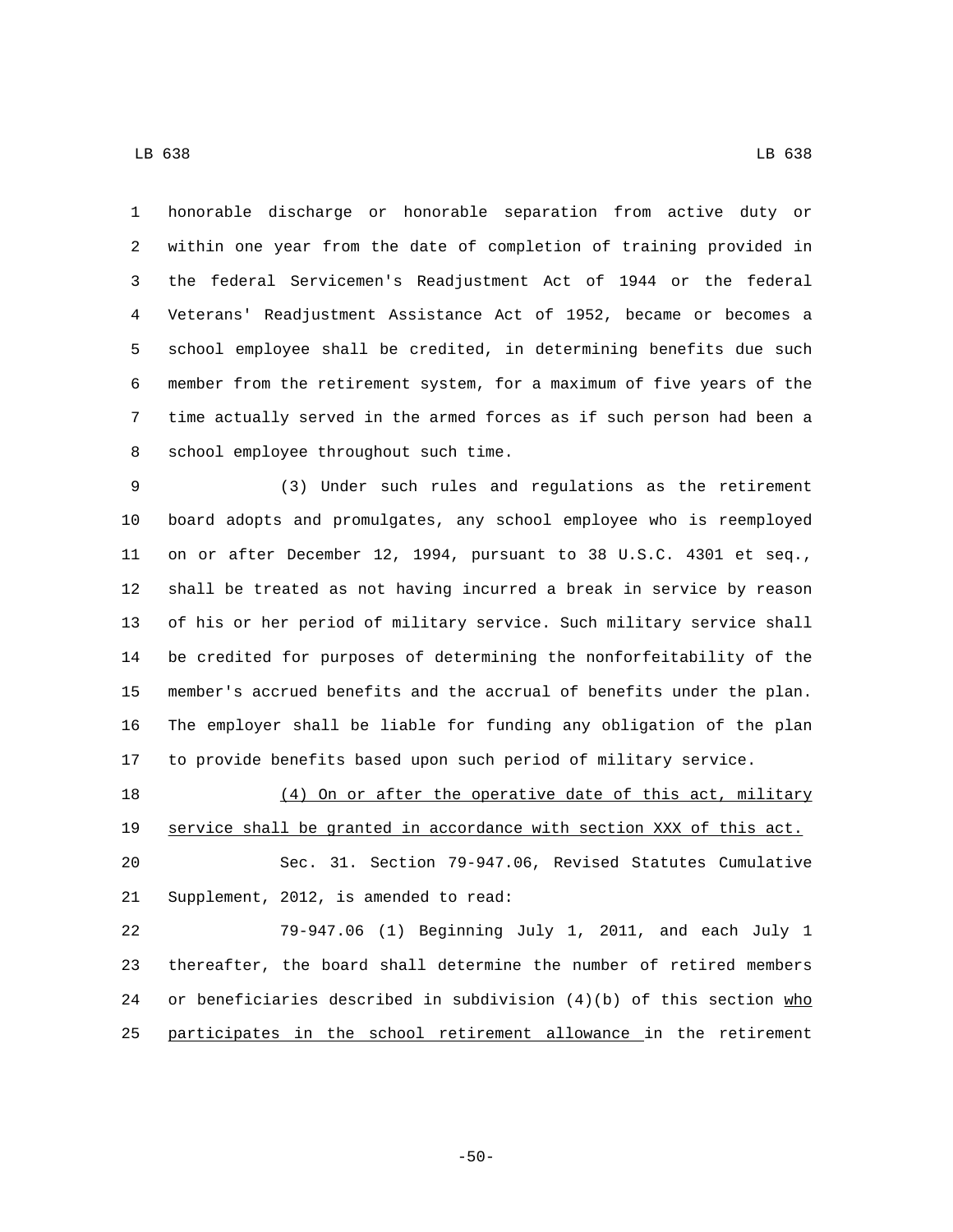system and an annual benefit adjustment shall be made by the board 2 for each such retired member or beneficiary under one of the cost-of- living adjustment calculation methods found in subsection (2), (3), or (4) of this section. Each retired member or beneficiary, if eligible, shall receive an annual benefit adjustment under the cost- of-living adjustment calculation method that provides the retired member or beneficiary the greatest annual benefit adjustment increase. No retired member or beneficiary shall receive an annual benefit adjustment under more than one of the cost-of-living adjustment calculation methods provided in this section.

 (2) The current benefit paid to a retired member or beneficiary under this subsection shall be adjusted so that the purchasing power of the benefit being paid is not less than seventy- five percent of the purchasing power of the initial benefit. The purchasing power of the initial benefit in any year following the year in which the initial benefit commenced shall be calculated by dividing the United States Department of Labor, Bureau of Labor Statistics, Consumer Price Index for Urban Wage Earners and Clerical Workers factor on June 30 of the current year by the Consumer Price Index for Urban Wage Earners and Clerical Workers factor on June 30 of the year in which the benefit commenced. The result shall be multiplied by the product that results when the amount of the initial benefit is multiplied by seventy-five percent. In any year in which applying the adjustment provided in subsection (3) of this section results in a benefit which would be less than seventy-five percent of

-51-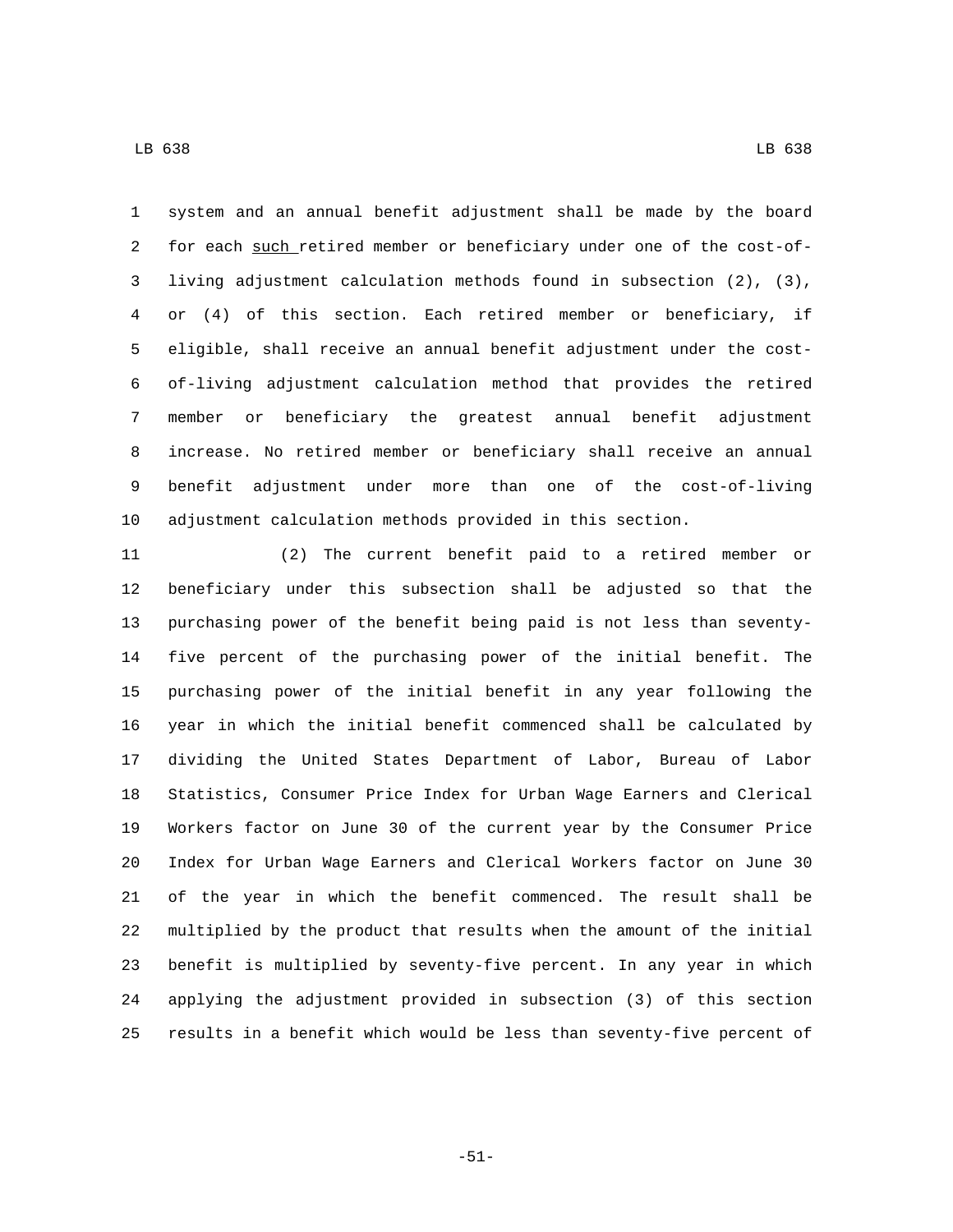the purchasing power of the initial benefit as calculated in this subsection, the adjustment shall instead be equal to the percentage change in the Consumer Price Index for Urban Wage Earners and Clerical Workers factor from the prior year to the current year.

 (3) The current benefit paid to a retired member or beneficiary under this subsection shall be increased annually by the lesser of (a) the percentage change in the Consumer Price Index for Urban Wage Earners and Clerical Workers for the period between June 30 of the prior year to June 30 of the present year or (b) two and 10 one-half percent.

 (4)(a) The current benefit paid to a retired member or beneficiary under this subsection shall be calculated by multiplying the retired member's or beneficiary's total monthly benefit by the lesser of (i) the cumulative change in the Consumer Price Index for Urban Wage Earners and Clerical Workers from the last adjustment of the total monthly benefit of each retired member or beneficiary through June 30 of the year for which the annual benefit adjustment is being calculated or (ii) an amount equal to three percent per annum compounded for the period from the last adjustment of the total monthly benefit of each retired member or beneficiary through June 30 of the year for which the annual benefit adjustment is being 22 calculated.

 (b) In order for a retired member or beneficiary to receive the cost-of-living adjustment calculation method provided in this subsection, the retired member or beneficiary shall be (i) a

-52-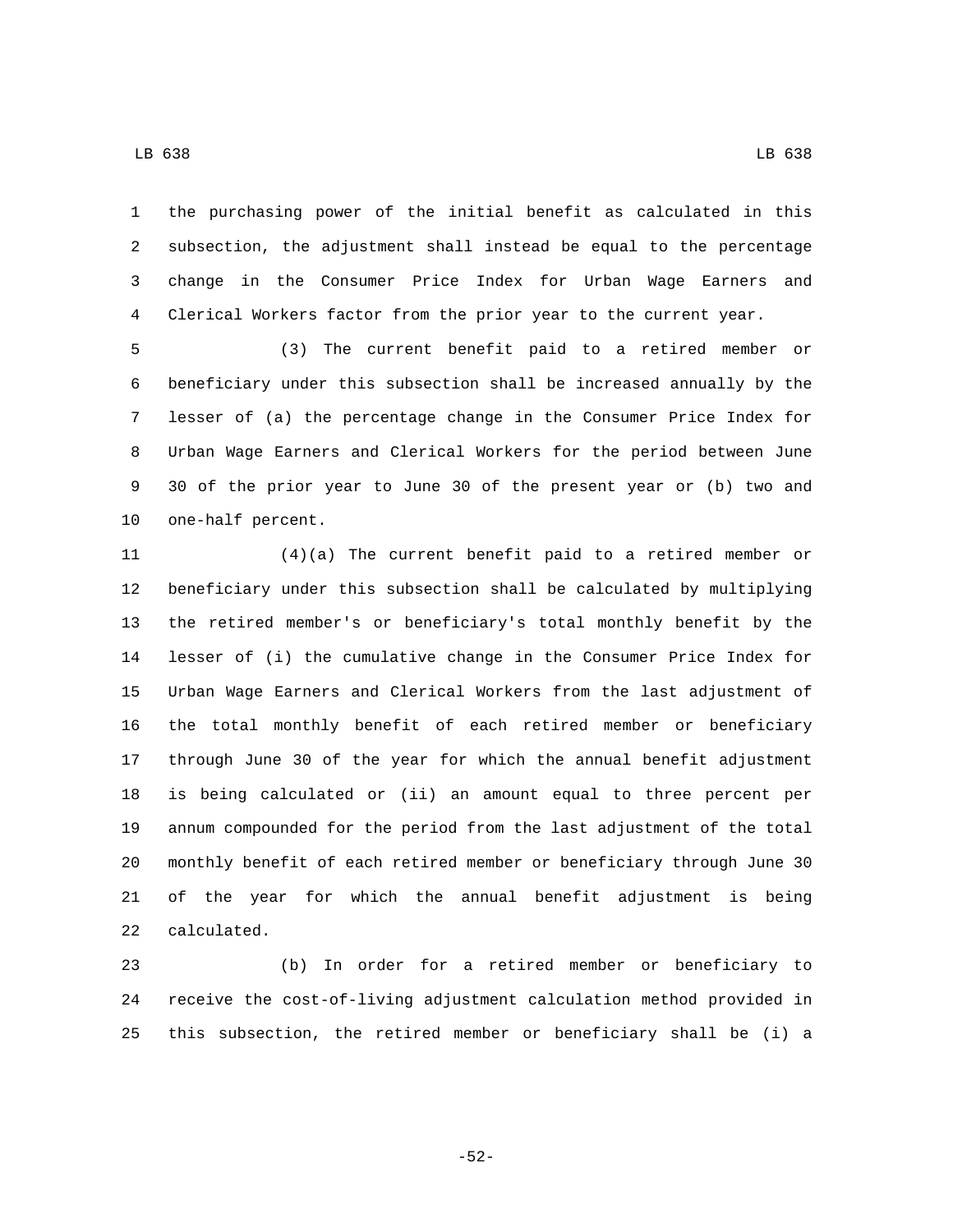retired member or beneficiary who has been receiving a retirement benefit for at least five years if the member had at least twenty- five years of creditable service, (ii) a member who has been receiving a disability retirement benefit for at least five years pursuant to section 79-952, or (iii) a beneficiary who has been receiving a death benefit pursuant to section 79-956 for at least five years, if the member's or beneficiary's monthly accrual rate is less than or equal to the minimum accrual rate as determined by this 9 subsection.

 (c) The monthly accrual rate under this subsection is the retired member's or beneficiary's total monthly benefit divided by the number of years of creditable service earned by the retired or 13 deceased member.

 (d) The total monthly benefit under this subsection is the total benefit received by a retired member or beneficiary pursuant to the School Employees Retirement Act and previous adjustments made pursuant to this section or any other provision of the act that grants a benefit or cost-of-living increase, but the total monthly benefit shall not include sums received by an eligible retired member or eligible beneficiary from federal sources.

 (e) The minimum accrual rate under this subsection is twenty-three dollars and thirty-two cents until adjusted pursuant to this subsection. Beginning July 1, 2011, the board shall annually adjust the minimum accrual rate to reflect the cumulative percentage change in the Consumer Price Index for Urban Wage Earners and

-53-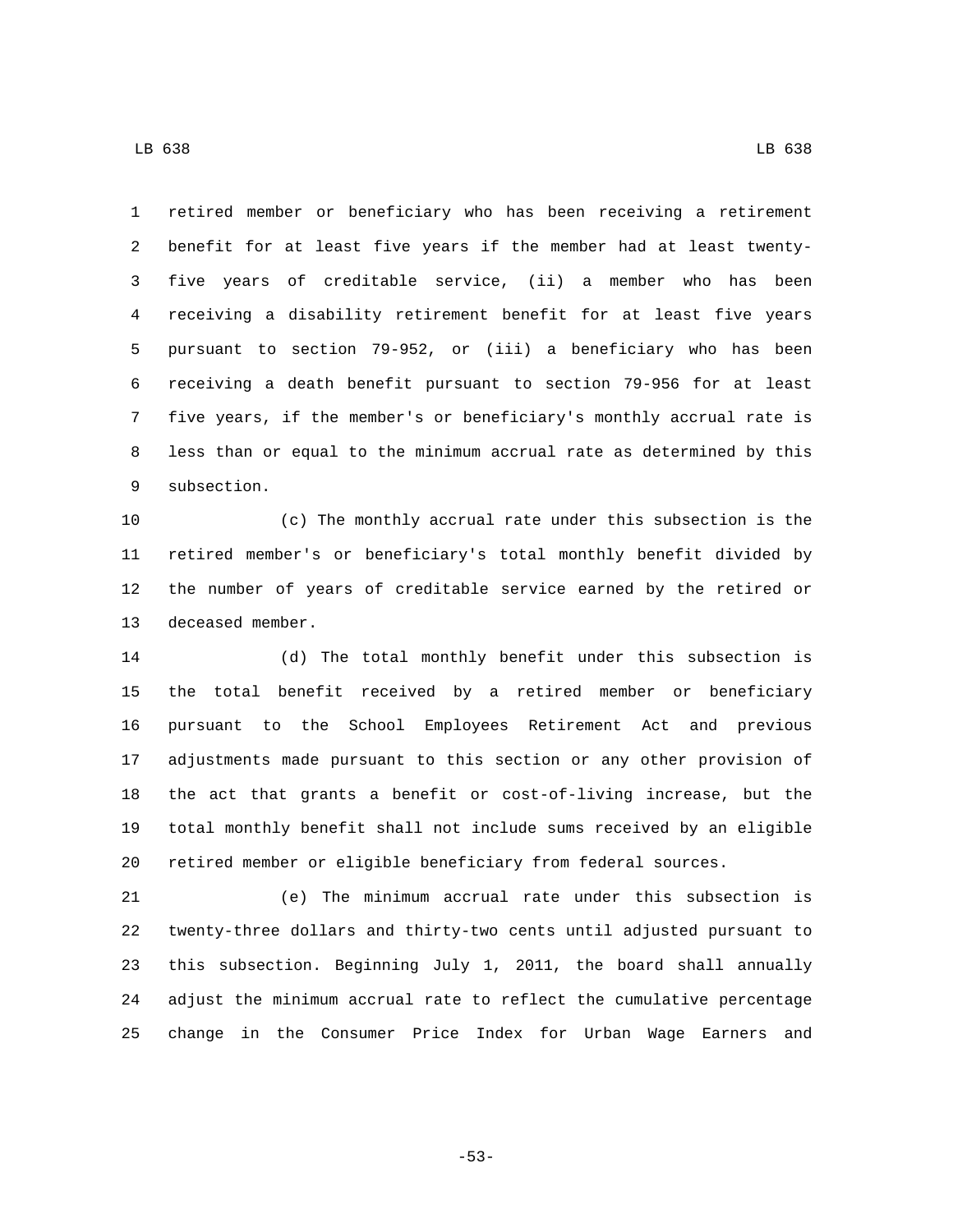Clerical Workers from the last adjustment of the minimum accrual 2 rate.

 (5) Beginning July 1, 2011, and each July 1 thereafter, each retired member or beneficiary shall receive the sum of the annual benefit adjustment and such retiree's total monthly benefit less withholding, which sum shall be the retired member's or beneficiary's adjusted total monthly benefit. Each retired member or beneficiary shall receive the adjusted total monthly benefit until the expiration of the annuity option selected by the member or until the retired member or beneficiary again qualifies for the annual 11 benefit adjustment, whichever occurs first.

 (6) The annual benefit adjustment pursuant to this section shall not cause a current benefit to be reduced, and a retired member or beneficiary shall never receive less than the adjusted total monthly benefit until the annuity option selected by 16 the member expires.

 (7) The board shall adjust the annual benefit adjustment provided in this section so that the cost-of-living adjustment provided to the retired member or beneficiary at the time of the annual benefit adjustment does not exceed the change in the Consumer Price Index for Urban Wage Earners and Clerical Workers for the period between June 30 of the prior year to June 30 of the present year. If the consumer price index used in this section is discontinued or replaced, a substitute index published by the United States Department of Labor shall be selected by the board which shall

-54-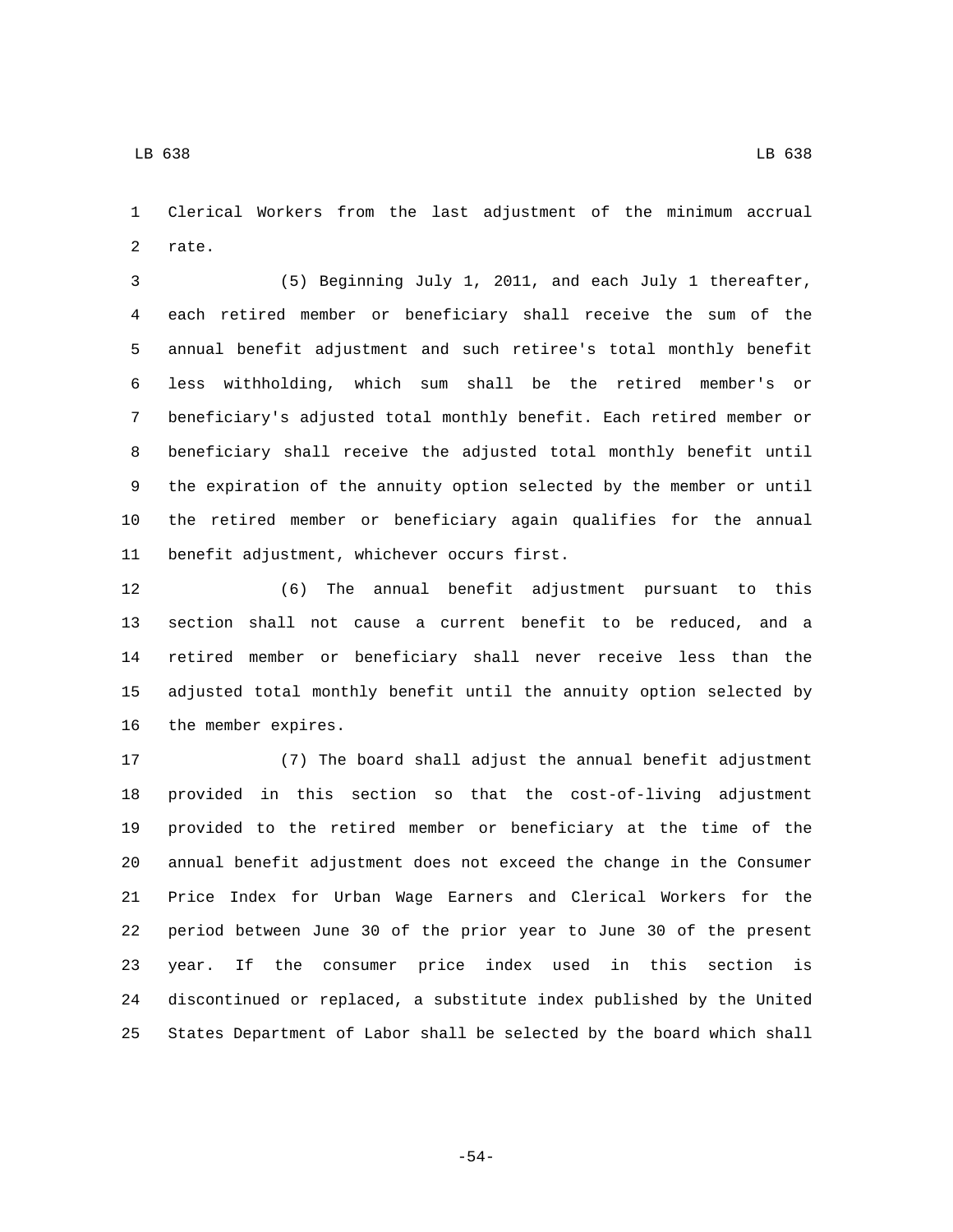be a reasonable representative measurement of the cost-of-living for 2 retired employees.

 (8) The state shall contribute to the Annuity Reserve Fund an annual level dollar payment certified by the board. For the 2011-12 fiscal year through the 2012-13 fiscal year, the annual level dollar payment certified by the board shall equal 81.7873 percent of six million eight hundred ninety-five thousand dollars.

 Sec. 32. Section 79-972.01, Reissue Revised Statutes of 9 Nebraska, is amended to read:

 79-972.01 The School Retirement Fund is created. The required deposits of the employer, the state, and the employees shall be credited to the fund and all savings annuities, service annuities, 13 and formula annuities, and cash balance benefits shall be paid from 14 the fund as provided in the School Employees Retirement Act. Any unexpended balance existing on June 30, 2002, in the School Employers Deposit Account, the Service Annuity Account, the School Employees 17 Savings Account, the Annuity Reserve Account, and the School Employees Retirement System Reserve Fund shall be transferred to the 19 School Retirement Fund. The Department of Administrative Services may, for accounting purposes, create subfunds of the School Employees Retirement Fund to separately account for school retirement allowance 22 and cash balance plan assets.

 Sec. 33. Section 84-1501, Revised Statutes Cumulative 24 Supplement, 2012, is amended to read:

84-1501 (1) The Public Employees Retirement Board is

-55-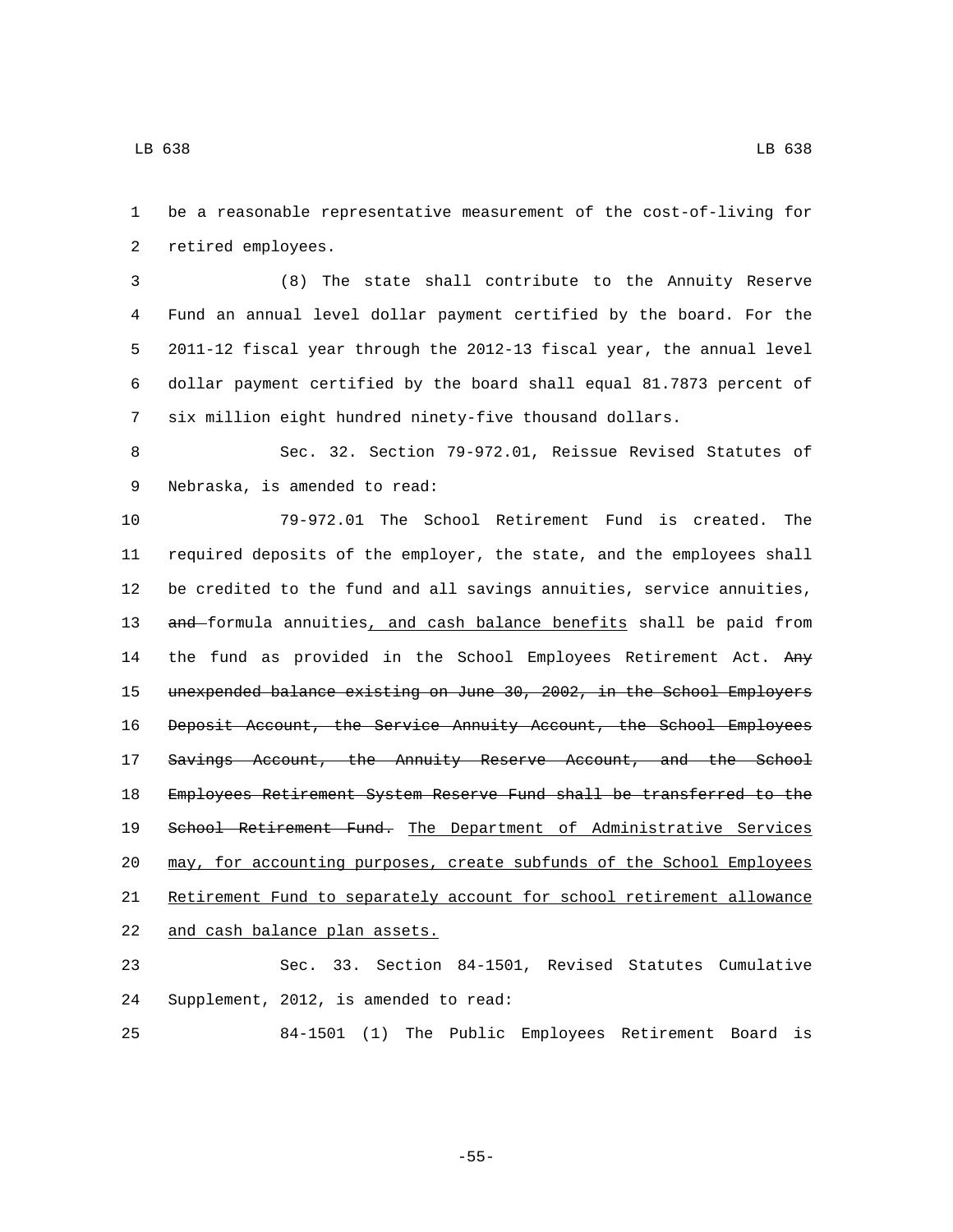1 hereby established.

2 (2)(a) The board shall consist of eight-twelve appointed members as described in this subsection and the state investment officer as a nonvoting, ex officio member. Six of the appointed members shall be active or retired participants in the retirement 6 systems administered by the board, and  $\frac{1}{2}$  the appointed members (i) shall not be employees of the State of Nebraska or any of its political subdivisions and (ii) shall have at least ten years of experience in the management of a public or private organization or have at least five years of experience in the field of actuarial analysis or the administration of an employee benefit plan.

 (b) The six appointed members who are participants in the 13 systems shall be as follows:

 (i) Two of the appointed members shall be participants in the School Employees Retirement System of the State of Nebraska and 16 shall include one administrator and one teacher;

 (ii) One of the appointed members shall be a participant in the Nebraska Judges Retirement System as provided in the Judges 19 Retirement Act;

 (iii) One of the appointed members shall be a participant 21 in the Nebraska State Patrol Retirement System;

 (iv) One of the appointed members shall be a participant in the Retirement System for Nebraska Counties; and

 (v) One of the appointed members shall be a participant in the State Employees Retirement System of the State of Nebraska.

-56-